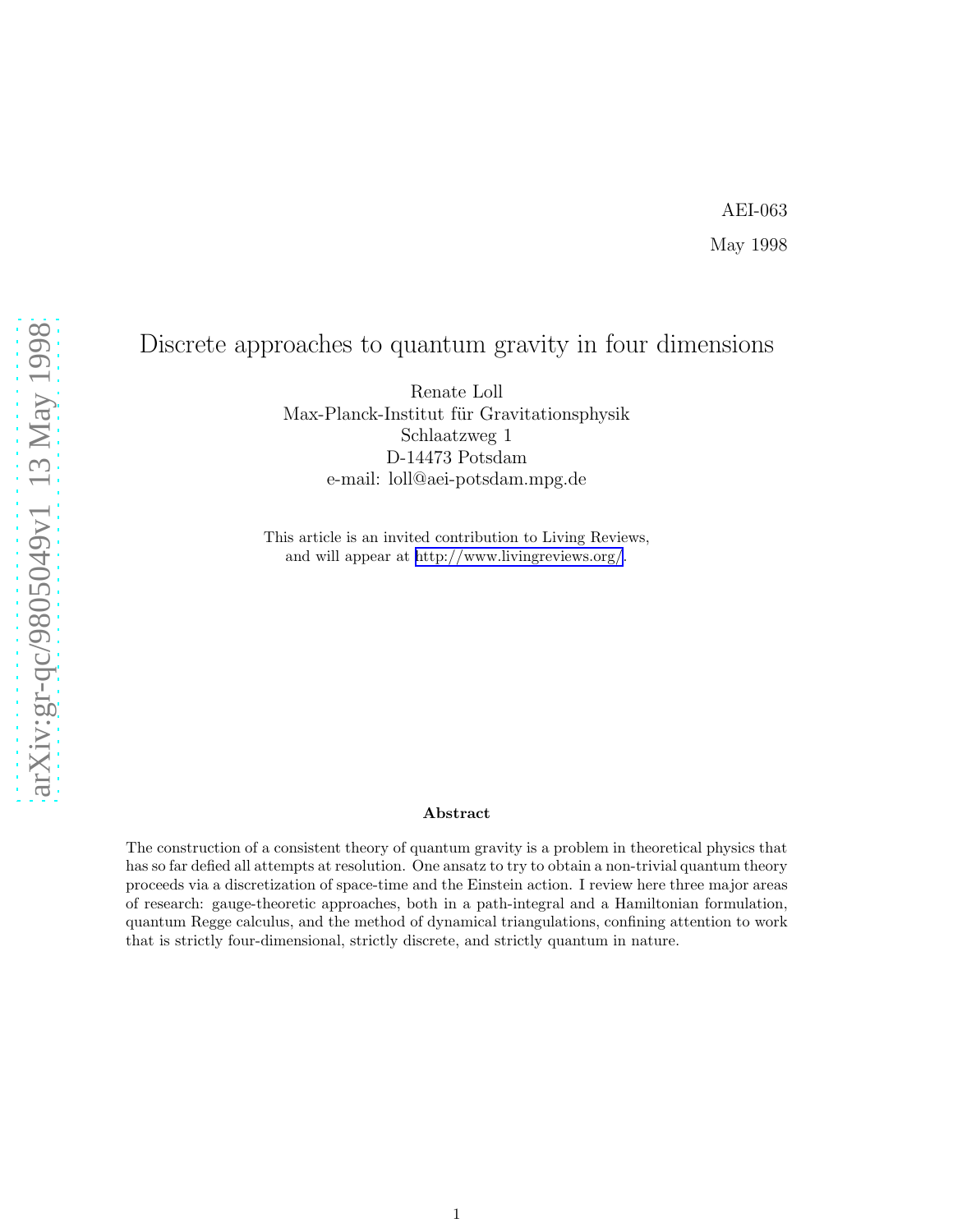# <span id="page-1-0"></span>1 Introduction

With the absence of a satisfactory quantum theory of gravity, a major puzzle in theoretical physics remains still unsolved. This article contains an overview and a comprehensive bibliography of past efforts to define a consistent theory of quantum gravity in four dimensions via an intermediate discretization. I will discuss only models with some concrete implementation of the dynamics of Einstein's theory, Lagrangian or Hamiltonian.

One way of tackling the quantization problem non-perturbatively is to use discrete methods, in analogy with quantum field theories on a flat background. They of course have to be modified in the case of gravity, where the metric of space-time becomes itself a dynamical variable. The diffeomorphism invariance of the classical continuum theory is no obstacle in principle to the introduction of a discretization, as has been demonstrated by the success of such methods in describing two-dimensional Euclidean gravity in a path-integral approach.

The approaches I will describe below have yielded a variety of interesting results on the discrete simulation methods themselves, as well as on the geometric properties of typical configurations, the role of gauge invariance, the phase structure, the inclusion of matter, to name just a few. They have not so far been successful in providing convincing evidence for the existence of a non-trivial four-dimensional quantum theory of gravity (neither, of course, have other methods). There are considerable technical difficulties in performing analytical computations and setting up sufficiently big numerical simulations. It is a theoretical challenge to come up with more realistic models that may lead to a truly interacting gravitational theory.

I have divided the discrete approaches into three categories, which I will discuss in the order of their chronological appearance: the gauge-theoretic formulations using connection variables, based on first-order descriptions of Einstein gravity, and two metric formulations, the quantum Regge calculus program and the more recent method of dynamical triangulations, which use simplicial instead of hypercubic lattice discretizations. They mainly deal with pure gravity, with the possible inclusion of a cosmological constant term and higher-order derivative terms, and in some instances, matter-coupling.

This review covers about 200 papers, the earliest of which appeared in 1979 (not counting the 1964 article by Leutwyler [\[145\]](#page-29-0), who used a lattice approximation to perform a gravitational sum over histories à la Feynman). Much of the motivation for the discrete investigations comes of course from other sources, which for the most part I do not cite explicitly. The reader is referred to the individual articles for a more complete bibliography of the background material.

# 2 Gauge-theoretic discretizations of gravity

#### 2.1 Lagrangian treatment. Introduction

This area of research was inspired by the success of non-perturbative lattice methods in treating non-abelian gauge theories [\[173\]](#page-31-0). To apply some of their techniques, gravity has to be brought into a gauge-theoretic, first-order form, with the pure-gravity Lagrangian

$$
S[A, e] = \int_M e \wedge e \wedge R[A], \qquad (1)
$$

where the so(3, 1)-valued spin-connection  $A_{\mu}^{IJ}$  (with curvature R) and the vierbein  $e_{\mu}^{I}$  are considered as independent variables. The important feature of (1) is that  $A_{\mu}^{IJ}$  is a gauge potential, and that the action – in addition to its diffeomorphism-invariance – is invariant under local frame rotations. Variation with respect to  $e^I_\mu$  leads to the metricity condition,

$$
\mathcal{D}_{\lbrack\mu}e_{\nu]}^{I} \equiv \partial_{\lbrack\mu}e_{\nu]}^{I} + A_{\lbrack\mu}^{I}{}_{J}e_{\nu]}^{J} = 0, \tag{2}
$$

which can be solved to yield the unique torsion-free spin connection  $A = A[e]$  compatible with the  $e_{\mu I}$ . There are some obvious differences with usual gauge theories: i) the action (1) is linear instead of quadratic in the curvature two-form  $R_{\mu\nu}^{IJ}$  of A, and ii) it contains additional fields  $e^I_{\mu}$ . Substituting the solution to (2) into the action, one obtains  $S[e] = \int_M d^4x (\det e) R$ , where R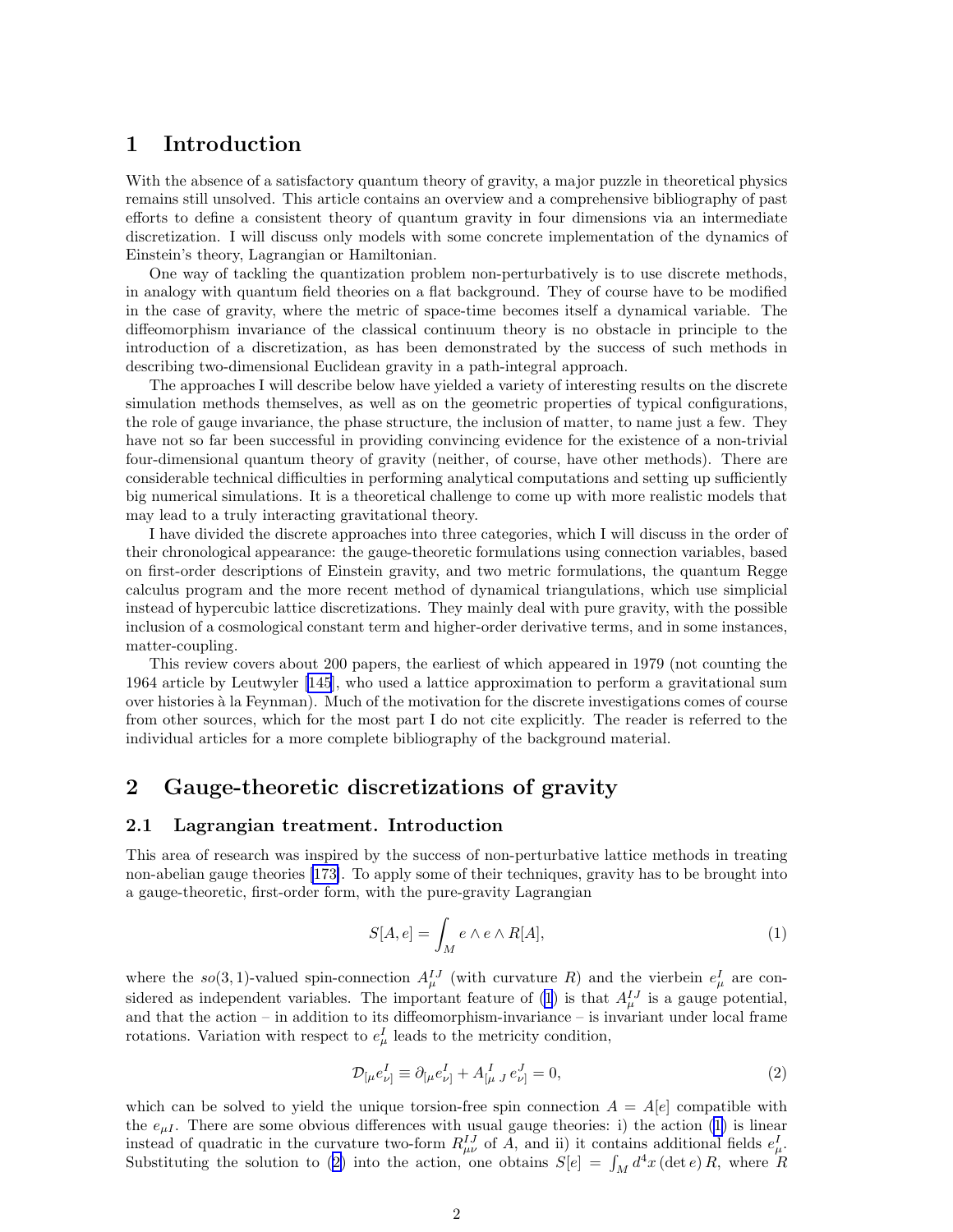denotes the four-dimensional curvature scalar. This expression coincides with the usual Einstein action  $\int d^4x \sqrt{\det g} R$  only for  $\det e > 0$ .

Most of the lattice gauge formulations I will discuss below share some common features. The lattice geometry is hypercubic, defining a natural global coordinate system for labelling the lattice sites and edges. The gauge group G is  $SO(3, 1)$  or its "Euclideanized" form  $SO(4)$ , or a larger group containing it as a subgroup or via a contraction limit. Local curvature terms are represented by (the traces of) G-valued Wilson holonomies  $U_{\square}$  around lattice plaquettes. The vierbeins are either considered as additional fields or identified with part of the connection variables. The symmetry group of the lattice Lagrangian is a subgroup of the gauge group  $G$ , and does not contain any translation generators that appear when  $G$  is the Poincaré group.

When discretizing conformal gravity (where  $G = SO(5, 1)$ ) or higher-derivative gravity in firstorder form, the metricity condition on the connection has to be imposed by hand. This leads to technical complications in the evaluation of the functional integral.

The diffeomorphism invariance of the continuum theory is broken on the lattice; only the local gauge invariances can be preserved exactly. The reparametrization invariance re-emerges only at the linearized level, i.e. when considering small perturbations about flat space.

#### 2.2 Smolin's lattice model

The first gauge-theoretic model for lattice gravity is due to Smolin[[186\]](#page-32-0), based on the continuum formulationof MacDowell and Mansouri [[157\]](#page-30-0), with de Sitter gauge group  $O(3, 2)$  or  $O(4, 1)$ , and a Lagrangian of  $R^2$ -type,

$$
S = \int d^4x \ \epsilon^{\mu\nu\rho\sigma} \epsilon_{IJKL} \tilde{R}^{IJ}_{\mu\nu} \tilde{R}^{KL}_{\rho\sigma}, \tag{3}
$$

where the components of  $\tilde{R}_{\mu\nu}$  are related to those of the usual curvature tensor by

$$
\tilde{R}^{IJ}_{\mu\nu} = R^{IJ}_{\mu\nu} \pm \frac{1}{l^2} (e^I_\mu e^J_\nu - e^J_\mu e^I_\nu). \tag{4}
$$

Although the underlying gauge potentials  $A_\mu$  are  $o(3, 2)$ - or  $o(4, 1)$ -valued, the action is only invariant under the 6-dimensional subgroup of Lorentz transformations. The theory contains a dimensionful parameter *l*. The gauge potentials associated with the internal 5-direction are identified with the frame fields  $e^I_\mu$ , and the action can be decomposed into the usual Einstein-term [\(1](#page-1-0)) plus a cosmological constant term with  $\lambda \sim \frac{1}{l^2}$  and a topological  $R \wedge R$ -term. Smolin analyzed its lattice discretization, and found both a weak- and a strong-coupling phase, with respect to the dimensionless coupling constant  $g \sim \frac{\sqrt{G}}{l}$ . He performed a weak-coupling expansion about flat space and rederived the usual propagator. In the strong-coupling regime he found massive excitations and a confining property for spinors.

# 2.3 Numerical implementation

Caracciolo and Pelissetto [\[63, 64](#page-24-0), [65, 66, 67\]](#page-24-0) performed a numerical investigation of the phase structure of Smolin's model. Using the compact group  $SO(5)$  and its associated Haar measure, their findings confirmed the two-phase structure: a strong-coupling phase with a confining property and presence of exponential clustering, and a weak-coupling phase dominated by a class of topological configurations, with vanishing vierbein. However, their Monte Carlo data (on  $4^4$  and  $8^4$ -lattices with periodic boundary conditions) indicated strongly that the transition was first-order, even if themeasure was generalized by a factor of  $|\det e|^p$ ,  $p \in [0, 150]$  [[67\]](#page-24-0).

## 2.4 Other gauge formulations

Das et al [\[84](#page-25-0)]lattice-discretized an  $Sp(4)$ -invariant Lagrangian due to West [[194\]](#page-32-0), leading to a functional form  $S[U] = \sum_n \sqrt{\text{Tr}((U_n - \frac{1}{4}\text{Tr }U_n)^2)}$ , where  $U_n$  denotes a sum of double-plaquette holonomies based at the vertex  $n$ . Details of the functional integration were not spelled out. The square-root form of the Lagrangian does not make it very amenable to numerical investigations (see also the comments in [\[139](#page-29-0)]).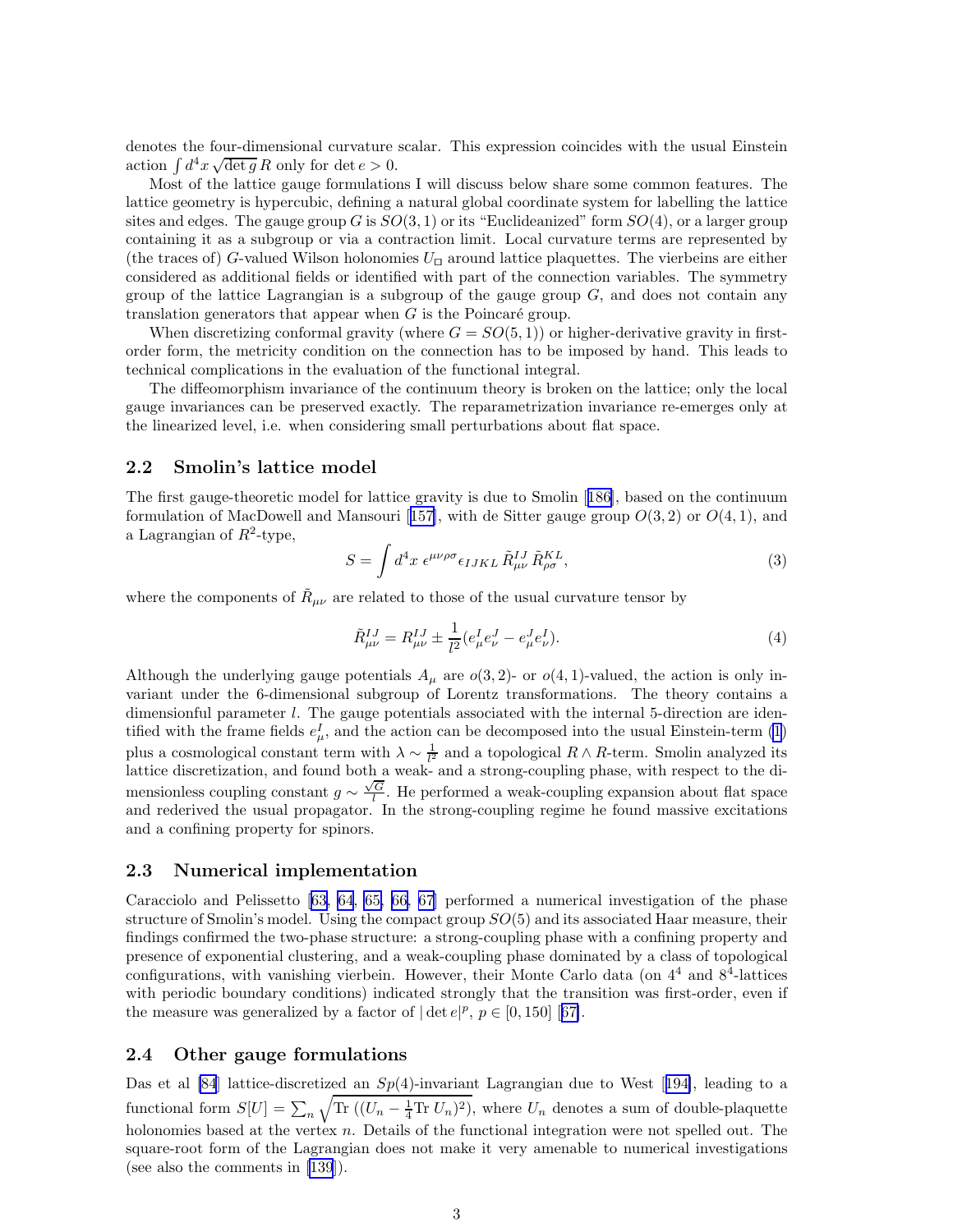Mannionand Taylor [[159\]](#page-30-0) suggested a discretization of the ( $\int e \wedge e \wedge R$ )-Lagrangian without cosmological term, with the vierbeins e treated as extra variables, and the compactified Lorentz group  $SO(4)$ .

Kaku[[138\]](#page-29-0) has proposed a lattice version of conformal gravity (see also[[137, 139](#page-29-0)]), based on the group  $O(4, 2)$ , the main hope being that unitarity could be demonstrated non-perturbatively. As usual, a metricity constraint on the connection has to be imposed by hand.

A lattice formulation of higher-derivative gravity, containing fourth-order  $R^2$ -terms was given by Tomboulis [\[189](#page-32-0)]. The continuum theory is renormalizable and asymptotically free, but has problems with unitarity. The motivation for this work was again the hope of realizing unitarity in a lattice setting. The square-root form of the Lagrangian is similar to that of Das et al. It is  $O(4)$ -invariant and supposedly satisfies reflection positivity. Again, the form of the Lagrangian and the measure (containing a  $\delta$ -function of the no-torsion constraint) is rather complicated and has not been used for a further non-perturbative analysis.

Kondo[[142\]](#page-29-0) employed the same framework as Mannion and Taylor, but introduced an explicit symmetrization of the Lagrangian. He claimed that the cluster expansion goes through just as in lattice Yang-Mills theory, leading to a positive mass gap.

# 2.5 Proving reflection positivity

Various properties of gauge gravity models were analyzed by Menotti and Pelissetto in a series of papersin the mid-eighties. They first studied a discrete  $O(4)$ -version of the Lagrangian ([1\)](#page-1-0) [[165\]](#page-31-0), including the  $O(4)$ -Haar measure and a general local  $O(4)$ -invariant measure for the vierbein fields, and showed that reflection-positivity holds only for a restricted class of functions. Furthermore, expanding about flat space, and after appropriate gauge-fixing, they discovered a doubling phenomenon similar to that found for chiral fermions in lattice gauge theory, a behaviour that also persists for different gauge-fixings. One finds the same mode doubling also for a flat-background expansionof conformal gravity  $[167]$  $[167]$ . In the same paper, they gave a unified treatment of Poincaré, de Sitter and conformal gravity, and showed that reflection positivity for  $O(4)$ -gravity (as well as for the two other gauge groups) holds exactly and for general functions only provided a signature factor sign(det  $e$ ) is included in the Lagrangian.

To ensure the convergence of the functional integration, one has to introduce a damping factor for the vierbeins in the measure, both for Poincaré and conformal gravity  $[167]$ . An extension of theresults of  $[167]$  $[167]$  to supergravity with the super-Poincaré group is also possible  $[62]$  $[62]$ . One can prove reflection positivity and finds a matching gravitino doubling in the perturbative expansion.

#### 2.6 The measure

One can derive non-trivial conditions on the lattice measure by imposing the Slavnov-Taylor identities in a perturbative lattice calculation. Starting from the general form of the measure for Poincaré gravity,

$$
\prod_{n\mu\nu\rho\sigma} \det(e_{\mu}(n), e_{\nu}(n), e_{\rho}(n), e_{\sigma}(n))^{N/16} \prod_{n\mu} f(e_{\mu}^2(n)) \prod_{n,\mu>0} de_{\mu}(n) \prod_{n,\mu>0} dU_L(n, n+\mu), \quad (5)
$$

Menotti and Pelissetto [\[166](#page-31-0)] performed a one-loop calculation and found that the Slavnov-Taylor identity can be satisfied for a particular choice of N,  $f_1, f_2$  (momentum expansion coefficients of f), and of the cosmological constant  $\lambda$ . The solution still depends on a real parameter  $\xi$  (related to a residual non-invariance under rotations). This makes it difficult to draw any immediate conclusions on the structure of the full, non-perturbative measure.

### 2.7 Assorted topics

Caselleet al [[70\]](#page-24-0) proposed a lattice action that is genuinely Poincaré-invariant, at the price of introducing additional lattice "coordinate variables". They also suggested a compact  $O(5)$ -formulation which reduces to the Poincaré form in the limit as the length of some preferred  $O(5)$ -vector is taken to infinity, as well as a super-version involving the graded Poincaré group. The same authors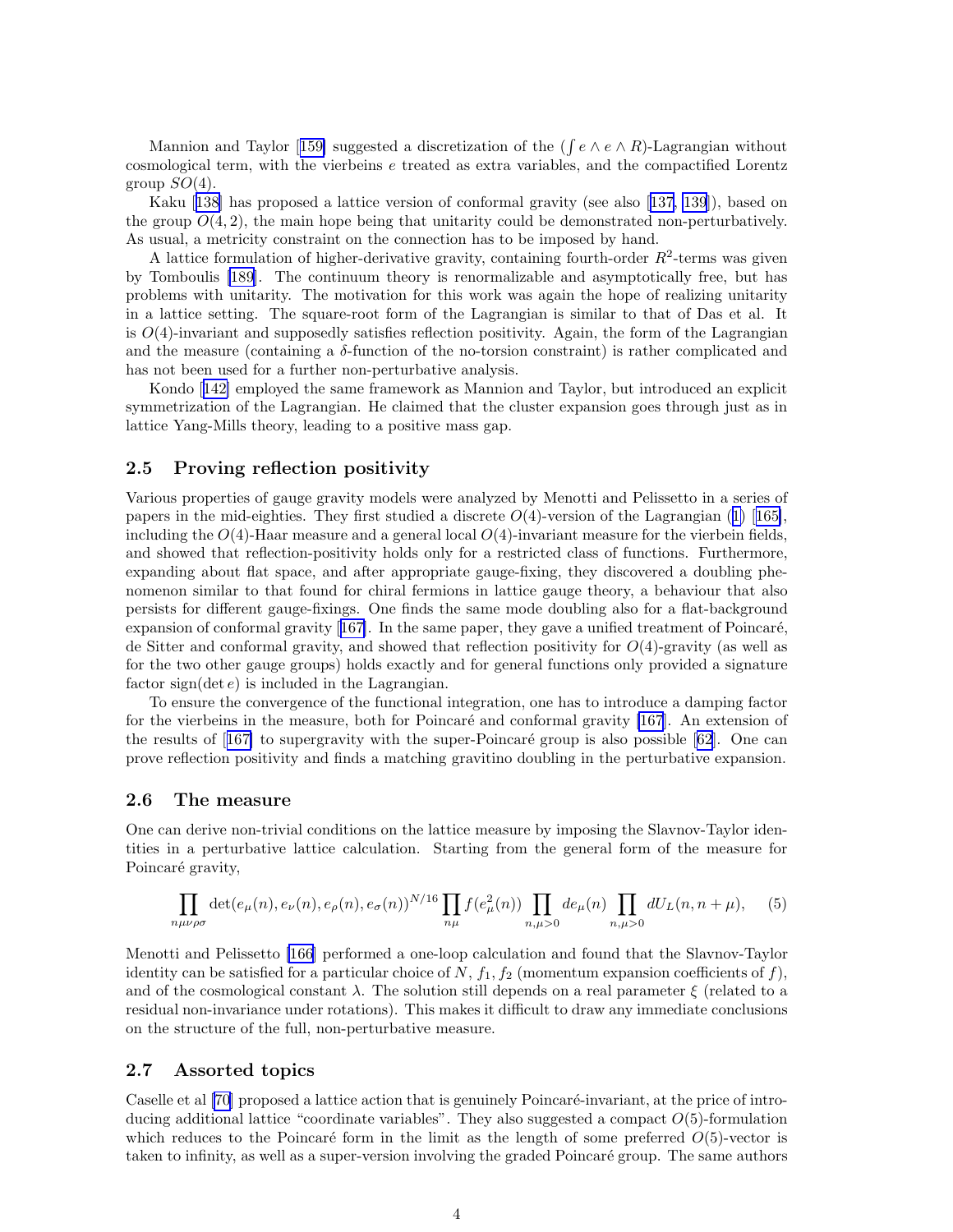in[[69\]](#page-24-0) put forward an argument for why doubling should appear in general gravity plus matter systems.

Reisenberger[[175\]](#page-31-0) has recently suggested a gauge-theoretic path integral based on the Plebanski action for Euclidean gravity. He discretizes the theory on a simplicial or hypercubic lattice with group- and algebra-valued fields. A metricity constraint needs to be imposed on the basic spin-1 fields, which it turns out is difficult to treat exactly.

# 2.8 Summary

The gauge-theoretic Lagrangian lattice approaches are afflicted by a number of technical difficulties. Reflection positivity can be shown for some of the models, but generally requires the inclusion of a factor sign(det  $e$ ) in the Lagrangian. Obtaining qualitative non-perturbative information about the phase structure requires a non-trivial measure input. The complicated functional form of the Lagrangian and the metricity condition that has to be imposed via a Lagrange multiplier and the corresponding functional integration do not make conformal and higher-derivative theories attractive candidates for numerical simulations. The compact version of Smolin's de Sitter gravity is still the simplest model, but its numerical investigation did not yield interesting results.

#### 2.9 Hamiltonian treatment. Introduction

Relatively little work has been done on discretized Hamiltonian fomulations of gravity. This can in part be understood from the fact that the numerical methods available for lattice gauge field theories rely mostly on the Euclidean path-integral description. Unfortunately the relation between the Lagrangian and Hamiltonian quantizations for generally covariant theories without a fixed background is far from clear.

In the usual metric formulation, the complicated non-polynomial form of the Hamiltonian constraint has been a long-standing problem. In this framework, neither the functional form of the quantum representations nor the nature of the quantization problems suggest that a discrete approach might yield any advantages. This situation has improved with the introduction of new Hamiltonian gauge-theoretic variables by Ashtekar[[22, 23\]](#page-21-0).

By a Hamiltonian lattice approach one usually means a formulation in which the time variable is left continuous, and only the spatial 3-slices are discretized. In continuum gravity, the  $3+1$ decomposition leads to the (non-Lie) Dirac algebra of the three-dimensional diffeomorphism generators and the Hamiltonian constraint, associated with the deformation of three-surfaces imbedded in four-space. One usually requires this algebra to be realized in the quantum theory, without anomalous terms, for a set of self-adjoint quantum constraint operators, for some factor-ordering.

Since a discretization of space-time breaks the diffeomorphism invariance, there is no reason to expect the Dirac algebra to be preserved in any discrete approach, even classically. This raises the question of whether and in what form part of the diffeomorphism symmetry can still be realized at the discrete level. Using gauge-theoretic variables, one can maintain the exact local gauge invariance with respect to the internal degrees of freedom, but there is no analogous procedure for treating the coordinate invariance.

#### 2.10 Hamiltonian lattice gravity

There is a gauge-theoretic Hamiltonian version of gravity defined on a cubic lattice, which in many aspects resembles the Lagrangian gauge formulations described earlier. It also is virtually the only discrete Hamiltonian formulation in which some progress has been achieved in the quantization (see also[[155\]](#page-30-0) for a recent review).

Renteln and Smolin[[180\]](#page-31-0) were the first to set up a continuous-time lattice discretization along the lines of Hamiltonian lattice gauge theory. Their basic configuration variables are the link holonomies  $U(l)$  of the spatial Ashtekar connection along the edges. The lattice analogues of the canonically conjugate pairs  $(A_a^i(x), E_a^a(x))$  are the link variables  $(U(l)_A{}^B, p_i(l))$ , with Poisson brackets

$$
\{U_A{}^B(n,\hat{a}), U_C{}^D(m,\hat{b})\} = 0,\t\t(6)
$$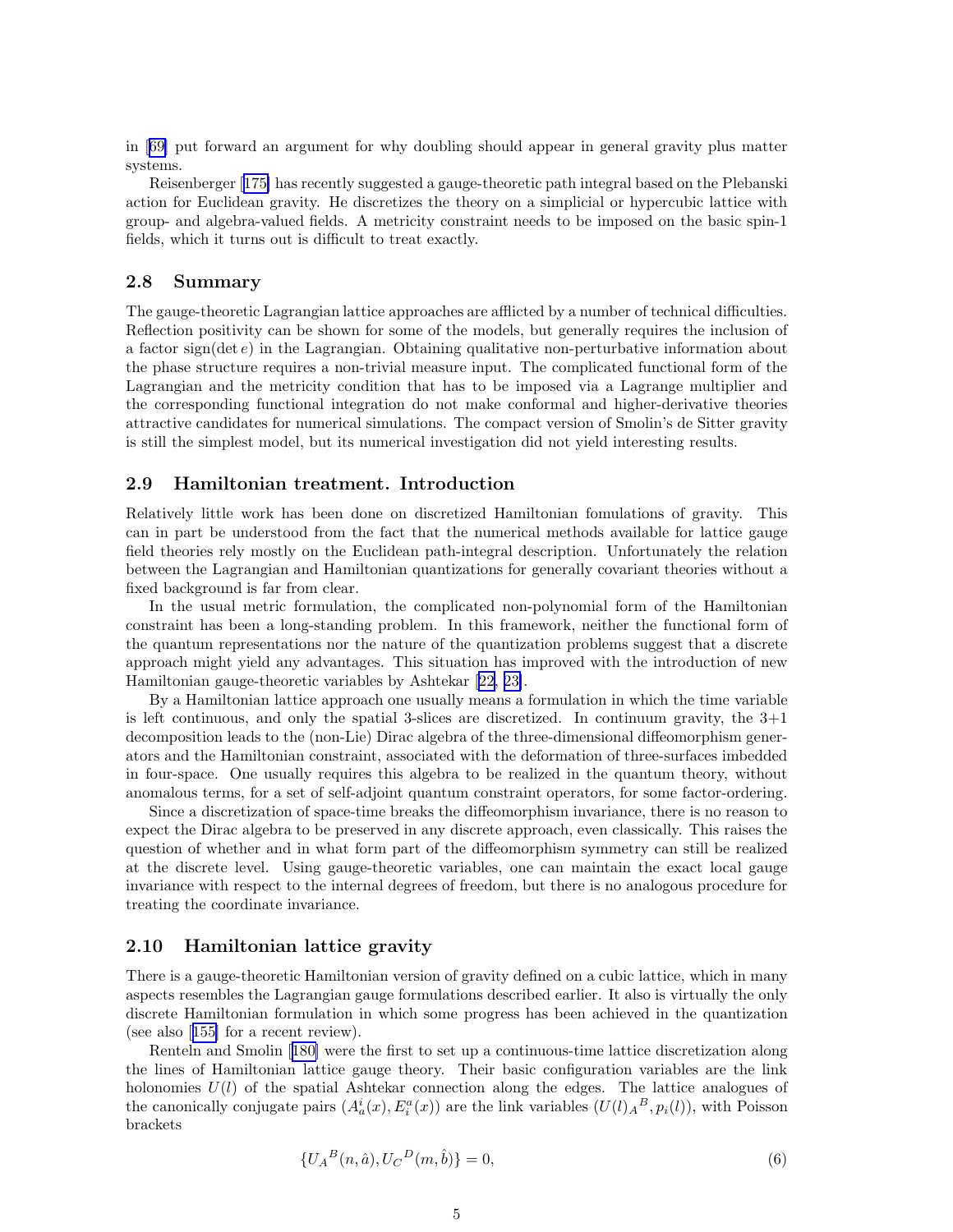$$
\{p_i(n,\hat{a}), U_A{}^C(m,\hat{b})\} = -\frac{1}{2} \,\delta_{nm} \delta_{\hat{a}\hat{b}} \,\tau_{iA}{}^B U_B{}^C(n,\hat{a}),\tag{7}
$$

$$
\{p_i(n,\hat{a}), p_j(m,\hat{b})\} = \delta_{nm}\delta_{\hat{a}\hat{b}}\,\epsilon_{ijk}\,p_k(n,\hat{a}),\tag{8}
$$

with the SU(2)-generators satisfying  $[\tau_i, \tau_j] = 2 \epsilon_{ijk} \tau_k$ . Lattice links  $l = (n, \hat{a})$  are labelled by a vertex  $n$  and a lattice direction  $\hat{a}$ . These relations go over to the usual continuum brackets in the limit as the lattice spacing  $a$  is taken to zero. In this scheme, they wrote down discrete analogues of the seven polynomial first-class constraints, and also attempted to interpret the action of the discretized diffeomorphism and Hamiltonian constraints in terms of their geometric action on lattice Wilson loop states.

#### 2.11 The measure

There is a natural measure for the quantum theory, given by the product over all lattice edges of the Haar measures dg. However, since the Ashtekar connections A are complex-valued, the gauge group is the non-compact group  $SO(3,\mathbb{C}) = SL(2,\mathbb{C})$ , and the gauge-invariant Wilson loop functions are not square-integrable. For the alternative formulation in terms of *real* SU(2)-variables (see below), these problems are not present. An alternative heat kernel measure  $d\nu$  for holomorphic  $SL(2,\mathbb{C})$  holonomies on the lattice was used in [\[146](#page-29-0), [99](#page-27-0)].

# 2.12 The constraint algebra

This line of research was continued by Renteln [\[179](#page-31-0)], who proved that for a particular factorordering (all momenta to the left), the subalgebra of the discretized diffeomorphism constraints (smeared by lapse functions  $N$ ),

$$
\sum_{n} \mathcal{V}^{\text{latt}}[N,n) := \sum_{n} N^{\text{latt}}(n,\hat{a}) \operatorname{Tr} (U_{\Box_{ab}} \tau_i) p_i(n,\hat{b}), \tag{9}
$$

closes in the limit as the lattice spacing is taken to zero. This calculation was later extended to a variety of different symmetrizations for the lattice operator and to an arbitrary factor-ordering of the form  $\alpha$  Tr  $(U\tau)\hat{p}+(1-\alpha)\hat{p}$  Tr  $(U\tau)$ , with  $0 \leq \alpha \leq 1$  [\[156](#page-30-0)]. Again, one does not find any quantum anomalies. It would be highly desirable to extend this result to commutators involving also the discretized Hamiltonian constraint and to find the explicit functional form of the anomalies, if there were any.

# 2.13 Solutions to the Wheeler-DeWitt equation

Part of solving the canonical quantum theory is to determine the states annihilated by the Hamiltonian constraint  $H$ . It was shown by Loll [\[146](#page-29-0)] that solutions exist in the Renteln-Smolin formulation, where  $\hat{H}(n) = \sum_{a,b} \epsilon^{ijk} \text{Tr} (\hat{U}(n, \Box_{\hat{a}\hat{b}})\tau_k) \hat{p}_i(n, a) \hat{p}_j(n, b)$ . They are given by multiple, nonintersecting Polyakov loops (the lattice is assumed to have compact topology  $T^3$ ). Such solutions are trivial in the sense that they correspond to quantum states "without volume". The difficulties one encounters when trying to find other solutions is illustrated by the explicit calculations for the  $1 \times 1 \times 1$ -lattice in [\[146](#page-29-0)].

The search for solutions was continued by Ezawa[[99\]](#page-27-0) (see also [\[100\]](#page-27-0) for an extensive review), who used a symmetrized form of the Hamiltonian. His solutions depend on multiple plaquette loops  $(U_{\Box})^k$ , where a single lattice plaquette  $\square$  is traversed by the loop k times. The solutions are less trivial than those formed from Polyakov loops, since they involve kinks, but they are still annihilated by the volume operator.

A somewhat different strategy was followed by Fort et al [\[102\]](#page-27-0), who constructed a Hamiltonian lattice regularization for the calculation of certain knot invariants. They defined lattice constraint operators in terms of their geometric action on lattice Wilson loop states, and reproduced some of the formal continuum solutions to the polynomial Hamiltonian constraint of complex Ashtekar gravity on simple loop geometries.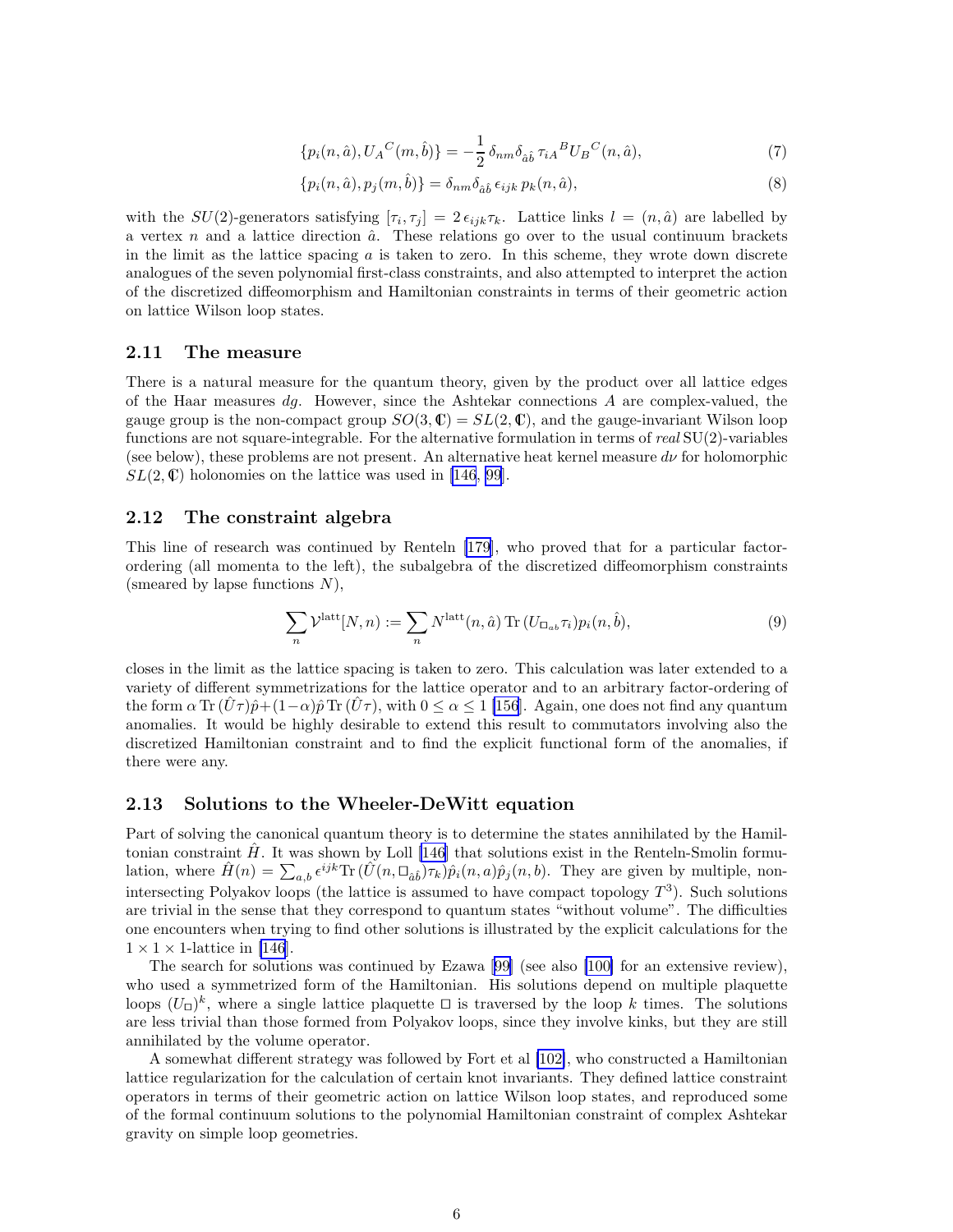# 2.14 The role of diffeomorphisms

As in other discrete formulations, the spatial diffeomorphism group cannot be realized exactly on the lattice, and the only obvious symmetries of a cubic lattice are discrete rotations and overall translations. The commutator computation described above indicates that one may be able recover the diffeomorphism invariance in a suitable continuum limit. Corichi and Zapata [\[83\]](#page-25-0) have suggested the presence of a residual diffeomorphism symmetry in the lattice theory, under which, for example, all non-intersecting Wilson loop lattice states would be identified.

One can try to interpret the lattice theory as a manifestly diffeomorphism-invariant construction, with the lattice representing an entire diffeomorphism equivalence class of lattices embedded in the continuum [\[146](#page-29-0)]. In order to make this interpretation consistent, one should modify the functional form of either the Hamiltonian or the measure, in such a way that the commutator of two lattice Hamiltonians vanishes, as  $a \to 0$ .

#### 2.15 The volume operator

An important quantity in Hamiltonian lattice quantum gravity is the volume operator, the quantum analogue of the classical volume function  $\int d^3x \sqrt{\det g}$ . The continuum dreibein determinant  $\det E(x)$  (with  $|\det E(x)| = \det g$ ), has a natural lattice analogue, given by

$$
\det p(n) := \frac{1}{3!} \epsilon_{abc} \epsilon^{ijk} p_i(n, \hat{a}) p_j(n, \hat{b}) p_k(n, \hat{c}). \tag{10}
$$

Apart from characterizing geometric properties of lattice quantum states, it is needed in the construction of the quantum Hamiltonian of the real connection approach.

Loll [\[147\]](#page-29-0) showed that a lattice Wilson loop state has to have intersections of valence at least 4 in order not to be annihilated by the volume operator  $\sum_n \sqrt{\det \hat{p}(n)}$ . This result is independent of the choice of gauge group  $(SU(2)$  or  $SL(2, \mathbb{C}))$ . The volume operator has discrete eigenvalues, and part of its non-vanishing spectrum, for the simplest case of four-valent intersections, was first calculated by Loll [\[149\]](#page-30-0). These spectral calculations were confirmed by De Pietri and Rovelli[[94\]](#page-26-0), who derived a formula for matrix elements of the volume operator on intersections of general valence (as did Thiemann [\[188](#page-32-0)]).

This still leaves questions about the spectrum itself unanswered, since the eigenspaces of det  $p(n)$ grow rapidly, and diagonalization of the matrix representations becomes a technical problem. Nevertheless, one can achieve a better understanding of some general spectral properties of the lattice volume operator, using symmetry properties. It was observed in [\[149\]](#page-30-0) that all non-vanishing eigenvalues of det  $\hat{p}(n)$  come in pairs of opposite sign. Loll subsequently proved that this is always thecase [[151\]](#page-30-0). A related observation concerns the need for imposing an operator condition det  $p > 0$ on physical states in non-perturbative quantum gravity[[151\]](#page-30-0), a condition which distinguishes its state space from that of a gauge theory already at a kinematical level.

The symmetry group of the cubic three-dimensional lattice is the discrete octagonal group  $\mathcal{O}$ , leaving the classical local volume function  $\det p(n)$  invariant. Consequently, one can find a set of operators that commute among themselves and with the action of the volume operator, and simplify its spectral analysis by decomposing the Hilbert space into the corresponding irreducible representations[[154\]](#page-30-0). This method is most powerful when applied to states which are themselves maximally symmetric under the action of  $\mathcal{O}$ , in which case it leads to a dramatic reduction of the dimension of the eigenspaces of det  $p(n)$ .

In addition to the volume operator, one may define geometric lattice operators measuring areas and lengths [\[150](#page-30-0), [152\]](#page-30-0). They are based on (non-unique) discretizations of the continuum spatial integrals of the square root of the determinant of the metric induced on subspaces of dimension 2 and 1. For the case of the length operator, operator-ordering problems arise in the quantization.

## 2.16 The real dynamics

To avoid problems with the non-compactness of the gauge group and the formulation of suitable "quantum reality conditions", Barbero [\[25](#page-21-0)] advocated to use a real su(2)-connection formulation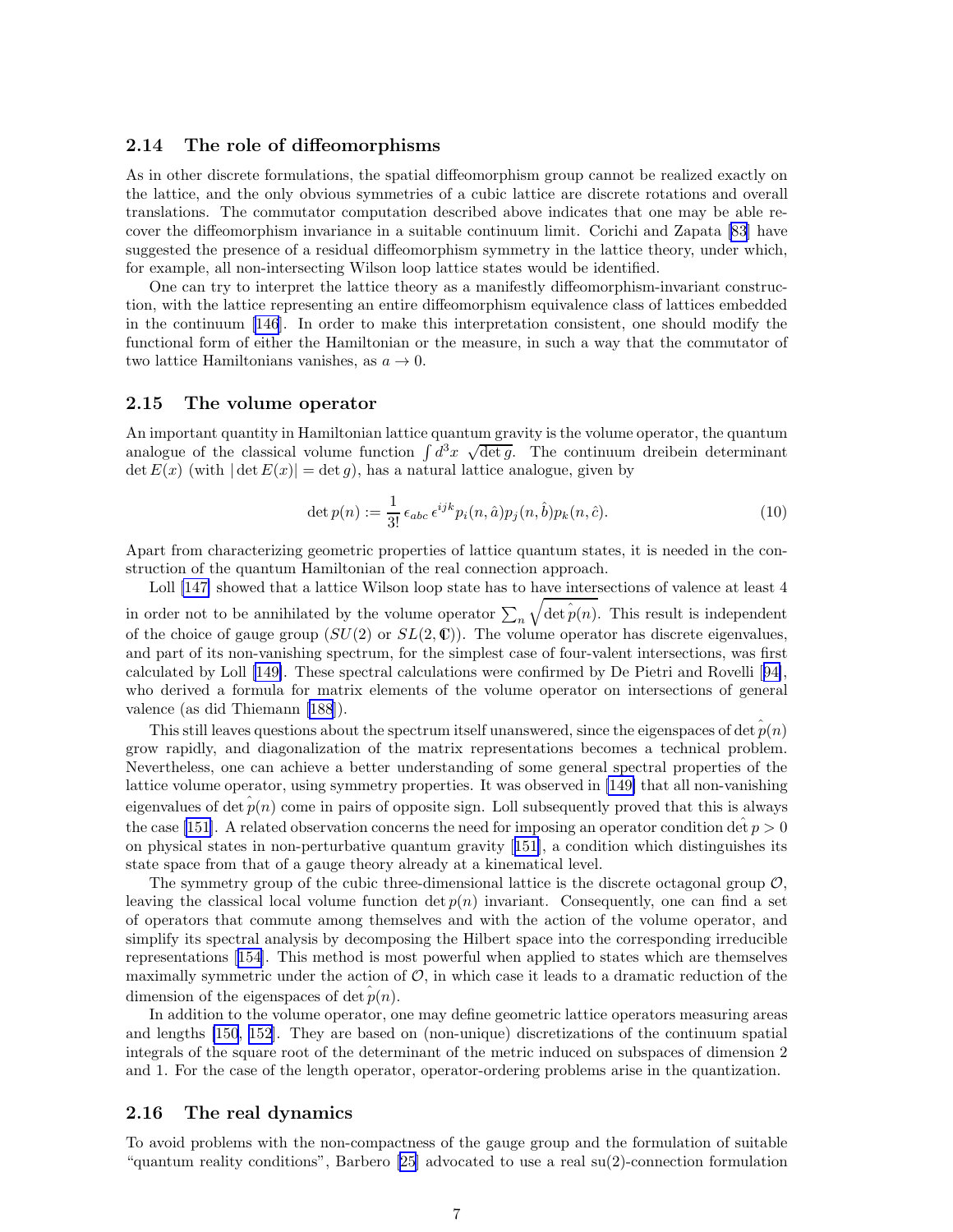<span id="page-7-0"></span>for Lorentzian continuum gravity. This can be achieved, at the price of having to deal with a more complicated Hamiltonian constraint. Loll [\[148, 153\]](#page-30-0) translated the real connection formulation to the lattice and studied some of the differences that arise in comparison with the complex approach. Adding for generality a cosmological constant term, this leads to a lattice Hamiltonian

$$
H^{\text{latt}} = \sum_{n} N^{\text{latt}}(n) \left[ \mathcal{H}_{\text{kin}}^{\text{latt}} + \mathcal{H}_{\text{pot}}^{\text{latt}} + \sqrt{\lambda} G \sqrt{\det p(n)} \right],\tag{11}
$$

where schematically  $\mathcal{H}_{\text{kin}}^{\text{latt}} = (\det p)^{-1/2} \text{Tr} (U\tau) p^2$ ,  $\mathcal{H}_{\text{pot}}^{\text{latt}} = ((\text{Tr} (\tau U p \tau U) - p)^2 p^6 (\det p)^{-5/2}$ . This regularized Hamiltonian is well-defined on states with det  $p \neq 0$ , but its functional form is not simple. The negative powers of the determinant of the metric can be defined in terms of the spectral resolution of det  $p$ . The type of representation and regularization enables one to handle this non-polynomiality.

## 2.17 Summary

Some progress has been achieved in Hamiltonian lattice gravity, using discrete analogues of the Ashtekar variables. The quantization program is still open-ended, and no physically non-trivial solutions to the Wheeler-DeWitt equation are known. The fact that one can study and evaluate geometric operators provides useful characterization of quantum states.

An analysis of the spectrum of the volume operator is crucial for handling the non-polynomial terms in the quantum Hamiltonian constraint. It will be necessary to find a suitable truncation or approximation to simplify further the spectral analysis of the Wheeler-DeWitt operator. A suitable quantum analogue of the continuum limit  $a \to 0$  has not yet been established, and in this regard the Hamiltonian ansatz does not go beyond the results obtained in the Lagrangian formulations described earlier.

Why should one bother with a Hamiltonian quantization at all? Typical quantities one wants to study in a discrete path-integral approach to gravity are transition amplitudes between threegeometries on different spatial slices. This is not complete without a specification of the corresponding quantum states, which are in principle elements of Hilbert spaces of discrete three-geometries of the type described above.

# 3 Quantum Regge Calculus

# 3.1 Path integral for Regge calculus

A path-integral quantization of 4d Regge calculus was first considered in the early eighties [\[181](#page-31-0), [104,](#page-27-0) [81\]](#page-25-0). This approach goes back to Regge[[174\]](#page-31-0), who proposed to approximate Einstein's continuum theory by a simplicial discretization of the metric space-time manifold and the gravitational action. Its local building blocks are four-simplices  $\sigma$ . The metric tensor associated with each simplex is expressed as a function of the squared edge lengths  $l^2$  of  $\sigma$ , which are the dynamical variables of this model. For introductory material on classical Regge calculus and simplicial manifolds, see [[168,](#page-31-0) [187,](#page-32-0) [104,](#page-27-0) [124,](#page-28-0) [106](#page-27-0), [197](#page-32-0), [190,](#page-32-0) [8\]](#page-20-0); various quantum aspects are reviewed in[[106, 107, 112, 110,](#page-27-0) [116,](#page-28-0) [133,](#page-29-0) [40,](#page-22-0) [160,](#page-30-0) [190, 198](#page-32-0)].

One may regard a Regge geometry as a special case of a *continuum* Riemannian manifold, a so-called piecewise flat manifold, with a flat metric in the interior of its 4-simplices  $\sigma$ , and singular curvature assignments to its two-simplices b (the bones or hinges).

The Einstein action with cosmological term in the Regge approach is given by

$$
S^{\text{Regge}}[l_i^2] = \sum_{\text{bones }b} V_b \left(\lambda - k \frac{A_b \delta_b}{V_b}\right) \sim \int d^4x \sqrt{g} \left(\lambda - \frac{k}{2}R\right),\tag{12}
$$

where  $k = \frac{1}{8\pi G}$ ,  $A_b$  is the area of a triangular bone,  $\delta_b = 2\pi - \sum_{\sigma \supset b} \theta(\sigma, b)$  the deficit angle there, and  $V_b$  a local four-volume element.  $\theta(\sigma, b)$  is the angle between the two 3-simplices of  $\sigma$  ( $\pi$  minus the angle between their inward normals) intersecting in b. Hartle and Sorkin [\[128\]](#page-28-0) have generalized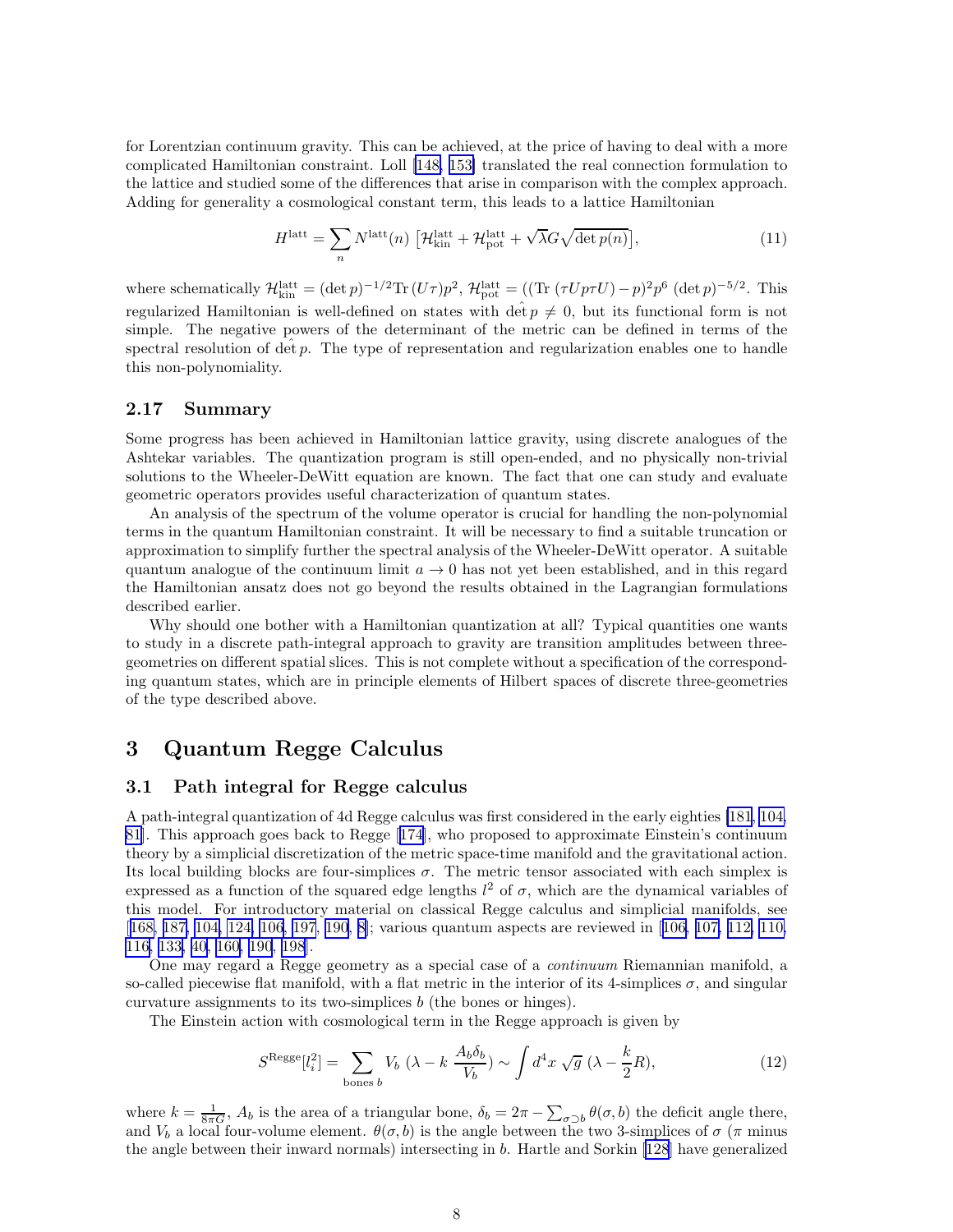<span id="page-8-0"></span>([12\)](#page-7-0) to the case of manifolds with boundary. The boundary contribution to the action is given by

$$
\sum_{b \subset \text{boundary}} A_b \psi_b \sim \int d^3x \sqrt{g^{(3)}} \, K,\tag{13}
$$

where  $\psi_b$  is the angle between the normals of the two three-simplices meeting at b. The Euclidean path integral on a finite simplicial complex of fixed connectivity takes the form

$$
Z(k,\lambda) = \int \mathcal{D}l \ e^{-S^{\text{Regge}}[l_i^2]} \tag{14}
$$

with  $\int \mathcal{D}l$  representing the discrete analogue of the sum over all metrics. A crucial input in (14) is the choice of an appropriate measure  $\mathcal{D}l$ . In general, a cutoff is required for both short and long edge lengths to make the functional integral convergent [\[104](#page-27-0), [81](#page-25-0), [18\]](#page-21-0). One is interested in the behaviour of expectation values of local observables as the simplicial complex becomes large, and the existence of critical points and long-range correlations, in a scaling limit and as the cutoffs are removed.

Afirst implementation of these ideas was given by Roček and Williams [[181,](#page-31-0) [183](#page-32-0)]. They obtained a simplicial lattice geometry by subdividing each unit cell of a hypercubic lattice into simplices. Their main result was to rederive the continuum free propagator (see also[[101\]](#page-27-0) for related results) in the limit of weak perturbations about flat space. This calculation can be repeated for Lorentzian signature[[196\]](#page-32-0).

Some non-perturbative aspects of the path integral were investigated in [\[183](#page-32-0)] (see also[[182\]](#page-32-0)). In this work, discrete analogues of space-time diffeomorphisms are defined as the local link length transformations which leave the action invariant, and go over to translations in the flat case. It is argued that an approximate invariance should exist in 4d. One may define analogues of local conformal transformations on a simplicial complex by multiplication with a positive scale factor at each vertex, but the global group property is incompatible with the existence of the generalized triangle inequalities.

# 3.2 Higher-derivative terms

Simplicial analogues of higher-derivative terms were introduced in[[117, 119](#page-28-0)]. In the continuum, with an appropriate choice of coupling constants, their inclusion makes the path integral less ill-behaved. The simplest higher-derivative term in Regge calculus is given by

$$
\sum_{b} \frac{A_b^2 \delta_b^2}{V_b} \sim \int d^4 x \sqrt{g} R_{\mu\nu\rho\sigma} R^{\mu\nu\rho\sigma},\tag{15}
$$

with  $V_b$  denoting the local Voronoi four-volume at b. The fact that (15) should not be identified with  $\int d^4x \sqrt{g} R^2$  is less surprising in the light of the classical result [\[81, 82\]](#page-25-0), that Regge's expression  $A_b\delta_b$  for the scalar curvature (for  $d > 2$ ) converges to its continuum counterpart not pointwise, but only after integration, i.e. "in the sense of measures" (see also[[103, 101\]](#page-27-0), where similar convergence properties were studied by using an imbedding into a sufficiently large vector space  $\mathbb{R}^N$ ).

More complicated higher-curvature terms can in principle be constructed, using a simplicial analogue of the Riemann tensor (see, for example, [\[174](#page-31-0), [106,](#page-27-0) [119,](#page-28-0) [55](#page-23-0)]), but have up to now not been used in numerical simulations. A related proposal by Ambjørn et al [\[19](#page-21-0)] is to include terms in the action that depend on higher powers of the deficit angle  $\delta_b$ , as well as terms containing powers of the solid angle  $\delta_v$  at a vertex. The introduction of local vierbeins and parallel transporters is also necessary if one considers fermion coupling [\[104,](#page-27-0) [176\]](#page-31-0).

#### 3.3 First simulations

The first numerical studies of the Regge action were undertaken by Berg[[38, 39\]](#page-22-0) and Hamber and Williams[[118, 119](#page-28-0)]. Berg performed a Monte-Carlo simulation of the pure-curvature action forhypercubic  $2^4$ - and  $3^4$ -lattices with simplicial subdivision (see [[40\]](#page-22-0) for a description of the method). He used the scale-invariant measure  $\mathcal{D}l = \prod_i \frac{dl_i}{l_i}$ . To avoid the divergence that results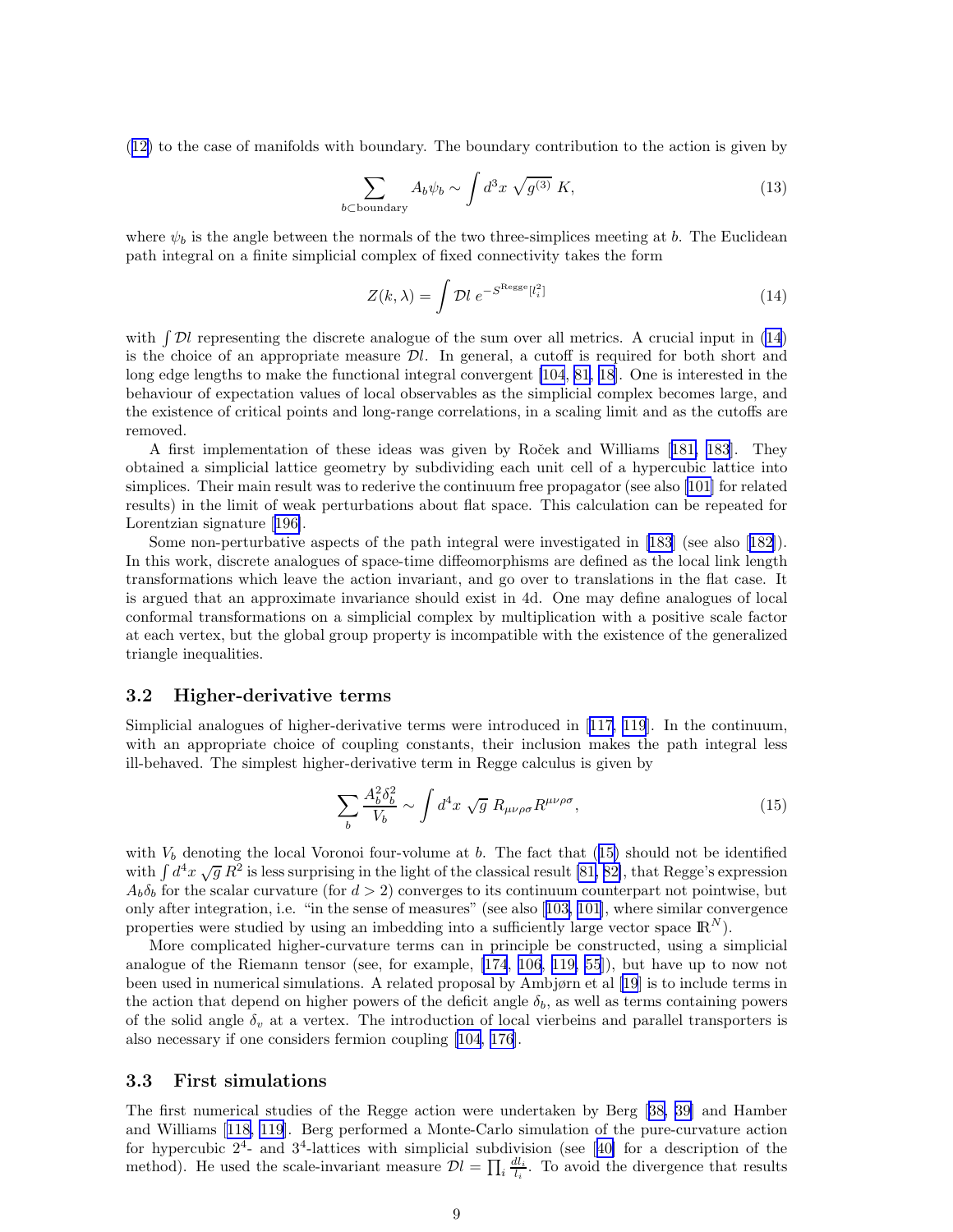<span id="page-9-0"></span>from rescaling the link lengths, he kept the total volume constant, by performing an overall length rescaling of all links after each move. This amounts to fixing a typical length scale  $l_0 := (v_0)^{\frac{1}{4}}$ , where  $v_0$  is the expectation value of the 4-simplex volume.

For  $k = 0$ , he found a negative average curvature  $\langle R \rangle$ , and some evidence for a canonical scaling behaviour of lengths, areas and volumes. For  $k = \pm 0.3$ , he obtained a negative (positive) average deficit angle  $\langle \delta \rangle$  and a positive (negative)  $\langle R \rangle$ . A more detailed analysis for  $0 \le k \le 0.1$  led Berg [[39\]](#page-22-0)to conclude that there exists a critical value  $k^c$  (presumably a first-order transition [[40\]](#page-22-0)), below which $\langle R \rangle$  is convergent, whereas above it diverges. (Myers [[169\]](#page-31-0) has conjectured that it may be possible to perform a similar analysis for Monte-Carlo data for the Lorentzian action.)

By contrast, Hamber and Williams[[118\]](#page-28-0) simulated the higher-derivative action

$$
S[l_i^2] = \sum_b \left[ \lambda V_b - k \ \delta_b A_b + a \ A_b^2 \delta_b^2 / V_b \right] \tag{16}
$$

on 2<sup>4</sup> - and 4<sup>4</sup> -lattices, using a time-discretized form of the Langevin evolution equation (see also [[106\]](#page-27-0)). They employed the scale-invariant measure  $\mathcal{D}l = \prod_i \frac{dl_i}{l_i} F_{\epsilon}(l)$ , where  $F_{\epsilon}$  enforces an ultraviolet cutoff  $\epsilon$ . They investigated the average curvature  $\mathcal{R} \sim \langle R \rangle$  and squared curvature  $\mathcal{R}^2$  (scaled by powers of  $\langle l^2 \rangle$  to make them dimensionless), as well as  $\langle \delta_b^2 \rangle$  and  $\langle V_b \rangle / \langle l^2 \rangle$ . For  $\lambda = k = a = 0$ , one finds a negative  $\mathcal R$  and a large  $\mathcal R^2$ , indicating a rough geometry. For small a, one observes a sudden decrease in  $\mathcal{R}^2$ , as well as a jump from large positive to small negative values of  $\mathcal{R}$  as  $\lambda$ is increased. For large  $a, \mathcal{R}$  is small and negative, and the geometry appears to be smooth. Like Berg, they advocated a fundamental-length scenario, where the dynamically determined average link length provides an effective UV-cutoff.

#### 3.4 The phase structure

Further evidence for a transition between a region of rough and smooth geometry comes from Monte Carlo simulations by Hamber [\[108](#page-27-0), [111\]](#page-27-0) on  $4^4$ - and  $8^4$ -lattices, this time with the lattice  $\mathcal{D}l = \prod_i l_i dl_i$  $\mathcal{D}l = \prod_i l_i dl_i$  $\mathcal{D}l = \prod_i l_i dl_i$  (see also [[114\]](#page-27-0) for a summary of results, and [[109\]](#page-27-0) for more details on the method). There is a value  $k_c$  at which the average curvature vanishes. For  $k > k_c$ , the curvature becomes large and the simplices degenerate into configurations with very small volumes. He performed a simultaneous fit for  $k_c$ ,  $A_{\mathcal{R}}$  and  $\delta$  in the scaling relation

$$
\mathcal{R}(k) \stackrel{k \to k_c}{\sim} A_{\mathcal{R}} (k_c - k)^{\delta}.
$$
 (17)

This leads to a scaling exponent  $\delta \approx 0.60$ , with only a weak dependence on a. There are even points with  $a = 0$  that lie in the well-defined, smooth phase. Hamber also investigated the curvature and volume susceptibilities  $\chi_{\mathcal{R}}$  and  $\chi_V$ . At a continuous phase transition,  $\chi_{\mathcal{R}}$  should diverge, reflecting long-range correlations of a massless graviton excitation. The data obtained are not incompatible with such a scenario, but the extrapolation to the transition point  $k_c$  seems somewhat ambiguous. On the other hand, one does not expect  $\chi_V$  to diverge at  $k_c$ , which is corroborated by the simulations.

#### 3.5 Influence of the measure

For the pure Einstein action, [\(12](#page-7-0)) with  $\lambda = 0$ , some differences between the  $M_1 = dl/l$ - and the  $M_2 = ldl$  $M_2 = ldl$  $M_2 = ldl$ -measure were investigated on a 4<sup>4</sup>-lattice by Beirl et al [[29, 30](#page-22-0)]. A constant-volume constraint was used for simulations with the  $M_1$ -measure, and a cutoff  $l^2 < const$  for  $M_2$ . A study of the k-dependence of bulk geometric quantities agreed with previous simulations, wherever applicable. For small k, both measures lead essentially to identical results. For the  $M_1$ -measure only, one finds that  $\langle R \rangle / \langle V \rangle$  and  $\langle A \rangle$  exhibit a jump at some  $k_0$ , due to the formation of spikes (isolated long link lengths, with the areas staying small). From this, and the study of edge length distributions, one concludes that the DeWitt-type measure  $M_2$  is generally better behaved.

#### 3.6 Evidence for a second-order transition?

The same ldl-measure was used by Hamber in an extension of a previous simulation of the higher-derivative action (16) [\[113](#page-27-0)], for lattice sizes of up to 16<sup>4</sup>. At the transition point ( $k = k_c \simeq 0.244$ ,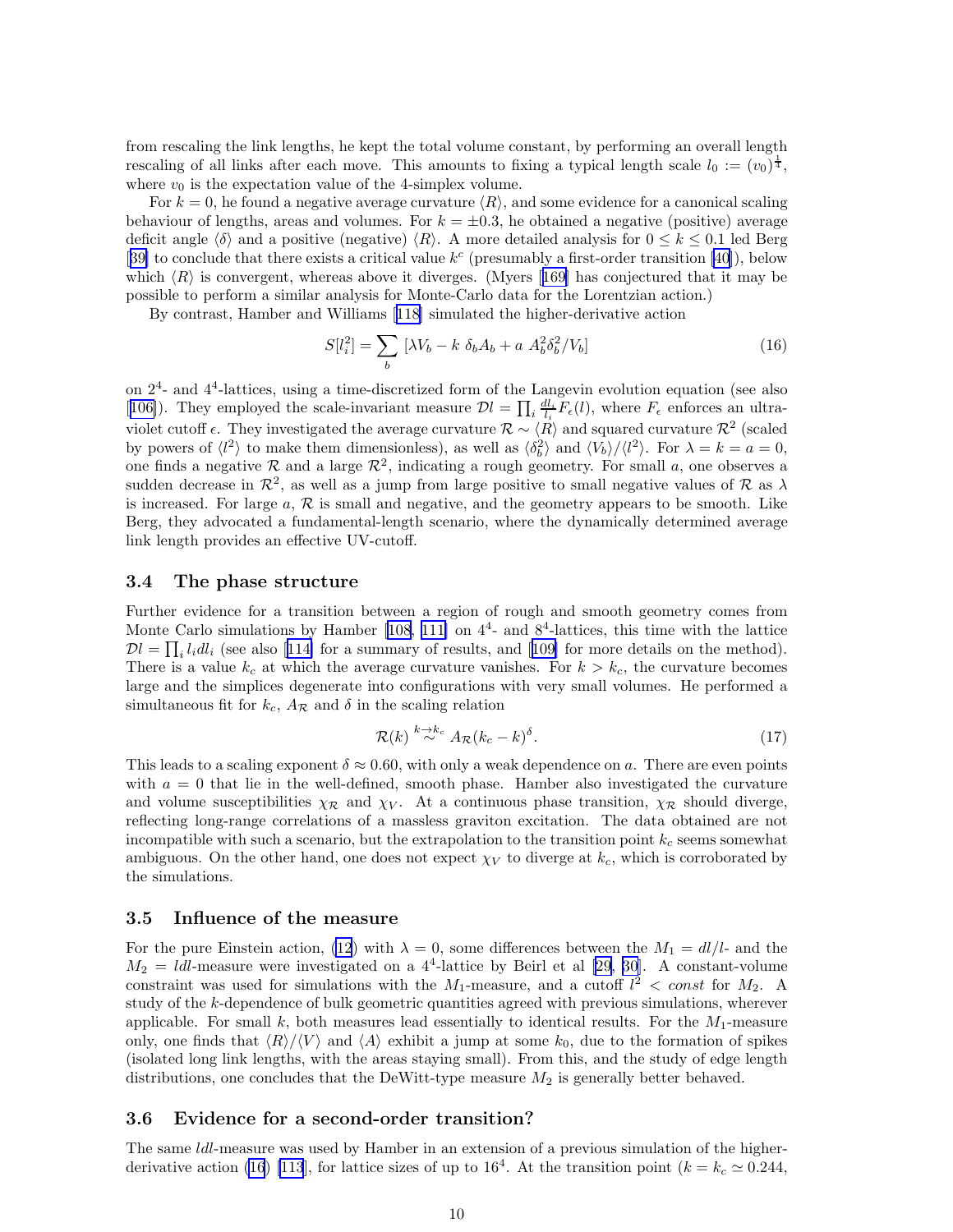$\lambda = 1, a = 0.005$ , the distributions of edge lengths, volumes and curvatures are smooth and Gaussian-like,and the average curvature vanishes. The location of  $k_c(a)$  from fits ([17\)](#page-9-0) to the average curvature coincide with those from [\[111](#page-27-0)], leading to  $\delta \simeq 0.626$ . The data at  $a = 0$  do not seem to match this interpretation. This leads to the tentative conclusion that only for sufficiently large a the observed transition is of second order. It is in general "difficult to entirely exclude the presence of a weak first-order transition, if it has a very small latent heat". For  $a = 0.005$ , one finds some evidence for a decrease in the fractal dimension as  $k$  grows.

# 3.7 Avoiding collapse

Starting from the observation that there exist Regge configurations with  $R_{\text{tot}} \to \infty$  and  $V_{\text{tot}} \to 0$ , Beirlet al [[31, 32\]](#page-22-0) investigated the influence of a cutoff f on the fatness of a simplex  $\sigma$ , defined by

$$
\phi_{\sigma} := \frac{V_{\sigma}^2}{\max_{l \in \sigma} l^8} \ge f > 0. \tag{18}
$$

Such a uniform shrinking of simplices is known to be necessary in order for piecewise flat manifolds toapproach their continuum counterparts [[82\]](#page-25-0). On the 4<sup>4</sup>-lattice, with the *ldl*-measure and  $\lambda = 0$ , they determined  $\mathcal{R}(k)$  for decreasing f. For small k, the choice of f seems to have only little influence, but towards the transition point  $k_c$ ,  $\langle \phi_{\sigma} \rangle$  simultaneously decreases. Next they investigated a varietyof measures of the form  $l^{2\sigma-1}dl$  (see also [[35\]](#page-22-0)). For  $\sigma \leq 1$ , only a mild  $\sigma$ -dependence of  $\mathcal R$ is observed as  $k \to k_c$ . However, for  $\sigma = 1.5$ , there are significant differences for the entire range of k, and some evidence that the geometry degenerates.

### 3.8 Two-point functions

To understand the nature of the possible excitations at the phase transition, one needs to study correlation functions in the vicinity of  $k_c$ , which is difficult numerically. Some data are available on the connected correlation functions of the curvatures and the volumes at fixed geodesic distance d,  $G_R(d)$  and  $G_V(d)$ , for lattice sizes  $\leq 16^4$  [\[115](#page-27-0)], using a scalar field propagator to determine d. Both correlators were measured at various k-values, leading to similar results for both  $a = 0$  and  $a = 0.005$ . The data, taken for  $d \leq 16 \approx 7$  lattice spacings), can be fitted to decaying exponentials.

Some further data (for  $a = 0$ ) were reported by the Vienna group [\[37](#page-22-0), [34](#page-22-0)]. These authors used simplythe lattice distance n instead of the true geodesic distance d. In [[37\]](#page-22-0), the measure was taken to be of the form  $l^{2\sigma-1}dl$ . They looked at  $G_V(n)$  on  $3^3 \times 8$ - and  $4^3 \times 16$ -lattices, for  $\lambda = \sigma = 1$ and  $\lambda = \sigma = 0.1$ , and found a fast decay for all investigated values of k, and  $n \leq 8$ .

# 3.9 Non-hypercubic lattices

Simulations on lattices with irregular link geometry (still with  $T<sup>4</sup>$ -topology) have been performed by Beirl et al[[31, 36](#page-22-0)]. They were obtained by adding a few vertices of low coordination number to otherwise regular lattices. One finds that the average curvature  $\langle R \rangle$  increases from negative to positivevalues, even for  $k < k_c$ , as a result of the formation of spikes. In [[36\]](#page-22-0), the averages  $\langle l^2 \rangle$ were monitored separately at the regular and the inserted vertices.

The dependence of  $\mathcal R$  on k is rather interesting: one observes *two* "critical" points, a smaller one  $k_1$ , where the extra vertices develop spikes, and a second one  $k_2$  where the remaining vertices follow. R undergoes a small jump at  $k_1$ , and a larger one at  $k_2$ . There is also a transition point to a phase with collapsed simplices at large negative k, with a jump to large negative  $\mathcal R$ . Additional transition points at negative  $k$  were also found in simulations of the "compactified" Regge action  $S = \sum_{b} (-k A_b \sin \delta_b + \lambda V_b)$  $S = \sum_{b} (-k A_b \sin \delta_b + \lambda V_b)$  $S = \sum_{b} (-k A_b \sin \delta_b + \lambda V_b)$  (this action was discussed in [[104\]](#page-27-0); see also [[71,](#page-24-0) [140\]](#page-29-0)) and a  $\mathbb{Z}_2$ version of Regge gravity [\[33](#page-22-0)]. Correlation functions at those points were computed in [\[34\]](#page-22-0) for short distances, but no evidence for long-range correlations was found.

The same authors studied the inclusion of the higher-derivative term [\(15](#page-8-0)) in [\[36\]](#page-22-0). On the regular lattice, their findings for  $\mathcal{R}(k, a)$  confirmed those by Hamber, apart from the fact that they found stable expectation values even for positive  $\mathcal R$ . Inserting irregular vertices pushes  $\mathcal R$  to larger values and leads again to the appearance of an additional transition point.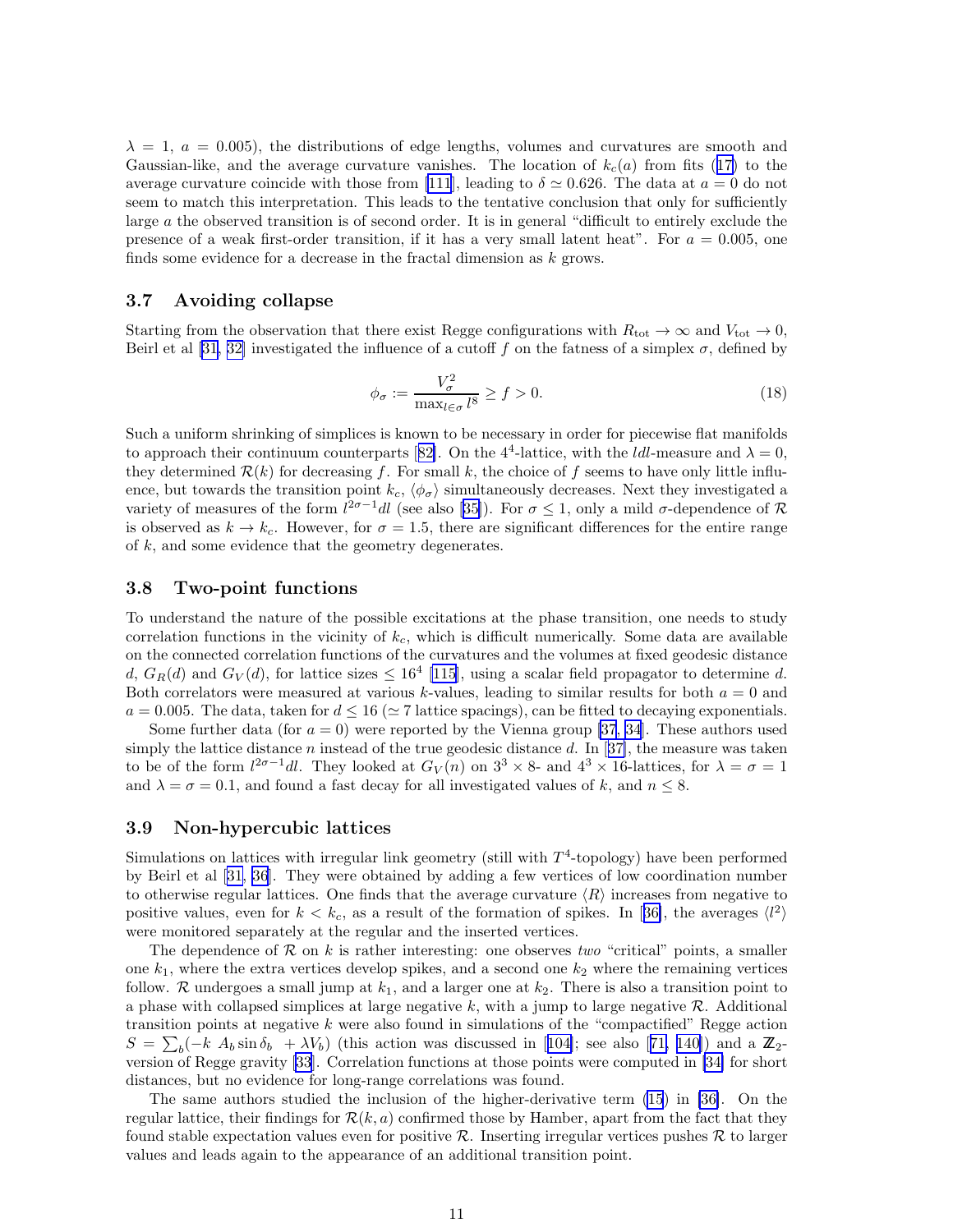# 3.10 Coupling to SU(2)-gauge fields

Berg and collaborators[[42,](#page-22-0) [43](#page-23-0), [44](#page-23-0), [27, 28,](#page-21-0) [41](#page-22-0)] coupled the pure-curvature action geometrically to the Wilson action for SU(2)-gauge fields via dimensionless weight factors  $W_b$ ,

$$
S = SRegge - \frac{\beta}{2} \sum_{b} W_b \text{ Re } [\text{Tr}(1 - U_b)], \qquad W_b = const \frac{V_b}{(A_b)^2}, \tag{19}
$$

where  $U_b$  denotes the SU(2)-holonomy around b and  $\beta$  is proportional to the inverse square coupling constant,  $\beta = \frac{4}{g^2}$ . One motivation was to understand whether in the well-defined pure-gravity region, one can choose the elementary particle masses to be  $\ll m_{\text{Pl}}$  as  $\beta \to \infty$ , as one might expect for a realistic gravity+matter system. This seems a rather distant hope, since in the simulations performed so far, the ratio  $m_{\rm Pl}/m_{\rm hadron}$  is of order unity.

Initial computations were performed on a  $2 \times 4^3$ -lattice with the scale-invariant measure, and at  $k = 0.01$  [\[42](#page-22-0), [44\]](#page-23-0), and extended to larger k-values in [\[43](#page-23-0)]. For  $k \le 0.04$ , one finds some evidence for a (first-order?) transition; the region of  $\beta$  where the transition occurs does not change much withk. Beirl et al  $[27, 28]$  $[27, 28]$  extended this analysis by measuring the static potential V of a quarkantiquark pair on lattices of size  $4 \times 6^3$  and  $4 \times 8^3$ . With and without gravity, one finds both a confined and a deconfined phase; in the presence of gravity, the transition occurs at a smaller β-value.More recently, Berg et al [[41\]](#page-22-0) have gathered further data on the location and stability of the well-defined phase in the  $(k, \beta)$ -plane, and extracted a string tension for various  $\beta$ -values.

# 3.11 Coupling to scalar matter

The coupling of Regge gravity to scalar matter was investigated by Hamber and Williams[[120, 116\]](#page-28-0), for  $\lambda = 1$ ,  $a = 0.005$ , and various k-values. They considered a single, massive scalar field, with an action contribution

$$
S_{\phi} = \frac{1}{2} \sum_{\langle ij \rangle} V_{ij} \left( \frac{\phi_i - \phi_j}{l_{ij}} \right)^2 + \frac{m^2}{2} \sum_i V_i \phi_i^2, \tag{20}
$$

where  $V_i$ ,  $V_{ij}$  denote the 4-volumes associated with the vertices and edges. Most data were obtained on the 4<sup>4</sup>-lattice, with the measure  $V_l^{(1/30)}$  $\ell_l^{(1/30)}$  *ldl*. The inclusion of the scalar field leads to a slight decrease in the average volume and edge length, as well as a very slight decrease in  $\mathcal{R}$ . They again performed a fit for  $R$  according to [\(17](#page-9-0)) and found that the critical exponent and the location of  $k_c$  were almost unchanged.

# 3.12 Recovering the Newtonian potential

Hamber and Williams[[121\]](#page-28-0) used an ansatz coming from a weak-field calculation for the amplitude of two gravitationally interacting particles separated by a fixed geodesic distance. They used the *ldl*-measure on a 16<sup>4</sup>-lattice, with  $\lambda = 1$  and  $a = 0$ . The potential  $V(d)$  is extracted from the connected Wilson-line to Wilson-line correlator. From data in  $d \in [0, 5]$ , and for sufficiently large k, one finds an attractive potential  $V(d) < 0$ . They considered fits to various shapes of the potential  $V$ , in order to extract an effective Newton's constant.  $-$  They also suggested an effective action for  $\mathcal R$  depending on k,  $\lambda$  and a that shares some of the features observed in the simulations.

### 3.13 Gauge invariance in Regge calculus?

A view that has been expressed frequently is that away from configurations with special symmetries, different edge length assignments correspond to inequivalent geometries, and in this sense Regge calculus possesses no gauge invariance ([[187,](#page-32-0) [81,](#page-25-0) [124\]](#page-28-0); for a dissenting opinion, see[[184\]](#page-32-0)).

The diffeomorphism invariance can be recovered in a weak-field perturbation about flat space, as was shown by Roček and Williams [\[181,](#page-31-0) [183\]](#page-32-0), and there is some evidence for the existence of analogous zero-modes in perturbations of regular, non-flat tesselations, at least in 2d [\[122](#page-28-0)]. Inspired by the perturbative analysis around flat space, Hamber and Williams[[122](#page-28-0)] argue that a similar gauge invariance should persist even if one perturbs around an arbitrary non-flat background.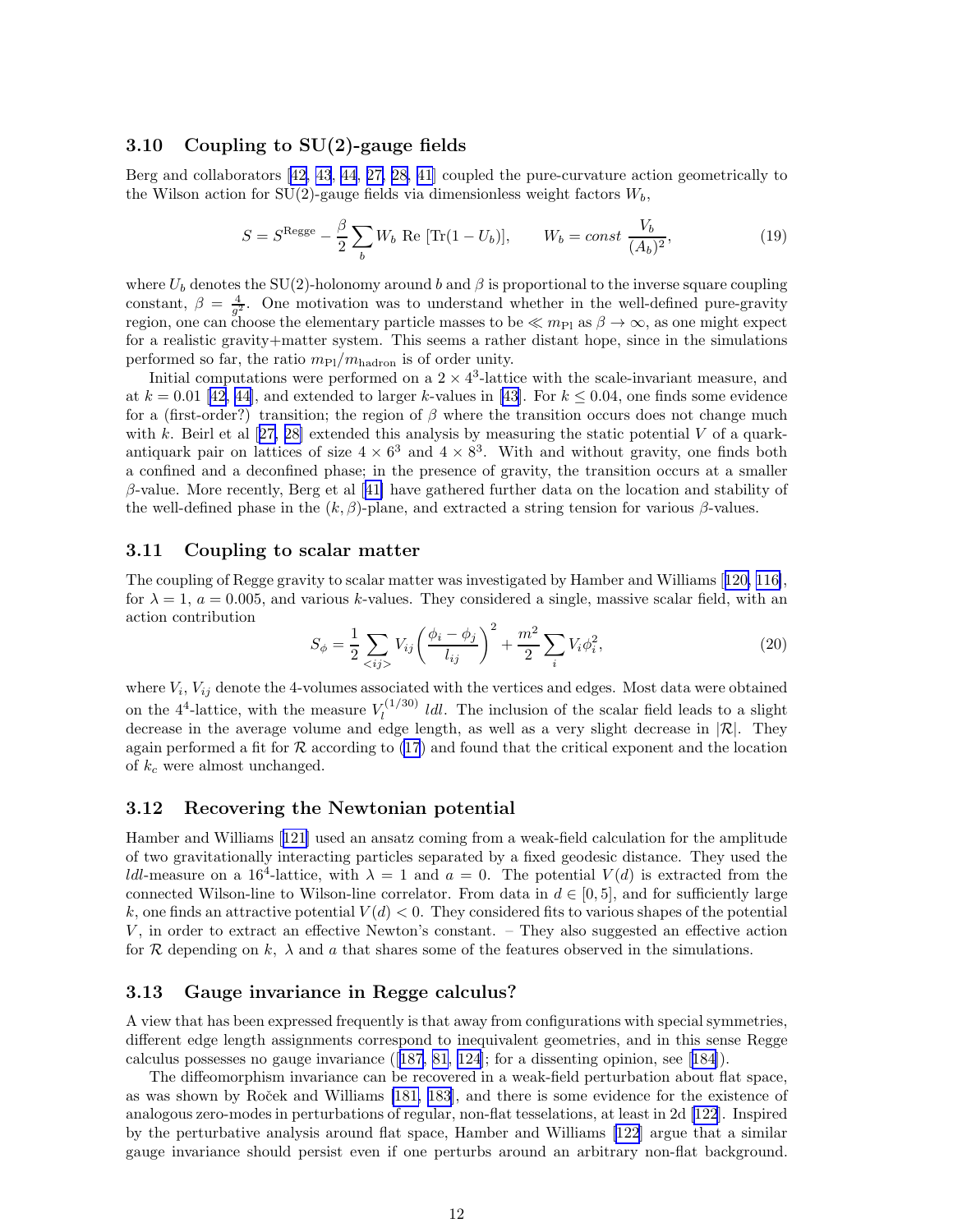They propose as a possible definition for such gauge transformations local variations  $\delta l_i^2$  of the link lengths that leave both the local volume and the local curvature terms invariant.

One may hope that in the non-perturbative Regge regime no gauge-fixing is necessary, since the contributions from zero-modes cancel out in the path-integral representation for operator averages [[124, 122\]](#page-28-0). Menotti and Peirano[[162,](#page-30-0) [164, 163,](#page-31-0) [161](#page-30-0)], following a strategy suggested by Jevicki and Ninomiya [\[134](#page-29-0)], have argued vigorously that the functional integral should contain a non-trivial Faddeev-Popov determinant. Their starting point is somewhat different from that adopted in the path-integral simulations (see also [\[199\]](#page-32-0)). They treat piecewise flat spaces as special cases of differentiable manifolds (with singular metric), with the action of the full diffeomorphism group still well-defined. To arrive at a concrete representation for the Faddeev-Popov term which could be used in simulations seems at present out of reach.

Recently, Hamber and Williams [\[122, 123\]](#page-28-0) have argued that the ldl-lattice measure is the essentially unique local lattice measure over squared edge lengths (this is a special case of the one-parameter family of local measures of the form  $\prod_{\sigma} [V(\sigma)]^{\nu} \prod_{l} l dl$ ; see also [\[24](#page-21-0)] for a related derivation). It does of course require a term with positive cosmological term in the action in order to suppress long edge lengths.

#### 3.14 Assorted topics

Hartle[[124, 125\]](#page-28-0) has suggested to compute the wave functional of the universe in a simplicial approximation, and to evaluate the discrete path integral semiclassically near stationary points of the Regge action. He investigated numerically the extrema of the action [\(12](#page-7-0)) on small simplicial manifolds with topologies  $S^4$ ,  $\mathbb{C}P^2$  and  $S^2 \times S^2$  [\[126\]](#page-28-0). The properties of a Hartle-Hawking wave functional for a small complex with an  $S^3$ -boundary were studied in [\[127\]](#page-28-0).

Fröhlich [\[104](#page-27-0)] has advocated the need for a proof of reflection positivity of the Regge path integral, which one may expect to play a role in proving the unitarity of the theory. This can be formulated as a condition on the path-integral measure (including the action) under the gluing of two simplicial four-manifolds along a three-dimensional boundary.

Other authors have suggested to associate gauge-theoretic instead of metric variables with the buildingblocks of a simplicial complex, for the case of the Poincaré group [[71\]](#page-24-0), the Lorentz group [[140\]](#page-29-0), and for Ashtekar gravity with gauge group  $SU(2,\mathbb{C})$  [\[131](#page-29-0), [132\]](#page-29-0), and to reformulate the quantum theory in terms of them.

Hamiltonian 3+1 versions of Regge calculus have been studied classically (see[[190\]](#page-32-0) for a review), but attempts to quantize them have not progressed very far. One meets problems with the definition of the constraints and the (non-)closure of their Poisson algebra. A recent proposal forconstructing a canonical quantum theory is due to Mäkelä [[158\]](#page-30-0), who constructed a simplicial version of the Wheeler-DeWitt equation, based on the use of area instead of length variables (which howeverare known to be overcomplete). In a similar vein, Khatsymovsky [[141\]](#page-29-0) has suggested that the operators measuring spatial areas ought to have a discrete spectrum.

#### 3.15 Summary

Quantum Regge calculus is based on the well-explored classical discretization of the Einstein action due to Regge. Its weak-field limit around flat space agrees with the continuum result. Numerical simulations of the Euclidean path integral indicate the existence of a well-defined phase with small (negative) average curvature for sufficiently small k and sufficiently large  $\lambda$ , even in the absence of higher-order curvature terms. Hamber[[111, 113\]](#page-27-0) has found some evidence for a second-order phase transition in the presence of a small higher-order derivative coupling, with a vanishing average curvature at the transition point. These findings have not been confirmed by other groups. The recent controversy in the dynamical triangulations approach teaches us to treat this issue with some caution.

Almost all simulations have been done on hypercubic, subdivided lattices with  $T<sup>4</sup>$ -topology, which may introduce a systematic bias in the results. There is evidence that the choice of measure plays a role in the appearance and suppression of singular geometries, so-called spikes. The study of irregular lattices suggests a direct link of the transition points with the appearance of such spikes. This feature is reminiscent of the appearance of singular structures in dynamical triangulations.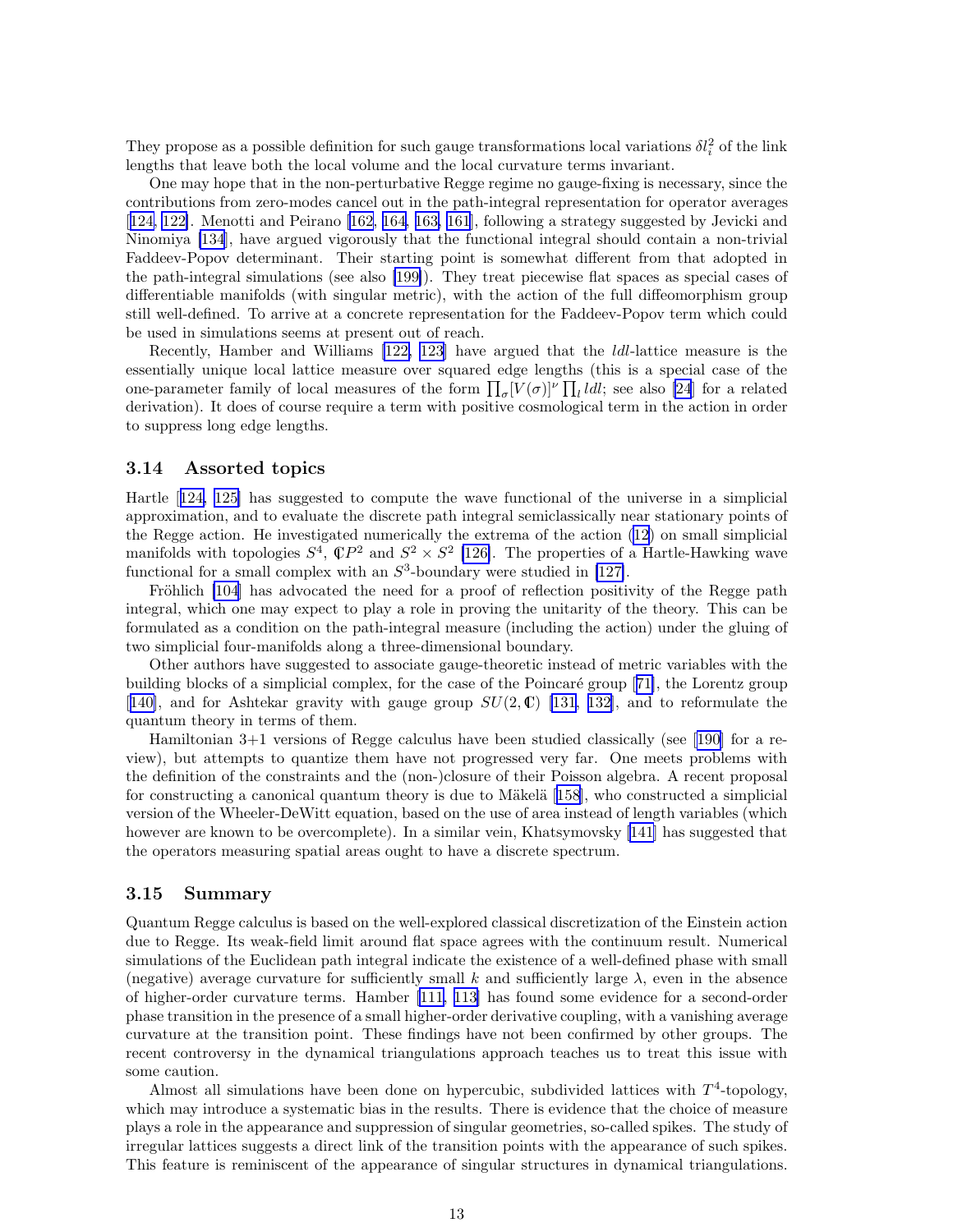<span id="page-13-0"></span>The coupling of a single scalar or  $SU(2)$ -gauge field seems to have little influence on the phase structure of the gravitational sector.

# 4 Dynamical triangulations

#### 4.1 Introduction

This quantization approach has received a lot of attention since the early nineties[[2, 1](#page-20-0), [11\]](#page-20-0), inspired by analogous studies in two-dimensional gravity, where dynamical triangulation methods have been a valuable tool in complementing analytical results (see, for example,[[85,](#page-25-0) [5](#page-20-0)]). I will here exclusively concentrate on the 4d results. Other overview material is contained in [\[6](#page-20-0), [136,](#page-29-0) [195](#page-32-0), [4, 3](#page-20-0), [17,](#page-21-0) [59](#page-24-0), [73,](#page-25-0) [144, 135,](#page-29-0) [8, 9](#page-20-0), [54](#page-23-0)].

Dynamical triangulations are a variant of quantum Regge calculus, where the dynamical variables are not the edge lengths of a given simplicial complex, but its connectivity. A precursor is Weingarten's [\[193\]](#page-32-0) prescription for computing transition amplitudes between three-geometries, by summing over all interpolating four-geometries, built from equilateral 4d hypercubes living on an imbedding p-dimensional hypercubic lattice with lattice spacing a. Evaluating the Einstein action on such a configuration amounts to a simple counting of hypercubes of dimension 2 and 4, c.f. (21).

To avoid a potential overcounting in the usual Regge calculus, Römer and Zähringer [\[184\]](#page-32-0) proposed a gauge-fixing procedure for Regge geometries. They argued for an essentially unique association of Riemannian manifolds and equilateral triangulations that in a certain sense are best approximations to the continuum manifolds. The resulting "rigid Regge calculus" is essentially the same structure that nowadays goes by the name of "dynamical triangulations". In this ansatz one studies the statistical mechanical ensemble of triangulated four-manifolds with fixed edge lengths, weighted by the Euclideanized Regge action, with a cosmological constant term, and optionally higher-derivative contributions. Each configuration represents a discrete geometry, i.e. the discrete version of a Riemannian four-metric modulo diffeomorphisms. At least for fixed total volume, the state sum converges for appropriate values of the bare coupling constants, if one restricts the topology (usually to that of a sphere  $S<sup>4</sup>$ ).

# 4.2 Path integral for dynamical triangulations

Denoting by  $\mathcal T$  the set of all triangulations of the four-sphere, the partition function for the model is given by

$$
Z(\kappa_2, \kappa_4) = \sum_{T \in \mathcal{T}} \frac{1}{C(T)} e^{-S[T]}, \qquad S[T] = -\kappa_2 N_2(T) + \kappa_4 N_4(T), \tag{21}
$$

where  $N_2$  and  $N_4$  denote the numbers of 2- and 4-simplices contained in the simplicial manifold T, and  $C(T)$  is the order of the automorphism group of T. One may think of (21) as a grand canonical ensemble, with chemical potential  $\kappa_4$ . It is related to the canonical ensemble with fixed volume,  $Z(\kappa_2, N_4)$ , by a Legendre transform

$$
Z(\kappa_2, \kappa_4) = \sum_{N_4} e^{-\kappa_4 N_4} Z(\kappa_2, N_4) \equiv \sum_{N_4} e^{-\kappa_4 N_4} \sum_{T \in \mathcal{T}(N_4)} e^{\kappa_2 N_2(T)}.
$$
 (22)

The metric information is encoded in the connectivity of the simplicial decomposition, since the individual 4-simplices are assumed equilateral, with the edge length a set to 1.

To understand the simple form of the action  $S$ , recall that the curvature term in Regge calculus (c.f.([12\)](#page-7-0) is represented by  $\sum_b 2\delta_b A_b$ , which for fixed edge length is proportional to  $(c_4N_2-10N_4)$ . The constant  $c_4 = 2\pi / \arccos \frac{1}{4} = 4.767$  is determined from the condition that a triangulation of flat space should have average vanishing curvature [\[2](#page-20-0), [11](#page-20-0)]. (Because the four-simplices  $\sigma$  are equilateral, zero curvature can only be achieved upon averaging. This explains the absence of a conventional perturbation theory around flat space.) The cosmological term is represented by  $\lambda N_4 V(\sigma) \sim \lambda N_4$ . It is sometimes convenient to re-express  $N_2$  as a function of  $N_0$ , using  $N_2 = 2N_0 + 2N_4 - 4$ , valid for the  $S^4$ -topology. The corresponding partition function is  $Z(\kappa_0, \kappa_4)$  (where  $\kappa_0 = 2\kappa_2$ ).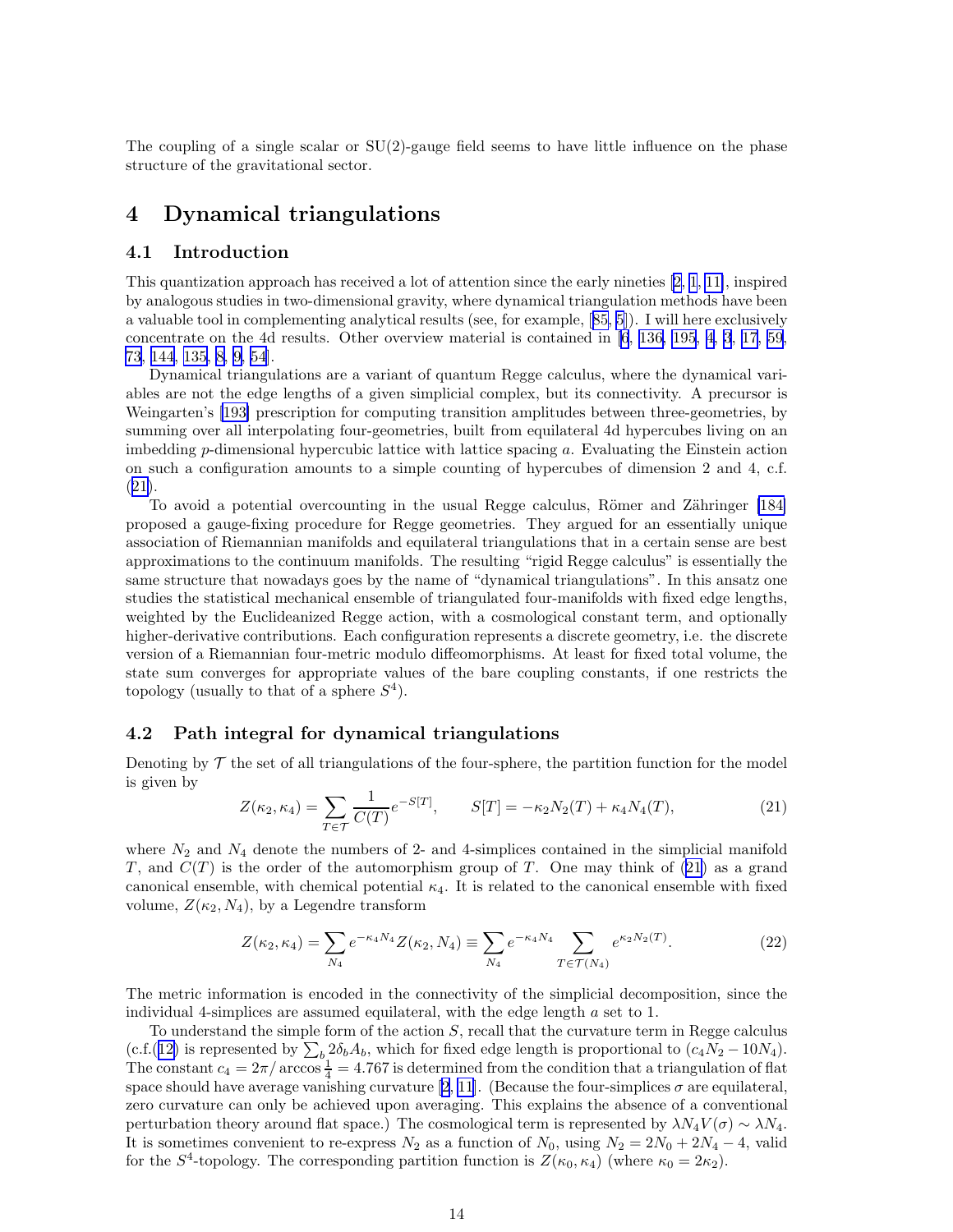### 4.3 Existence of an exponential bound?

As a consequence of identities and inequalities satisfied by the  $N_i$  ([[8\]](#page-20-0) contains a detailed dis-cussion), the action [\(21](#page-13-0)) is bounded above and below for fixed volume  $N_4$ . If the number of configurations for fixed  $N_4$ , is exponentially bounded as  $N_4 \to \infty$ , that is,  $Z(\kappa_2, N_4)$  grows at most as  $Z(\kappa_2, N_4) \sim e^{\text{const } N_4}$ , there is a "critical line"  $\kappa_4 = \kappa_4^c(\kappa_2)$  in the  $(\kappa_2, \kappa_4)$ -plane, where for fixed  $\kappa_2$ ,  $Z(\kappa_2, \kappa_4)$  converges for  $\kappa_4 > \kappa_4^c(\kappa_2)$ . True critical behaviour may be found by approaching suitable points on this line from the region *above* the line, where Z is well defined.

Doubts on the existence of an exponential bound were raised by Catterall et al[[74\]](#page-25-0), who considered the behaviour of  $\Omega$  in  $Z(\kappa_0, \kappa_4) = \sum_{N_4} e^{-\kappa_4 N_4} \Omega(\kappa_0, N_4)$ . Their data (taken for  $N_4 \leq$ 32k) were consistent with a leading factorial behaviour  $\Omega \sim (N_4!)^{\delta}$ . The same scenario was favoured by de Bakker and Smit [\[89](#page-26-0)], who performed further investigations of  $\kappa_4^c$ . Subsequently, Ambjørn and Jurkiewicz [\[12](#page-20-0)]and Brügmann and Marinari [[60\]](#page-24-0) added further data points at  $N_4 = 64k$  and  $N_4 = 128k$  respectively. Their numerical results, as well as those by Catterall et al [\[78](#page-25-0)], who employed an alternative method for measuring  $\Omega$ , favour the existence of an exponential bound, although they cannot claim to be conclusive.

There have also been theoretical arguments for the existence of an exponential bound, based on the proofs of such bounds for the counting of minimal geodesic ball coverings of Riemannian spaces of bounded geometry [\[68](#page-24-0), [26\]](#page-21-0), and the counting of discrete curvature assignments to unordered sets of bones [\[8](#page-20-0)].

#### 4.4 Performing the state sum

The partition function is evaluated numerically with the help of a Monte-Carlo algorithm (see [\[57](#page-24-0), [50,](#page-23-0) [72](#page-24-0)] for details). There is a set of five topology-preserving moves which change a triangulation locally, and which are ergodic in the grand canonical ensemble[[171, 172,](#page-31-0) [105\]](#page-27-0) (see also [\[8\]](#page-20-0) for a discussion). No ergodic finite set of topology- *and* volume-preserving moves exists for generic four-dimensional manifolds. This prevents one from using the canonical (i.e. volume-preserving) ensemble. If  $S<sup>4</sup>$  is not algorithmically recognizable in the class of all piecewise linear (or smooth) 4d manifolds, the numerical simulations may miss out a substantial part of the state space because of the absence of "computational ergodicity" [\[170](#page-31-0)].

An attempt was made by Ambjørn and Jurkiewicz[[13\]](#page-20-0) to link the non-recognizability to the presence of large-N<sup>4</sup> barriers, which should manifest themselves as an obstacle to cooling down an large initial random triangulation to the minimal  $S<sup>4</sup>$ -configuration. No such barriers were found for system sizes  $\leq 64k$ , but unfortunately they were also absent for an analogous simulation (for  $N_5 \leq 32k$  $N_5 \leq 32k$  $N_5 \leq 32k$ ) performed by de Bakker [[86\]](#page-26-0) for  $S^5$ , which is not recognizable.

Since the local moves alter the volume, one works in practice with a "quasi-canonical" ensemble, i.e. one uses the grand canonical ensemble  $Z(\kappa_2, \kappa_4)$ , but adds a potential term to the action so that the only relevant contributions come from states in an interval  $[V - \Delta N_4, V + \Delta N_4]$  around the target volume  $V$ . There have been several cross-checks which have found no dependence of the results on the width and shape of the potential term[[79,](#page-25-0) [51\]](#page-23-0), but the lattice sizes and fluctuations may still be too small to detect a potential failure of ergodicity, c.f. [[53\]](#page-23-0).

To improve the efficiency of the algorithm, Ambjørn and Jurkiewicz [\[14](#page-20-0)] used additional global (topology-preserving) "baby universe surgery" moves, by cutting and gluing pieces of the simplicial complex . In the branched polymer phase, one can estimate the entropy exponent  $\gamma$ , assuming a behaviour of the form  $Z(\kappa_2, N_4) = N_4^{\gamma(\kappa_2)-3} e^{\kappa_4^c(\kappa_2)N_4} \times (1+O(1/N_4))$ , by counting baby universes ofvarious sizes. At the transition point, one finds  $\gamma(\kappa_2^c) \approx 0$  [[10, 14,](#page-20-0) [97\]](#page-26-0). More recently, Egawa et al[[98\]](#page-26-0) have reported a value of  $\gamma \approx 0.26$ .

# 4.5 The phase structure

Already the first simulations by Agishtein and Migdal[[2, 1](#page-20-0)] and Ambjørn and Jurkiewicz[[11\]](#page-20-0) of dynamically triangulated 4d gravity exhibited a clear two-phase structure. After tuning to the infinite-volume or critical line  $\kappa_4^c(\kappa_2)$ , one identifies two regions,  $\kappa_2 < \kappa_2^c$  and  $\kappa_2 > \kappa_2^c$ . The critical value  $\kappa_2^c$  depends on the volume  $N_4$ , and it was conjectured that it may move out to  $+\infty$  as  $N_4 \rightarrow \infty$  [\[75](#page-25-0), [89\]](#page-26-0), but it was later shown to converge to a finite value [\[14\]](#page-20-0). One can characterize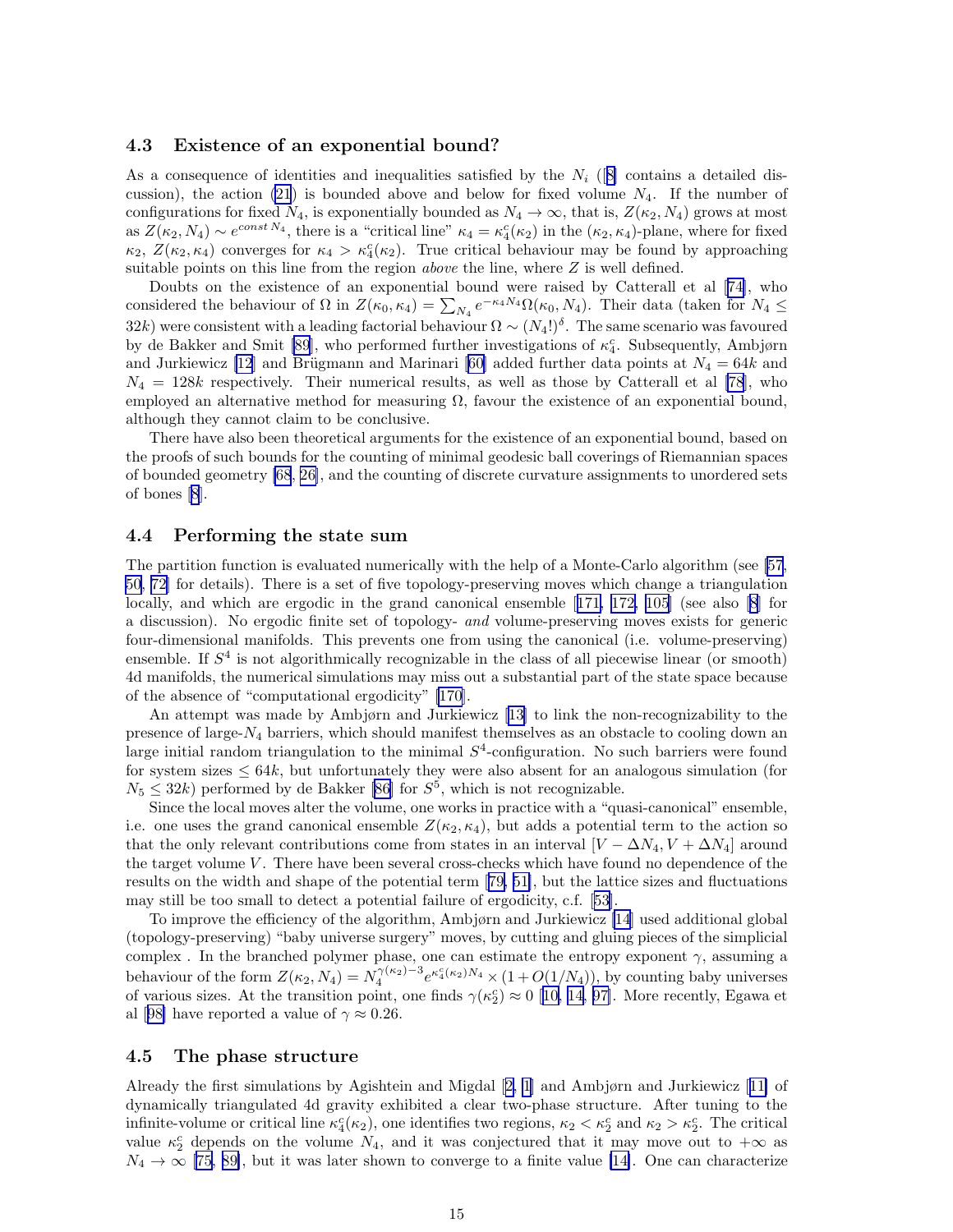the region with small  $\kappa_2 < \kappa_2^c$  as the hot, crumpled, or condensed phase. It has small negative or positive curvature, large (possibly infinite) Hausdorff dimension  $d_H$  and a high connectivity. By contrast, for  $\kappa_2 > \kappa_2^c$  one is in the cold, extended, elongated, or fluid phase. It has large positive curvature, with an effective tree-like branched-polymer geometry, and  $d_H\approx 2.$ 

The location of the critical point on the infinite-volume line may be estimated from the peak in the curvature susceptibility  $\chi(\kappa_2, N_4) = (\langle N_2^2 \rangle - \langle N_2 \rangle^2)/N_4$  [\[2, 1](#page-20-0), [11,](#page-20-0) [192,](#page-32-0) [129,](#page-28-0) [90](#page-26-0)], or the node susceptibility  $\chi(\kappa_0, N_4) = (\langle N_0^2 \rangle - \langle N_0 \rangle^2)/N_4$  [\[75](#page-25-0), [76\]](#page-25-0), as well as higher cumulants of  $N_0$  [\[48](#page-23-0)]. In [[14\]](#page-20-0), it was suggested that one may alternatively estimate  $\kappa_2^c(N_4)$  by looking at the behaviour of the entropy exponent  $\gamma$ , approaching  $\kappa_2^c$  from the elongated phase. More recently, Catterall et al [[77\]](#page-25-0) have used the fluctuations  $\chi_0 = (\langle \omega_0^2 \rangle - \langle \omega_0 \rangle^2)/N_4$  of the local volume  $\omega_0$  around singular vertices as an order parameter.

### 4.6 Evidence for a second-order transition?

It sometimes seems to be assumed that if one were to find a continuum theory at a secondorder phase transition, it would have flat Minkowski space as its ground state (in spite of the  $S<sup>4</sup>$ -topology), and gravitonic spin-2 excitations. An alternative scenario with a constant-curvature sphere-metric has been put forward by de Bakker and Smit [\[90](#page-26-0), [92](#page-26-0)].

Agishteinand Migdal [[2\]](#page-20-0) initially reported a hysteresis in the average curvature  $\langle R \rangle (\kappa_2)$ , indicating a first-order transition. However, subsequent authors[[11,](#page-20-0) [191, 192,](#page-32-0) [75](#page-25-0), [76](#page-25-0)] found numerical data not incompatible with the existence of a second-order transition, and also Agishtein and Migdal [\[1](#page-20-0)] retracted their original claim as a result of a closer examination of the fixed point region.

One tries to discriminate between a first- and second- (or higher-)order transition by looking at the Binder parameter [\[191](#page-32-0), [192,](#page-32-0) [7\]](#page-20-0), or scaling exponents  $\alpha$  governing the scaling behaviour  $\sim |\kappa_2^c - \kappa_2|^\alpha$  $\sim |\kappa_2^c - \kappa_2|^\alpha$  $\sim |\kappa_2^c - \kappa_2|^\alpha$  of suitable observables [[1,](#page-20-0) [192\]](#page-32-0), or the peak height of susceptibilities as a function ofthe volume  $N_4$  [[16,](#page-21-0) [75](#page-25-0), [76,](#page-25-0) [14,](#page-20-0) [48,](#page-23-0) [87](#page-26-0)]. Other scaling relations are discussed in [[90, 91](#page-26-0), [96](#page-26-0), [95\]](#page-26-0). However, since critical parameters are hard to measure, and it is difficult to estimate finite-size effects, none of the data can claim to be conclusive.

Some doubts were thrown on the conjectured continuous nature of the phase transition by Bialas et al[[48\]](#page-23-0), who found an unexpected two-peak structure in the distribution of nodes near the fixed point. This was strengthened further by data taken at 64k by de Bakker[[87\]](#page-26-0), with an even more pronounced double peak (see also[[51\]](#page-23-0)). Most likely previous simulations were simply too small to detect the true nature of the phase transition. Both Bialas et al and de Bakker observed that the finite size scaling exponents extracted from the node susceptibility  $\chi_0$  grow with volume and may well reach the value 1 expected for a first-order transition as  $V \to \infty$ .

The origin of this behaviour was further elucidated by Bialas et al [\[49](#page-23-0), [47\]](#page-23-0) and Bialas and Burda [[46\]](#page-23-0), who found a simple mean-field model that reproduces qualitatively the phase structure of 4d dynamically triangulated quantum gravity. With an appropriate choice of local weights, this model has a condensed and a fluid phase, with a first-order transition in between. A similar behaviour was found by Catterall et al [\[77\]](#page-25-0), who made a related mean-field ansatz, with the local weights depending on the local entropies around the vertices.

# 4.7 Influence of the measure

The inclusion of a local measure term corresponding to  $(\det g)^{\frac{\mu}{2}}$  was studied by Brügmann and Marinari [\[56](#page-23-0), [57, 58\]](#page-24-0). This amounts to adding to the action a term of the form  $-\mu \sum_{v} \ln o(v)/5$ , where  $o(v)$  is the number of 4-simplices containing a vertex v. For  $\mu = -5, -1, 1, 5$ , this seems to lead merely to a shift of the critical line. This setting has been revived recently by Renken [[178, 177\]](#page-31-0) in the context of a renormalization group analysis.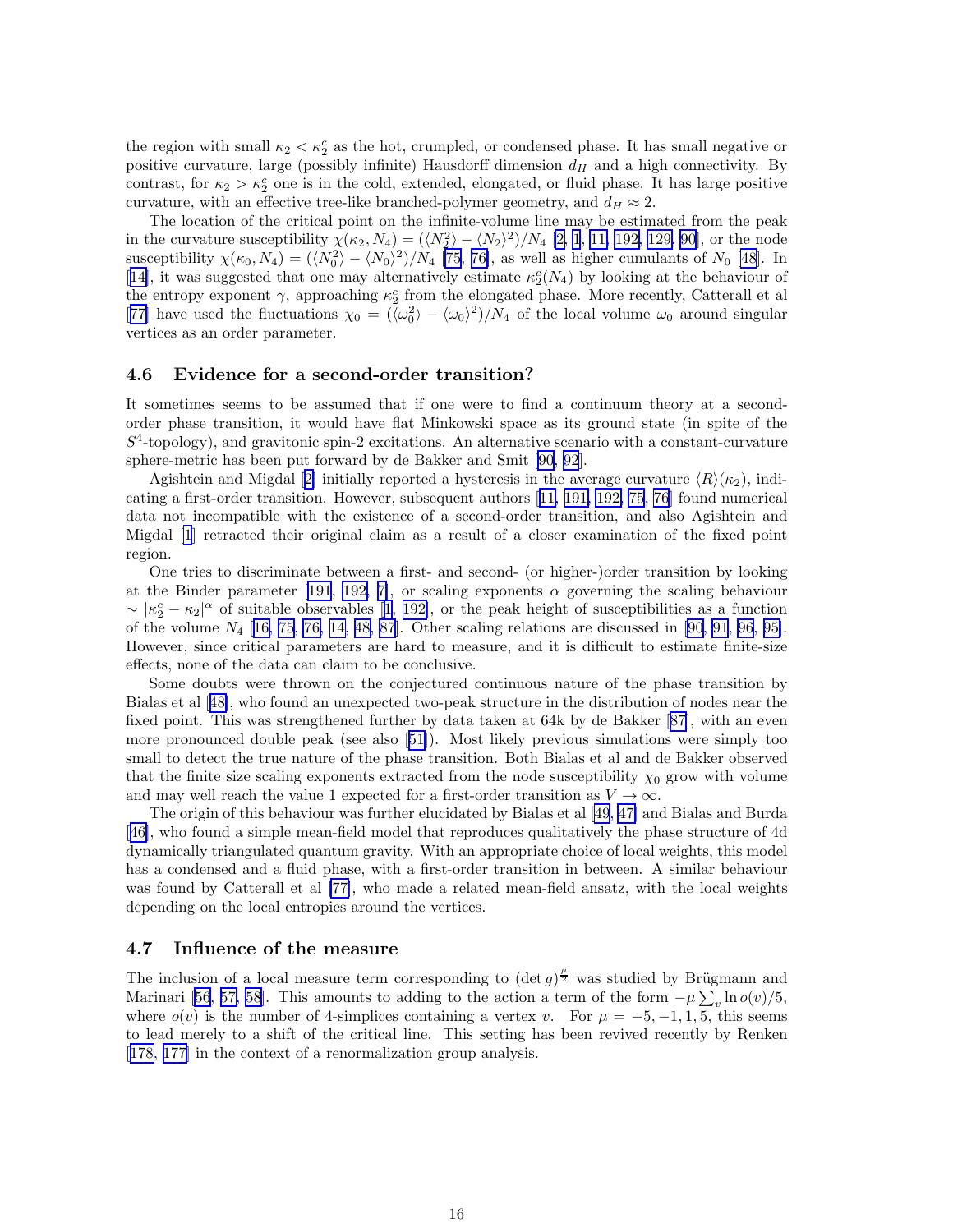#### 4.8 Higher-derivative terms

Higher-order derivative terms were considered by Ambjørn et al [\[16](#page-21-0)] (see also [\[143\]](#page-29-0)), who added a term of the form

$$
h c_4^{-2} \sum_b o(b) \left(\frac{c_4 - o(b)}{o(b)}\right)^2 \tag{23}
$$

to the action, where again  $c_4 = 4.767$  and  $o(b)$  denotes the number of 4-simplices sharing a bone b. For  $h \in [0, 20]$ , and with volumes up to  $32k$ , no major qualitative changes of the geometrical observables were found. The inclusion of the higher-derivative term also does not improve the behaviour of the average curvature  $\langle R \rangle$ , which continues to be positive at the critical point, whereas from a naïve comparison with the continuum theory one would expect it to scale to zero. (This is also incompatible with the prediction of Antoniadis et al[[20\]](#page-21-0), should dynamical triangulations possess an infrared stable fixed point.) De Bakker and Smit [\[89](#page-26-0)] have argued that this may not be a reason of concern, since one expects the volume and curvature terms to mix under renormalization.

# 4.9 Coupling to matter fields

Ambjørn et al[[7\]](#page-20-0) considered the influence of both Ising spins and Gaussian scalar fields on bulk geometric quantities. The phase structure remained essentially unchanged, and no improvement in the scaling behaviour of  $\langle R \rangle$  was found. Taken together with their results on higher-derivative gravity[[16\]](#page-21-0), one finds a universal linear dependence of the cosmological constant  $\kappa_4^c(\kappa_2)$ , with slope  $~\sim 2.5.$ 

Coupling to  $\mathbb{Z}_2$ -spin variables  $s(l)$  located on edges l was considered by Ambjørn et al [\[15\]](#page-21-0), who added a Wilson loop term  $S_{\mathcal{W}}[s;T] = -\beta \sum_{b \in T} o(b) \prod_{l \in b} s(l)$  to the action. The matter sector behaves largely as expected when  $\kappa_2$  is varied between the crumpled and the elongated gravity phase. However, in the common critical region of both sectors, where *a priori* one might have expected interesting effects, the critical behaviour seems to agree with that of the pure gravity system.

More recently, Bilke et al[[52\]](#page-23-0) have reported a non-trivial back-reaction of matter on geometry, when considering coupling to several non-compact  $U(1)$ -gauge fields. Their study was in part motivated by a continuum analysis of the dynamics of the conformal factor of Antoniadis et al [[21\]](#page-21-0). Including three fields  $U(1)$ -fields seems to lead to a total suppression of the branched polymer phase, which is replaced by a new weak-coupling phase with negative susceptibility exponent  $\gamma$ and a fractal dimension  $\approx 4$ . These are clearly interesting results, but should be treated with some caution because of the small lattice sizes involved  $(N_4 \leq 16k)$ .

#### 4.10 Non-spherical lattices

Alternative topologies for the underlying simplicial complex were considered by Bilke et al [\[51](#page-23-0), [53\]](#page-23-0). They showed that for topologies  $S^1 \times S^3$  and  $T^4$ , the free energy agrees to leading order with that of  $S^4$ . Neither the critical value  $\kappa_4^c(\kappa_2, N_4)$ , nor the leading contributions to the action density  $\langle N_2 \rangle/N_4$  are changed. However, the simulations become more involved, since the size of the minimal configurations is increased.

# 4.11 Singular configurations

The singular nature of the geometry in the phase below the critical value  $\kappa_2^c$  can be quantified by the distribution  $\rho(n)$  of the vertex order  $o(v)$ ,

$$
\rho(n) = \frac{1}{N_0} \left\langle \sum_{v} \delta_{o(v),n} \right\rangle,\tag{24}
$$

first considered by Hotta et al[[129\]](#page-28-0). It has a continuum part and a separate peak at high vertex order. One can suppress this effect by adding a term  $\sim \sum_{v} (o(v) - 5)^2$  to the action (see also [\[19](#page-21-0)] for a discussion of terms of a similar nature), but this leads to a simultaneous disappearance of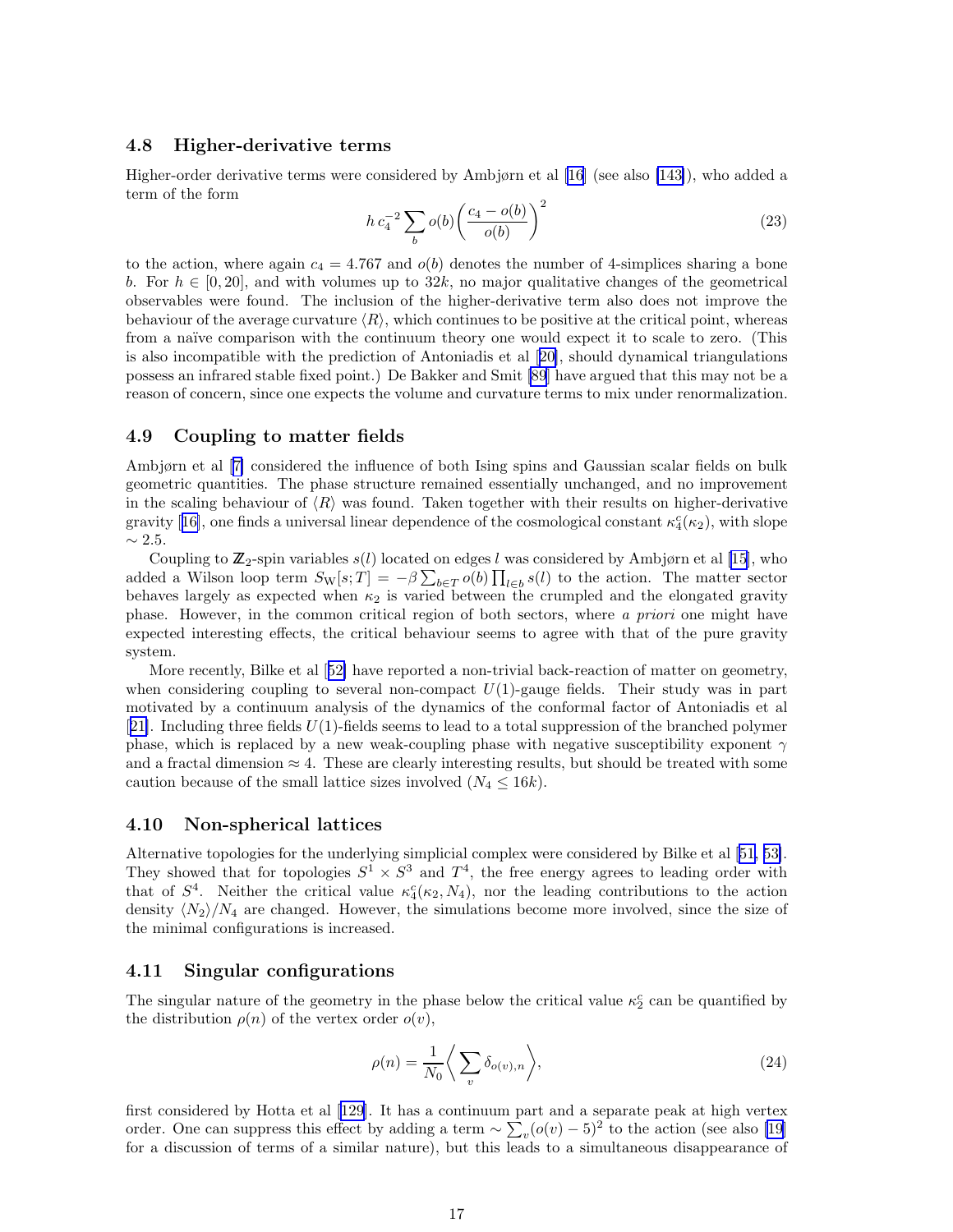the phase transition. Hotta et al [\[130](#page-28-0)] have checked that for a variety of initial configurations the singular structure is a generic feature of the model.

Catterall et al[[79, 80\]](#page-25-0) observed that the pair of singular vertices form the end points of a singular link. They also offered a possible explanation for the formation of these singular structures: simplices of sufficiently low dimension can maximize their local entropy by acquiring large local volumes (see also[[49\]](#page-23-0) for a mean-field argument). Catterall et al [\[77\]](#page-25-0) found *two* pseudo-critical points,  $\kappa_0^{(1)}$  and  $\kappa_0^{(2)}$ , associated with the creation of singular vertices and links, which seem to merge into a single critical point  $\kappa_0^c$  as  $V \to \infty$ . One concludes that the observed phase transition in the 4d dynamical triangulations model is driven by the appearance and disappearance of singular geometries.

# 4.12 Renormalization group

There have been attempts to apply renormalization group techniques, assumpting that the transition is indeed continuous. Burda et al[[61\]](#page-24-0) and later Bialas et al[[48\]](#page-23-0) considered the "cutting of the last generation of minimal-neck baby universes". This step can only be performed once, which severely limits the power of the procedure. Renken[[178, 177\]](#page-31-0) has applied a different blocking move, involving node deletion, and studied the RG flow using the volume and the vertex order as observables.

# 4.13 Exploring geometric properties

Since the effective geometry in both phases is rather singular, different ways of measuring length may lead to inequivalent definitions of "dimension". A common (local) notion is derived from the volume of a geodesic ball with radius  $r$ . Usually the radius is measured in terms of the geodesic distance  $d_1$  (the minimal number of links), or dual geodesic distance  $d_4$  (the minimal number of links of the dual graph). Alternatively, one may consider the number  $n(r)$  of 4-simplices in spherical shells of thickness 1 at distance r, and define a fractal dimension by  $\langle n(r) \rangle \sim r^{d_F - 1}$  [\[90,](#page-26-0) [14\]](#page-20-0).

To extract a global length scale, one may use the averages  $\langle d_1 \rangle$ ,  $\langle d_4 \rangle$ , or consider the average "radius of the universe"  $\langle r(T) \rangle$  [[11\]](#page-20-0) to obtain a cosmological Hausdorff dimension  $d_{\text{CH}}$ , or the "averageintrinsic linear extent"  $L = \langle V^{-2} \sum_{i,j} d_4(i,j,T) \rangle$  (see, for example, [[75, 76\]](#page-25-0)). Away from the phase transition, the fractal dimensions associated with these geometric construction are more or less equivalent and give  $d_F = \infty$  in the crumpled phase and  $d_F \approx 2$  in the elongated phase. It is difficult to measure the dimension close to the transition point.

It will not be straightforward to interpret the behaviour of observables (defined in analogy with the continuum theory), since in most of the phase space the geometry of the simplicial complex is far from approximating a metric 4-manifold. In search of a semiclassical interpretation for geometric observables, an alternative notion of local curvature for a simplicial manifold was suggested by de Bakker and Smit[[90\]](#page-26-0), based on a continuum expansion of the volume of a geodesic ball. Assuming furthermore that independent of  $n$ , *n*-volumes of balls with radius r behave like regions on  $S^n \subset \mathbb{R}^{n+1}$ , they extracted scaling relations for various geometric quantities for an intermediate range for r. This line of thought was pursued further in [\[185](#page-32-0)].

Close to the phase transition, one may investigate the behaviour of test particles (ignoring back-reactions on the geometry). Comparing the mass extracted from the one-particle propagator with the energy of the combined system obtained from the two-particle propagator [\[88](#page-26-0), [92, 93\]](#page-26-0). one does indeed find evidence for gravitational binding.

#### 4.14 Two-point functions

It is possible to define two-point correlation functions on random geometries[[16](#page-21-0), [14\]](#page-20-0), which are to be thought of as the discrete analogues of formal continuum correlators

$$
G_{\mathcal{O}}(r) = \int_{\frac{\text{Riem}\mathcal{S}^4}{\text{Diff}\mathcal{S}^4}} Dg_{\mu\nu} e^{-S} \int d^4x \int d^4x' \sqrt{\det g(x)} \sqrt{\det g(x')} \mathcal{O}(x) \mathcal{O}(x') \delta(d_g(x, x') - r), \quad (25)
$$

for local observables  $\mathcal{O}(x)$ , with  $d_q$  denoting the geodesic distance with respect to the metric  $g_{\mu\nu}$ . There is an ambiguity in defining the *connected* part of the correlator (25), as was pointed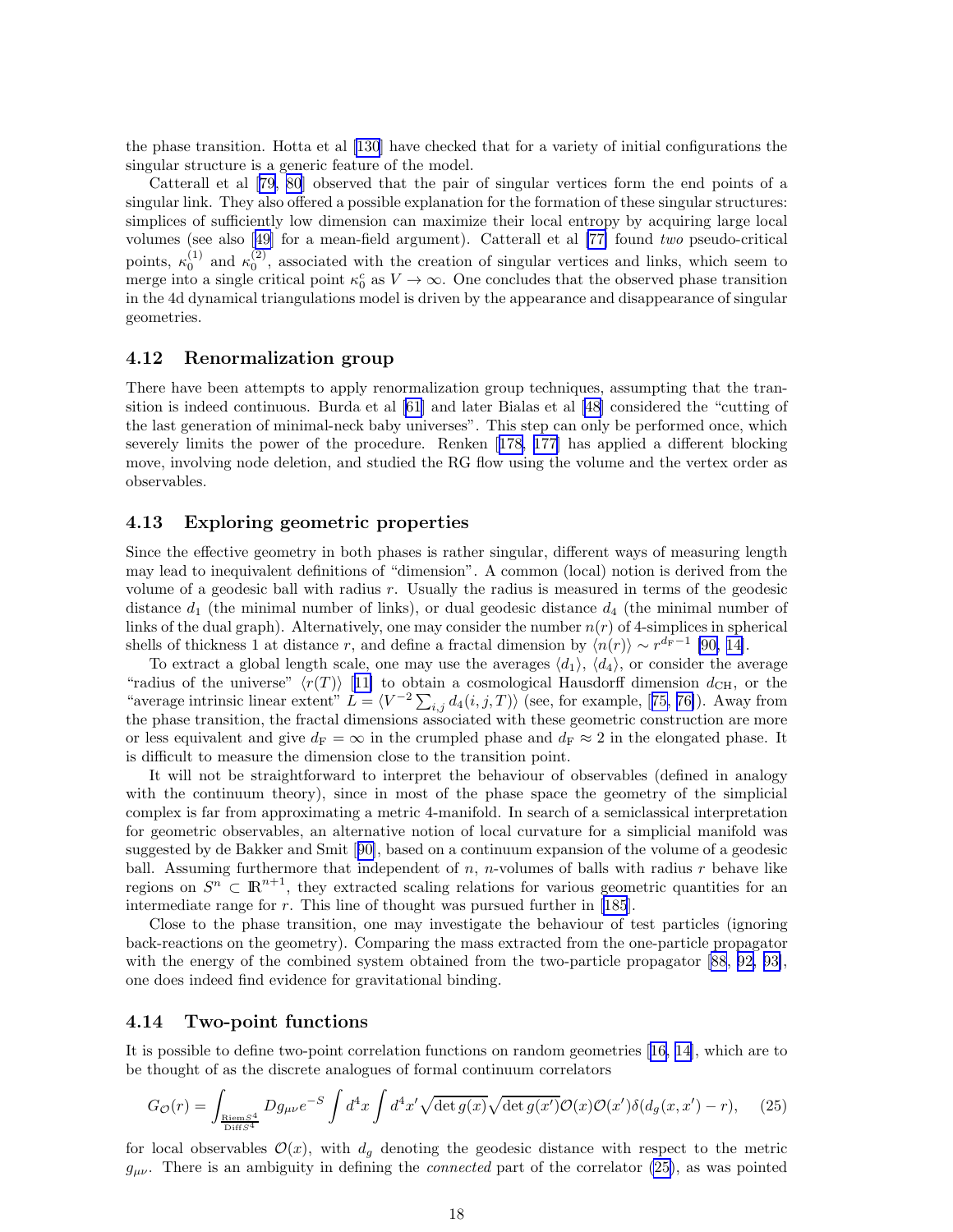out by de Bakker and Smit [\[91](#page-26-0), [92](#page-26-0)]. Contrary to expectations, after subtraction of the square of the curvature expectation value, the resulting quantity  $\langle RR \rangle(r) - \langle R \rangle^2$  does not scale to zero with large distances. They therefore proposed an alternative definition of the connected two-point function, by subtracting the square of a "curvature-to-nothing" correlator  $\langle R \rangle(r)$ . This definition was compared in more detail by Bialas [\[45](#page-23-0)] with a more conventional notion, as, for example, the one used in [\[48](#page-23-0)]. For the case of curvature correlators, their behaviour differs significantly, especially at short distances.

# 4.15 Summary

In the dynamical triangulations approach, one studies the properties of a statistical ensemble of simplicial four-geometries `a la Regge of fixed edge lengths. By summing over such discrete configurations according to [\(21\)](#page-13-0), one has implicitly assumed that this leads to a uniform sampling of the space of smooth Riemannian manifolds. There is no obvious weak-field limit, but this is no obstacle in principle to the path-integral construction. Numerical simulations indicate the existence of a well-defined phase for sufficiently small  $\kappa_2$  (inverse Newton's constant) and a sufficiently large cosmological constant. For small  $\kappa_2$ , one finds a "crumpled" phase, with small average curvature and a large Hausdorff dimension, and for large  $\kappa_2$  an elongated, effectively two-dimensional polymer phase. At present, the consensus seems to be that the corresponding phase transition is of first order, with a finite average curvature at the transition point.

Almost all simulations have been done on simplicial manifolds with  $S<sup>4</sup>$ -topology. Neither the inclusion of factors of  $(\det g)^{\rho}$  in the measure nor the addition of higher-order curvature terms to the action seem to have a substantial influence on the phase structure. Also matter coupling to spinorial and scalar fields does not seem to lead to a change of universality class, although the inclusion of several gauge fields may have a more drastic effect. The study of singular structures (vertices of high coordination number) has led to a qualitative understanding of the phase structure of the model.

# 5 Conclusions and Outlook

In this review, I have collected a variety of results on discrete four-dimensional models of quantum gravity, mainly coming from Euclidean path-integral approaches. Numerical simulations have yielded information on the phase structure of these models, the behaviour of two-point functions and a number of other properties of their partition functions. All of the path-integral models have some qualitative features in common. They need a (sufficiently large, positive) cosmological constant  $\lambda$  to be well defined. For sufficiently small values of Newton's constant  $G$ , one finds a phase of collapsed geometry, with effective dimension  $\leq 4$ . In the gauge-theoretic model, the metric is degenerate, in Regge calculus, one finds spiky configurations, and in dynamical triangulations, the ensemble behaves like that of a branched polymer.

In all cases, one observes a transition on the boundary of this phase, but so far no convincing evidence of long-range correlations has been found in its vicinity. Within the accuracy of the numerical simulations, this main conclusion is not altered by the inclusion of determinantal factors  $(\det g)^{\rho}$  in the measure, the inclusion of higher-order derivative terms, or the addition of matter fields. *Why* does this happen? Each of the approaches can claim that its state space represents, at least roughly, an approximation to the space of smooth Riemannian metrics or geometries. This leaves only the path-integral measure as a possible culprit. The measures used up to now were the simplest ones compatible with considerations of locality and gauge-invariance. It seems premature to blame the absence of diffeomorphism invariance (whose status in the gauge-theoretic formulation and the Regge calculus program remains unclear), since the explicitly diffeomorphisminvariant dynamical triangulations approach suffers from similar problems. Further analytical insights are needed to understand which modifications of the measure would make these models more interacting.

There are a number of loop holes which could change the picture just presented. It is possible that adding enough matter of the correct type could have a non-trivial effect, or that Regge calculus with the inclusion of higher-order curvature terms does indeed possess a second-order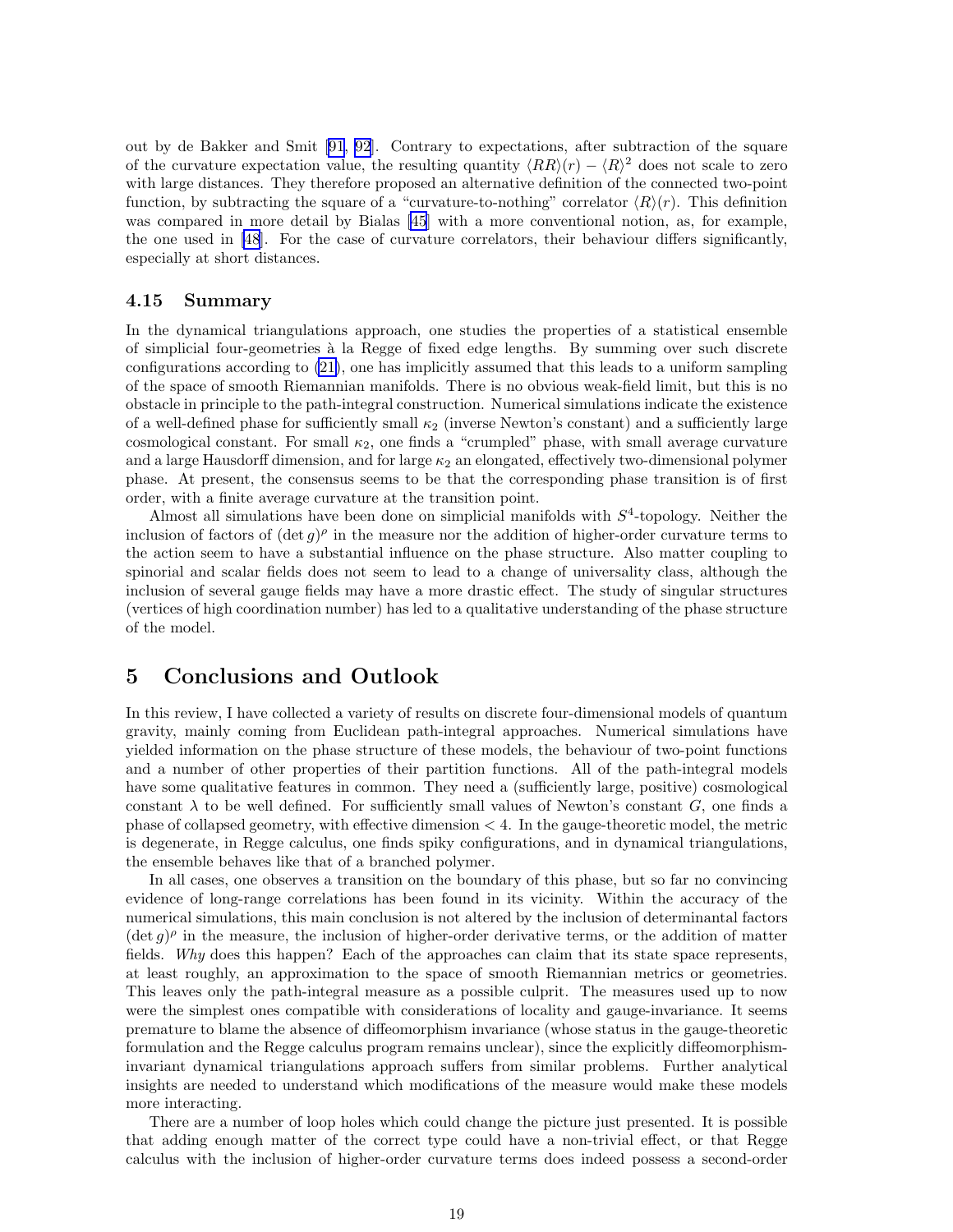phase transition. Since we have very little experience with universality properties of 4d generally covariant theories, it is not *a priori* clear whether the choice of measure and the initial restrictions on the lattice geometry can affect the final results.

One may of course take the attitude that something is fundamentally wrong with trying to construct a theory of quantum gravity via a statistical field theory approach, and that a different starting point is needed, an obvious candidate being a non-perturbative theory of superstrings, or of more general extended objects. In any case, these different approaches need not be mutally exclusive, and one may therefore take the results of the discrete approaches presented here as an indication that other attempts of constructing quantum gravity non-perturbatively may run into similar difficulties.

A further unresolved problem is the "analytic continuation" of the path-integral results to Lorentzian signature. The Hamiltonian ansatz circumvents this problem, and some progress has been made in the Hamiltonian gauge-theoretic discrete approach. Although the kinematical structure is in place and some information on the constraint algebra has been obtained, the physical state space has not yet been identified. Its results are therefore not sufficiently complete to admit comparison with the path-integral simulations. For the simplicial formulations, only little is known about their canonical counterparts. One would hope that future research will throw further light on these issues.

Acknowledgement. I am indebted to R. Williams, P. Menotti, H. Hamber, W. Beirl and J. Ambjørn for comments and criticism, to E. Schlenk for help with the references, and to R. Helling for assistance in reformatting them.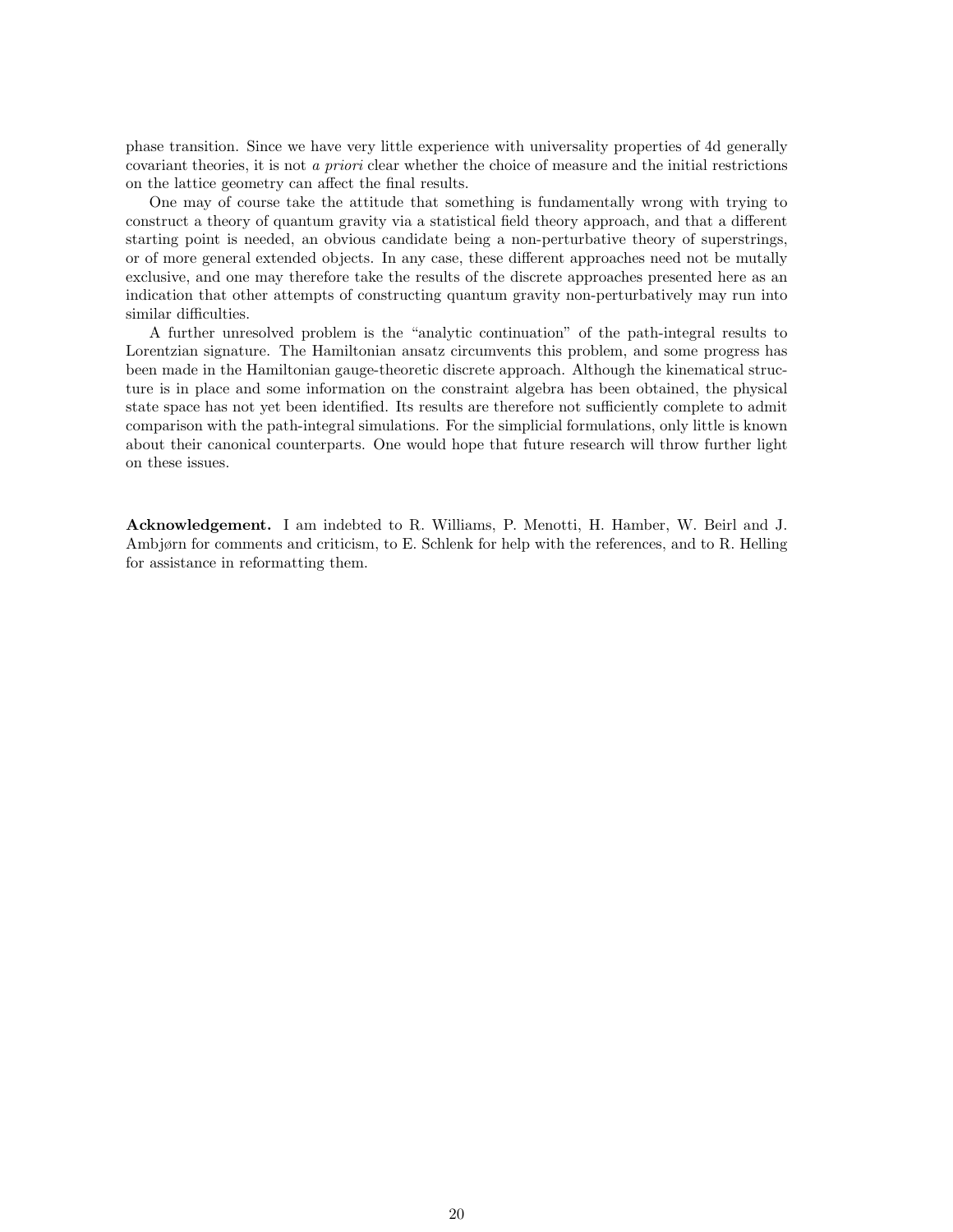# <span id="page-20-0"></span>References

- [1] Agishtein, M.E., and Migdal, A.A., "Critical behavior of dynamically triangulated quantum gravity in four-dimensions", *Nucl. Phys. B*, 385, 395–412, (1992). For a related online version see: M.E. Agishtein, et al., "Critical behavior of dynamically triangulated quantum gravity in four-dimensions", (April, 1992), http://xxx.lanl.gov/abs/hep-lat/9204004.
- [2] Agishtein, M.E., and Migdal, A.A., "Simulations of four-dimensional simplicial quantum gravity as dynamical triangulation", *Mod. Phys. Lett. A*, 7, 1039–1061, (1992).
- [3] Ambjørn, J., "Quantum gravity represented as dynamical triangulations", *Class. Quantum Grav.*, 12, 2079–2134, (1995).
- [4] Ambjørn, J., "Recent progress in the theory of random surfaces and simplicial quantum gravity", *Nucl. Phys. Proc. Suppl.*, 42, 3–16, (1995). For a related online version see: J. Ambjørn, "Recent progress in the theory of random surfaces and simplicial quantum gravity", (December, 1994), http://xxx.lanl.gov/abs/hep-lat/9412006.
- [5] Ambjørn, J., "Quantization of geometry", in David, F., Ginsparg, P., and Zinn-Justin, J., eds., *Fluctuating geometries in statistical mechanics and field theory (Les Houches Summer School, Session LXII, 1994)*, 77–193, (Elsevier, Amsterdam, 1996). For a related online version see: J. Ambjørn, "Quantization of geometry", (November, 1994), http://xxx.lanl.gov/abs/hep-th/9411179.
- [6] Ambjørn, J., Burda, Z., Jurkiewicz, J., and Kristjansen, C.F., "Quantum gravity represented as dynamical triangulations", *Acta Phys. Polon. B*, 23, 991–1030, (1992).
- [7] Ambjørn, J., Burda, Z., Jurkiewicz, J., and Kristjansen, C.F., "Four-dimensional dynamically triangulated gravity coupled to matter", *Phys. Rev. D*, 48, 3695–3703, (1993). For a related online version see: J. Ambjørn, et al., "Four-dimensional dynamically triangulated gravity coupled to matter", (March, 1993), http://xxx.lanl.gov/abs/hep-th/9303042.
- [8] Ambjørn, J., Carfora, M., and Marzuoli, A., *The geometry of dynamical triangulations*, volume m50 of *Lecture Notes in Physics, New Series*, (Springer, Berlin, 1997). For a related online version see: J. Ambjørn, et al., "The geometry of dynamical triangulations", (December, 1996), http://xxx.lanl.gov/abs/hep-th/9612069.
- [9] Ambjørn, J., Durhuus, B., and Jonsson, T., *Quantum geometry*, (Cambridge University Press, Cambridge, 1997).
- [10] Ambjørn, J., Jain, S., Jurkiewicz, J., and Kristjansen, C.F., "Observing 4-d baby universes in quantum gravity", *Phys. Lett. B*, 305, 208–213, (1993). For a related online version see: J. Ambjørn, et al., "Observing 4-d baby universes in quantum gravity", (March, 1993), http://xxx.lanl.gov/abs/hep-th/9303041.
- [11] Ambjørn, J., and Jurkiewicz, J., "Four-dimensional simplicial quantum gravity", *Phys. Lett. B*, 278, 42–50, (1992).
- [12] Ambjørn, J., and Jurkiewicz, J., "On the exponential bound in four-dimensional simplicial gravity", *Phys. Lett. B*, 335, 355–358, (1994). For a related online version see: J. Ambjørn, et al., "On the exponential bound in four-dimensional simplicial gravity", (May, 1994), http://xxx.lanl.gov/abs/hep-lat/9405010.
- [13] Ambjørn, J., and Jurkiewicz, J., "Computational ergodicity of  $S^{4}$ ", *Phys. Lett. B*, **345**, 435– 440, (1995). For a related online version see: J. Ambjørn, et al., "Computational ergodicity of S <sup>4</sup>", (November, 1994), http://xxx.lanl.gov/abs/hep-lat/9411008.
- [14] Ambjørn, J., and Jurkiewicz, J., "Scaling in four dimensional quantum gravity", *Nucl. Phys. B*, 451, 643–676, (1995). For a related online version see: J. Ambjørn, et al., "Scaling in four dimensional quantum gravity", (March, 1995), http://xxx.lanl.gov/abs/hep-th/9503006.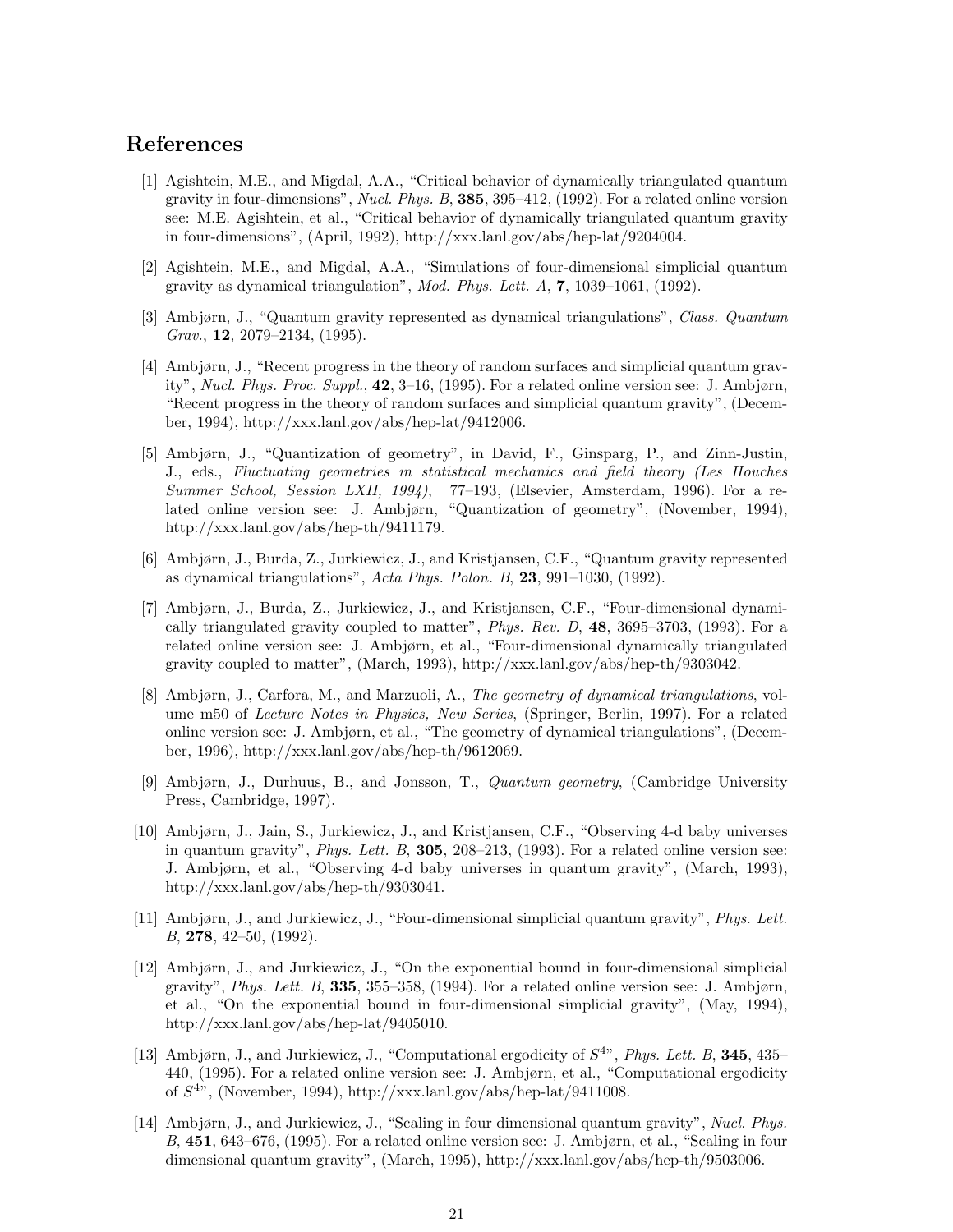- <span id="page-21-0"></span>[15] Ambjørn, J., Jurkiewicz, J., Bilke, S., Burda, Z., and Petersson, B., "Z(2) gauge matter coupled to 4-d simplicial quantum gravity", *Mod. Phys. Lett. A*, 9, 2527–2542, (1994).
- [16] Ambjørn, J., Jurkiewicz, J., and Kristjansen, C.F., "Quantum gravity, dynamical triangulation and higher derivative regularization", *Nucl. Phys. B*, 393, 601–632, (1993). For a related online version see: J. Ambjørn, et al., "Quantum gravity, dynamical triangulation and higher derivative regularization", (August, 1992), http://xxx.lanl.gov/abs/hep-th/9208032.
- [17] Ambjørn, J., Jurkiewicz, J., and Watabiki, Y., "Dynamical triangulations, a gateway to quantum gravity?", *J. Math. Phys.*, 36, 6299–6339, (1995). For a related online version see: J. Ambjørn, et al., "Dynamical triangulations, a gateway to quantum gravity?", (March, 1995), http://xxx.lanl.gov/abs/hep-th/9503108.
- [18] Ambjørn, J., Nielsen, J.L., Rolf, J., and Savvidy, G., "Spikes in quantum Regge calculus", *Class. Quantum Grav.*, 14, 3225–3241, (1997). For a related online version see: J. Ambjørn, et al., "Spikes in quantum Regge calculus", (April, 1997), http://xxx.lanl.gov/abs/grqc/9704079.
- [19] Ambjørn, J., Savvidy, G.K., and Savvidy, K.G., "Alternative actions for quantum gravity and the intrinsic rigidity of the space-time", *Nucl. Phys. B*, 486, 390–412, (1997). For a related online version see: J. Ambjørn, et al., "Alternative actions for quantum gravity and the intrinsic rigidity of the space-time", (June, 1996), http://xxx.lanl.gov/abs/hep-th/9606140.
- [20] Antoniadis, I., Mazur, P.O., and Mottola, E., "Scaling behavior of quantum fourgeometries", *Phys. Lett. B*, 323, 284–291, (1994). For a related online version see: I. Antoniadis, et al., "Scaling behavior of quantum four-geometries", (January, 1993), http://xxx.lanl.gov/abs/hep-th/9301002.
- [21] Antoniadis, I., Mazur, P.O., and Mottola, E., "Criticality and scaling in 4d quantum gravity", *Phys. Lett. B*, 394, 49–56, (1997). For a related online version see: I. Antoniadis, et al., "Criticality and scaling in 4d quantum gravity", (November, 1996), http://xxx.lanl.gov/abs/hepth/9611145.
- [22] Ashtekar, A., "New variables for classical and quantum gravity", *Phys. Rev. Lett.*, 57, 2244– 2247, (1986).
- [23] Ashtekar, A., "A new Hamiltonian formulation of general relativity", *Phys. Rev. D*, 36, 1587–1603, (1987).
- [24] Bander, M., "Functional measure for lattice gravity", *Phys. Rev. Lett.*, 57, 1825–1827, (1986).
- [25] Barbero G., J.F., "Real Ashtekar variables for Lorentzian signature space-times", *Phys. Rev. D*, 51, 5507–5510, (1995). For a related online version see: J.F. Barbero G., "Real Ashtekar variables for Lorentzian signature space-times", (October, 1994), http://xxx.lanl.gov/abs/gr $qc/9410014$ .
- [26] Bartocci, C., Bruzzo, U., Carfora, M., and Marzuoli, A., "Entropy of random coverings and 4D quantum gravity", *J. Geom. Phys.*, 18, 247–294, (1996). For a related online version see: C. Bartocci, et al., "Entropy of random coverings and 4D quantum gravity", (December, 1994), http://xxx.lanl.gov/abs/hep-th/9412097.
- [27] Beirl, W., Berg, B.A., Krishnan, B., Markum, H., and Riedler, J., "Static quark potentials in quantum gravity", *Phys. Lett. B*, 348, 355–359, (1995). For a related online version see: W. Beirl, et al., "Static quark potentials in quantum gravity", (February, 1995), http://xxx.lanl.gov/abs/hep-lat/9502006.
- [28] Beirl, W., Berg, B.A., Krishnan, B., Markum, H., and Riedler, J., "SU(2) potentials in quantum gravity", *Nucl. Phys. Proc. Suppl.*, 42, 707–709, (1995). For a related online version see: W. Beirl, et al., "SU(2) potentials in quantum gravity", (December, 1994), http://xxx.lanl.gov/abs/hep-lat/9412037.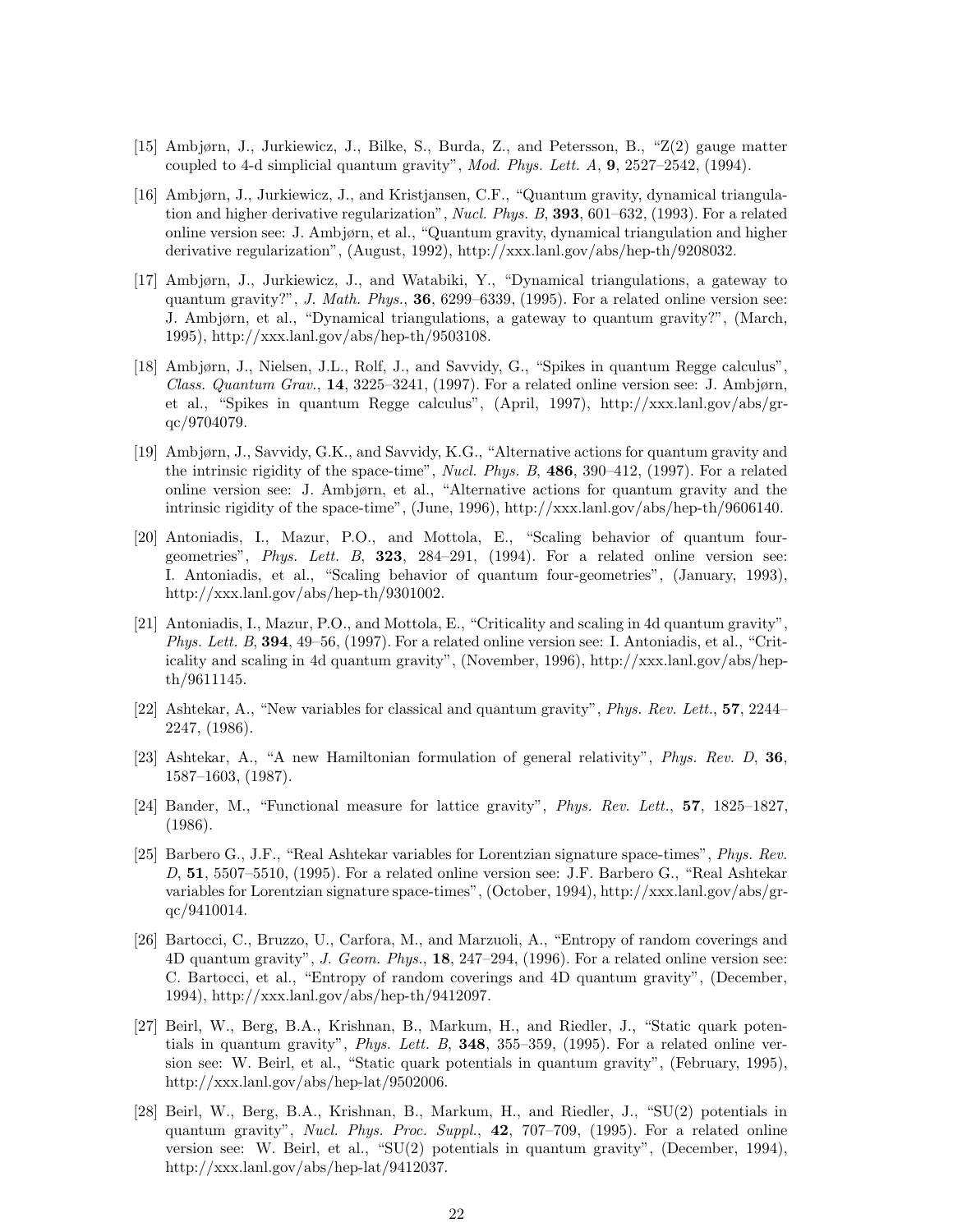- <span id="page-22-0"></span>[29] Beirl, W., Gerstenmayer, E., and Markum, H., "Exploration of simplicial quantum gravity in four dimensions", *Nucl. Phys. Proc. Suppl.*, 26, 575–577, (1992).
- [30] Beirl, W., Gerstenmayer, E., and Markum, H., "Influence of the measure on simplicial quantum gravity in four-dimensions", *Phys. Rev. Lett.*, 69, 713–716, (1992). For a related online version see: W. Beirl, et al., "Influence of the measure on simplicial quantum gravity in four-dimensions", (April, 1992), http://xxx.lanl.gov/abs/hep-lat/9204010.
- [31] Beirl, W., Gerstenmayer, E., Markum, H., and Riedler, J., "Gravitational action versus entropy on simplicial lattices in four-dimensions", *Nucl. Phys. Proc. Suppl.*, 30, 764–767, (1993). For a related online version see: W. Beirl, et al., "Gravitational action versus entropy on simplicial lattices in four-dimensions", (November, 1992), http://xxx.lanl.gov/abs/heplat/9211044.
- [32] Beirl, W., Gerstenmayer, E., Markum, H., and Riedler, J., "The well defined phase of simplicial quantum gravity in four-dimensions", *Phys. Rev. D*, 49, 5231–5239, (1994). For a related online version see: W. Beirl, et al., "The well defined phase of simplicial quantum gravity in four-dimensions", (February, 1994), http://xxx.lanl.gov/abs/hep-lat/9402002.
- [33] Beirl, W., Hauke, A., Homolka, P., Krishnan, B., Kröger, H., Markum, H., and Riedler, J., "The phase structure of pure Regge gravity", *Nucl. Phys. Proc. Suppl.*, 47, 625–628, (1996). For a related online version see: W. Beirl, et al., "The phase structure of pure Regge gravity", (October, 1995), http://xxx.lanl.gov/abs/hep-lat/9510021.
- [34] Beirl, W., Hauke, A., Homolka, P., Markum, H., and Riedler, J., "Correlation functions in lattice formulations of quantum gravity", *Nucl. Phys. Proc. Suppl.*, 53, 735–738, (1997). For a related online version see: W. Beirl, et al., "Correlation functions in lattice formulations of quantum gravity", (August, 1996), http://xxx.lanl.gov/abs/hep-lat/9608055.
- [35] Beirl, W., Markum, H., and Riedler, J., "On the measure of simplicial quantum gravity in four-dimensions", in Carr, J., and Perrottet, M., eds., *High energy physics: 1993 International Europhysics Conference*, 214–216, (Éditions Frontières, Gif-sur-Yvette, 1994). For a related online version see: W. Beirl, et al., "On the measure of simplicial quantum gravity in four-dimensions", (September, 1993), http://xxx.lanl.gov/abs/hep-lat/9309008.
- [36] Beirl, W., Markum, H., and Riedler, J., "Regge gravity on general triangulations", *Phys.* Lett. B, 341, 12–18, (1994). For a related online version see: W. Beirl, et al., "Regge gravity on general triangulations", (July, 1994), http://xxx.lanl.gov/abs/hep-lat/9407020.
- [37] Beirl, W., Markum, H., and Riedler, J., "Two point functions of four-dimensional simplicial quantum gravity", *Nucl. Phys. Proc. Suppl.*, 34, 736–738, (1994). For a related online version see: W. Beirl, et al., "Two point functions of four-dimensional simplicial quantum gravity", (December, 1993), http://xxx.lanl.gov/abs/hep-lat/9312053.
- [38] Berg, B.A., "Exploratory numerical study of discrete quantum gravity", *Phys. Rev. Lett.*, 55, 904–907, (1985).
- [39] Berg, B.A., "Entropy versus energy on a fluctuating four-dimensional Regge skeleton", *Phys. Lett. B*, 176, 39–44, (1986).
- [40] Berg, B.A., "Quantum gravity motivated computer simulations", in Mitter, H., and Widder, F., eds., *Particle physics and astrophysics*, 223–259, (Springer, Berlin, 1989).
- [41] Berg, B.A., Beirl, W., Krishnan, B., Markum, H., and Riedler, J., "Phase diagram of Regge quantum gravity coupled to SU(2) gauge theory", *Phys. Rev. D*, 54, 7421–7425, (1996). For a related online version see: B.A. Berg, et al., "Phase diagram of Regge quantum gravity coupled to  $SU(2)$  gauge theory", (May, 1996), http://xxx.lanl.gov/abs/hep-lat/9605036.
- [42] Berg, B.A., and Krishnan, B., "Asymptotic freedom and Regge-Einstein quantum gravity", *Nucl. Phys. Proc. Suppl.*, 30, 768–770, (1993).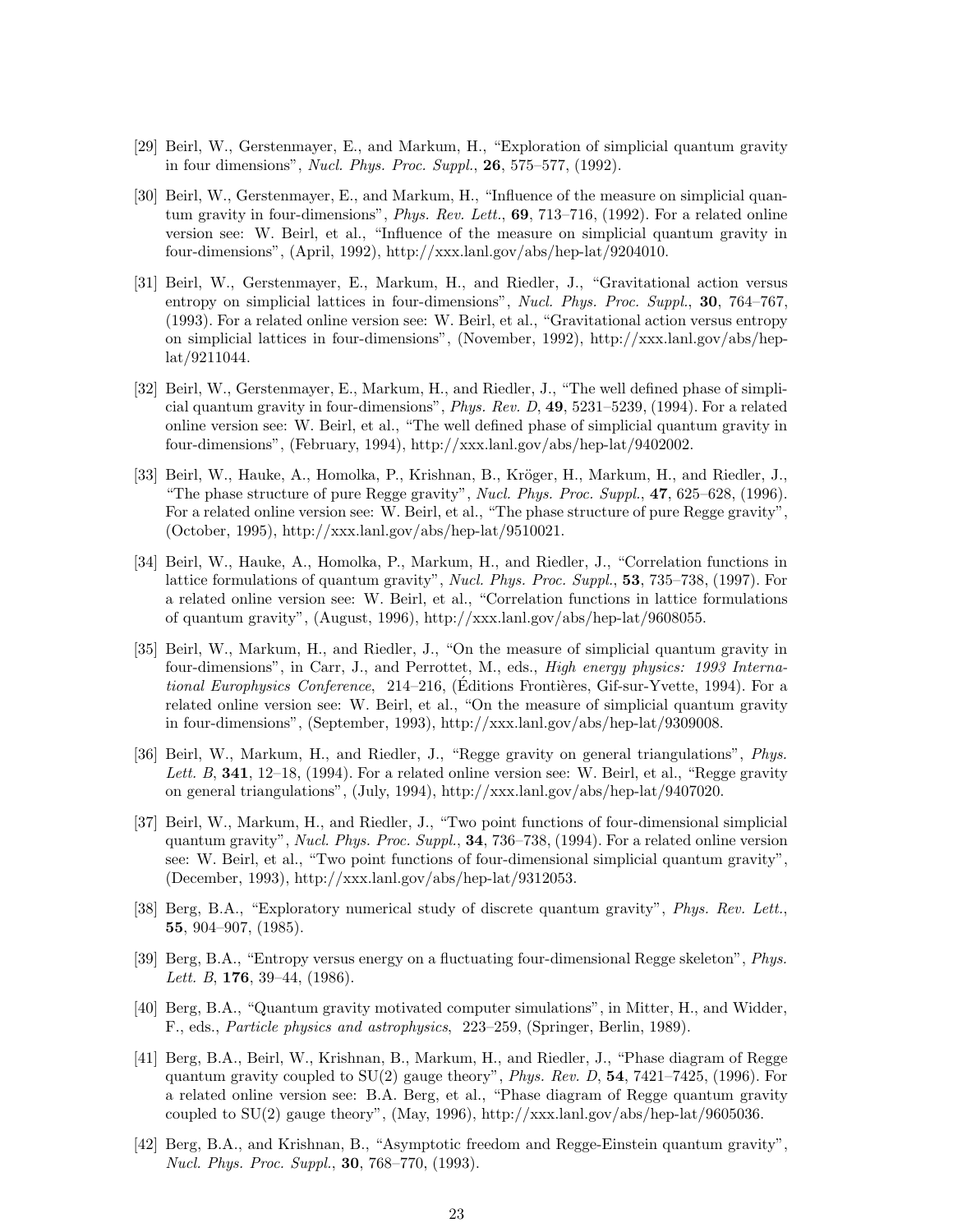- <span id="page-23-0"></span>[43] Berg, B.A., and Krishnan, B., "Phase structure of SU(2) lattice gauge theory with quantum gravity", *Phys. Lett. B*, 318, 59–62, (1993). For a related online version see: B.A. Berg, et al., "Phase structure of  $SU(2)$  lattice gauge theory with quantum gravity", (June, 1993), http://xxx.lanl.gov/abs/hep-lat/9306006.
- [44] Berg, B.A., Krishnan, B., and Katoot, M., "Asymptotic freedom and Euclidean quantum gravity", *Nucl. Phys. B*, 404, 359–384, (1993). For a related online version see: B.A. Berg, et al., "Asymptotic freedom and Euclidean quantum gravity", (September, 1992), http://xxx.lanl.gov/abs/hep-lat/9209001.
- [45] Bialas, P., "Correlations in fluctuating geometries", *Nucl. Phys. Proc. Suppl.*, 53, 739–742, (1997). For a related online version see: P. Bialas, "Correlations in fluctuating geometries", (August, 1996), http://xxx.lanl.gov/abs/hep-lat/9608029.
- [46] Bialas, P., and Burda, Z., "Collapse of 4-d random geometries", *Phys. Lett. B*, 416, 281–285, (1998). For a related online version see: P. Bialas, et al., "Collapse of 4-d random geometries", (July, 1997), http://xxx.lanl.gov/abs/hep-lat/9707028.
- [47] Bialas, P., Burda, Z., and Johnston, D.A., "Balls in boxes and quantum gravity", *Nucl. Phys. Proc. Suppl.*, 63, 763–765, (1998). For a related online version see: P. Bialas, et al., "Balls in boxes and quantum gravity", (September, 1997), http://xxx.lanl.gov/abs/hep-lat/9709056.
- [48] Bialas, P., Burda, Z., Krzywicki, A., and Petersson, B., "Focusing on the fixed point of 4-d simplicial gravity", *Nucl. Phys. B*, 472, 293–308, (1996). For a related online version see: P. Bialas, et al., "Focusing on the fixed point of 4-d simplicial gravity", (January, 1996), http://xxx.lanl.gov/abs/hep-lat/9601024.
- [49] Bialas, P., Burda, Z., Petersson, B., and Tabaczek, J., "Appearance of mother universe and singular vertices in random geometries", *Nucl. Phys. B*, 495, 463–476, (1997). For a related online version see: P. Bialas, et al., "Appearance of mother universe and singular vertices in random geometries", (August, 1996), http://xxx.lanl.gov/abs/hep-lat/9608030.
- [50] Bilke, S., Burda, Z., and Jurkiewicz, J., "Simplicial quantum gravity on a computer", *Comput. Phys. Commun.*, 85, 278–292, (1995). For a related online version see: S. Bilke, et al., "Simplicial quantum gravity on a computer", (March, 1994), http://xxx.lanl.gov/abs/heplat/9403017.
- [51] Bilke, S., Burda, Z., Krzywicki, A., and Petersson, B., "Phase transition and topology in 4-d simplicial gravity", *Nucl. Phys. Proc. Suppl.*, 53, 743–745, (1997). For a related online version see: S. Bilke, et al., "Phase transition and topology in 4-d simplicial gravity", (August, 1996), http://xxx.lanl.gov/abs/hep-lat/9608027.
- [52] Bilke, S., Burda, Z., Krzywicki, A., Petersson, B., Tabaczek, J., and Thorleifsson, G., "4 d simplicial quantum gravity interacting with gauge matter fields", *Phys. Lett. B*, 418, 266–272, (1998). For a related online version see: S. Bilke, et al., "4-d simplicial quantum gravity interacting with gauge matter fields", (October, 1997), http://xxx.lanl.gov/abs/heplat/9710077.
- [53] Bilke, S., Burda, Z., and Petersson, B., "Topology in 4-d simplicial quantum gravity", *Phys.* Lett. B, 395, 4–9, (1997). For a related online version see: S. Bilke, et al., "Topology in 4-d simplicial quantum gravity", (November, 1996), http://xxx.lanl.gov/abs/hep-lat/9611020.
- [54] Bowick, M., "Random surfaces and lattice gravity", *Nucl. Phys. Proc. Suppl.*, 63, 77–88, (1998). For a related online version see: M. Bowick, "Random surfaces and lattice gravity", (October, 1997), http://xxx.lanl.gov/abs/hep-lat/9710005.
- [55] Brewin, L., "The Riemann and extrinsic curvature tensors in the Regge calculus", *Class. Quantum Grav.*, 5, 1193–1203, (1988).
- [56] Brügmann, B., "Measure of four-dimensional simplicial quantum gravity", *Nucl. Phys. Proc. Suppl.*, 30, 760–763, (1993).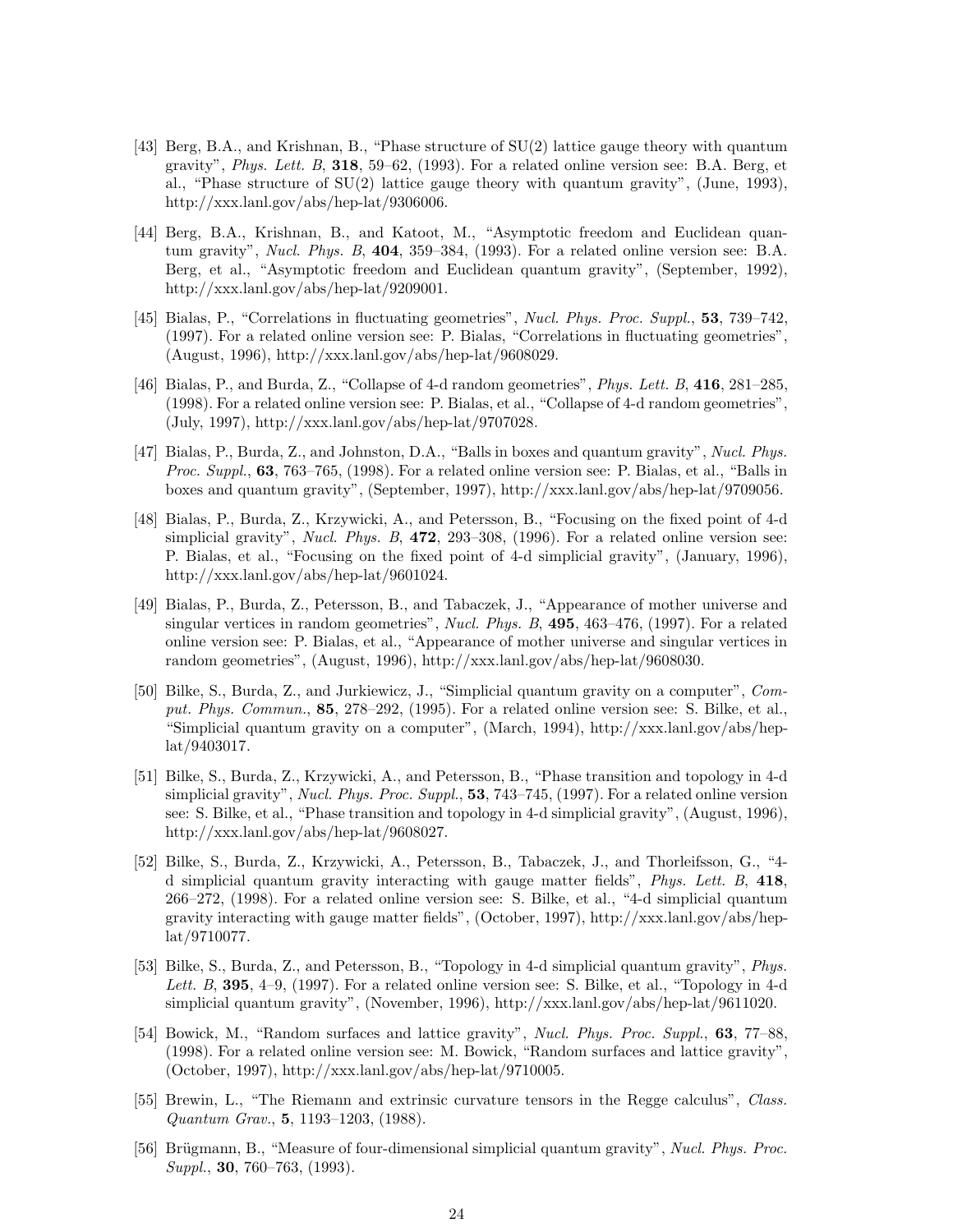- <span id="page-24-0"></span>[57] Brügmann, B., "Nonuniform measure in four-dimensional simplicial quantum gravity", *Phys. Rev. D*, 47, 3330–3338, (1993). For a related online version see: B. Brügmann, "Nonuniform measure in four-dimensional simplicial quantum gravity", (October, 1992), http://xxx.lanl.gov/abs/hep-lat/9210001.
- [58] Brügmann, B., and Marinari, E., "4-d simplicial quantum gravity with a nontrivial measure", *Phys. Rev. Lett.*, **70**, 1908–1911, (1993). For a related online version see: B. Brügmann, et al., "4-d simplicial quantum gravity with a nontrivial measure", (October, 1992), http://xxx.lanl.gov/abs/hep-lat/9210002.
- [59] Brügmann, B., and Marinari, E., "Monte Carlo simulations of 4d simplicial quantum gravity", *J. Math. Phys.*, 36, 6340–6352, (1995). For a related online version see: B. Brügmann, et al., "Monte Carlo simulations of 4d simplicial quantum gravity", (April, 1995), http://xxx.lanl.gov/abs/hep-lat/9504004.
- [60] Brügmann, B., and Marinari, E., "More on the exponential bound of four-dimensional simplicial quantum gravity", *Phys. Lett. B*, 349, 35–41, (1995). For a related online version see: B. Brügmann, et al., "More on the exponential bound of four-dimensional simplicial quantum gravity", (November, 1994), http://xxx.lanl.gov/abs/hep-th/9411060.
- [61] Burda, Z., Kownacki, J.P., and Krzywicki, A., "Towards a nonperturbative renormalization of Euclidean quantum gravity", *Phys. Lett. B*, 356, 466–471, (1995). For a related online version see: Z. Burda, et al., "Towards a nonperturbative renormalization of Euclidean quantum gravity", (May, 1995), http://xxx.lanl.gov/abs/hep-th/9505104.
- [62] Caracciolo, S., Menotti, P., and Pelissetto, A., "Lattice supergravity and graviton-gravitino doubling", *Nucl. Phys. B*, 296, 868–876, (1988).
- [63] Caracciolo, S., and Pelissetto, A., "Analysis of the critical behavior or the de Sitter quantum gravity on a hypercubic lattice", *Phys. Lett. B*, 193, 237–240, (1987).
- [64] Caracciolo, S., and Pelissetto, A., "Nonperturbative lattice gravity", *Nucl. Phys. Proc. Suppl.*, 4, 78–82, (1987).
- [65] Caracciolo, S., and Pelissetto, A., "A numerical investigation about quantum measure in lattice gravity", *Phys. Lett. B*, 207, 468–470, (1988).
- [66] Caracciolo, S., and Pelissetto, A., "Phases and topological structures of de Sitter lattice gravity", *Nucl. Phys. B*, 299, 693–718, (1988).
- [67] Caracciolo, S., and Pelissetto, A., "From lattice gauge theory towards gravity", in Damgaard, P.H. et al., ed., *Probabilistic methods in quantum field theory and quantum gravity*, 37–54, (Plenum Press, New York, 1990).
- [68] Carfora, M., and Marzuoli, A., "Entropy estimates for simplicial quantum gravity", *J. Geom. Phys.*, 16, 99–119, (1995).
- [69] Caselle, M., D'Adda, A., and Magnea, L., "Doubling of all matter fields coupled with gravity on a lattice", *Phys. Lett. B*, 192, 411–414, (1987).
- [70] Caselle, M., D'Adda, A., and Magnea, L., "Lattice gravity and supergravity as spontaneously broken gauge theories of the (super)Poincaré group", *Phys. Lett. B*, **192**, 406–410, (1987).
- [71] Caselle, M., D'Adda, A., and Magnea, L., "Regge Calculus as a local theory of the Poincar´e group", *Phys. Lett. B*, 232, 457–461, (1989).
- [72] Catterall, S., "Simulations of dynamically triangulated gravity", *Comput. Phys. Commun.*, 87, 409–415, (1995). For a related online version see: S. Catterall, "Simulations of dynamically triangulated gravity", (May, 1994), http://xxx.lanl.gov/abs/hep-lat/9405026.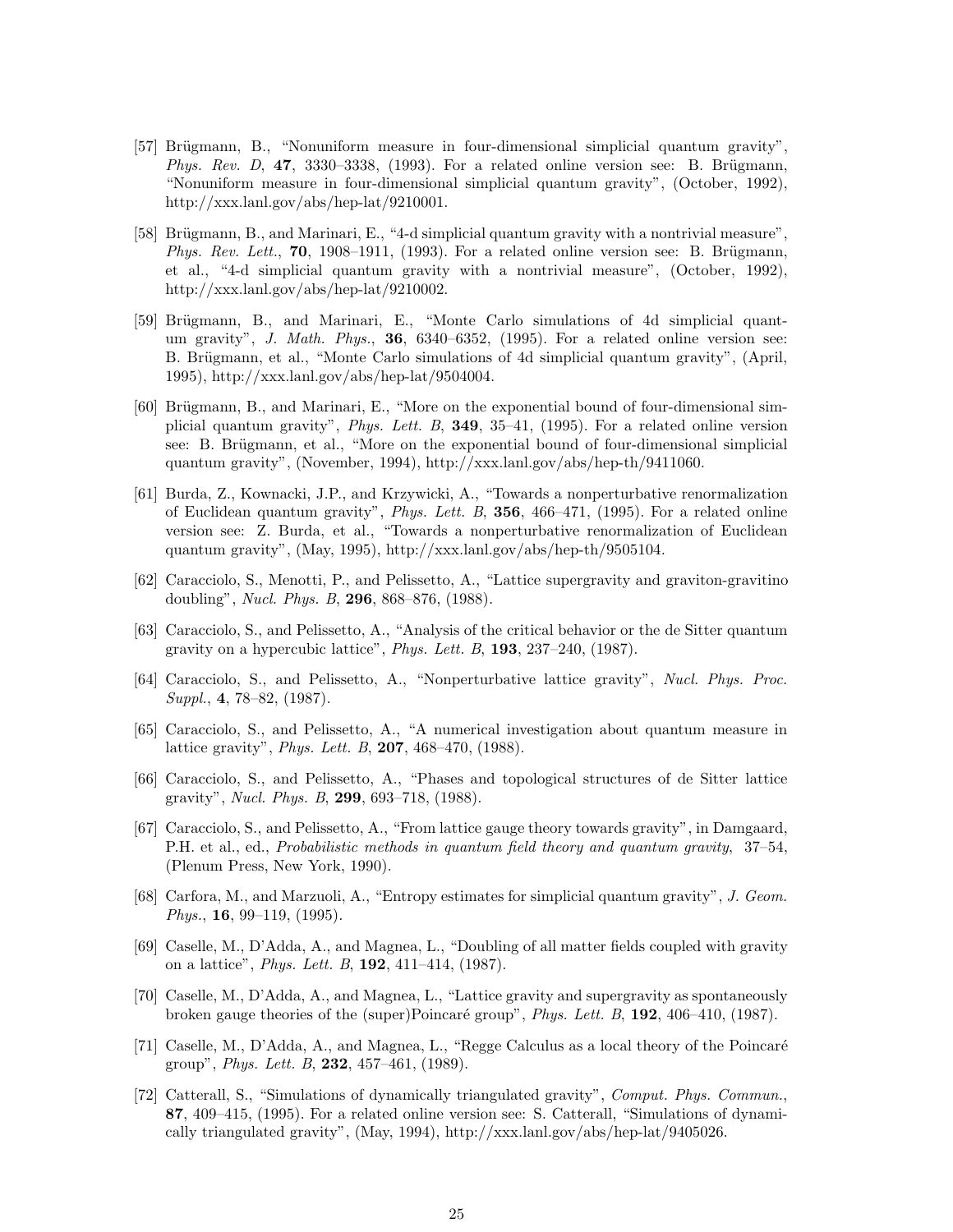- <span id="page-25-0"></span>[73] Catterall, S., "Lattice quantum gravity: review and recent developments", *Nucl. Phys. Proc. Suppl.*, 47, 59–70, (1996). For a related online version see: S. Catterall, "Lattice quantum gravity: review and recent developments", (October, 1995), http://xxx.lanl.gov/abs/heplat/9510008.
- [74] Catterall, S., Kogut, J., and Renken, R., "Is there an exponential bound in four-dimensional simplicial gravity?", *Phys. Rev. Lett.*, 72, 4062–4065, (1994). For a related online version see: S. Catterall, et al., "On the absence of an exponential bound in four dimensional simplicial gravity", (March, 1994), http://xxx.lanl.gov/abs/hep-lat/9403019.
- [75] Catterall, S., Kogut, J., and Renken, R., "Phase structure of four-dimensional simplicial quantum gravity", *Phys. Lett. B*, 328, 277–283, (1994). For a related online version see: S. Catterall, et al., "Phase structure of four-dimensional simplicial quantum gravity", (January, 1994), http://xxx.lanl.gov/abs/hep-lat/9401026.
- [76] Catterall, S., Kogut, J., and Renken, R., "Simulations of four-dimensional simplicial quantum gravity", *Nucl. Phys. Proc. Suppl.*, 34, 733–735, (1994).
- [77] Catterall, S., Kogut, J., and Renken, R., "Singular structure in 4-d simplicial gravity", *Phys. Lett. B*, 416, 274–280, (1998). For a related online version see: S. Catterall, et al., "Singular structure in 4-d simplicial gravity", (September, 1997), http://xxx.lanl.gov/abs/heplat/9709007.
- [78] Catterall, S., Kogut, J., Renken, R., and Thorleifsson, G., "Baby universes in 4-d dynamical triangulation", *Phys. Lett. B*, 366, 72–76, (1996). For a related online version see: S. Catterall, et al., "Baby universes in 4-d dynamical triangulation", (September, 1995), http://xxx.lanl.gov/abs/hep-lat/9509004.
- [79] Catterall, S., Thorleifsson, G., Kogut, J., and Renken, R., "Singular vertices and the triangulation space of the d sphere", *Nucl. Phys. B*, 468, 263–276, (1996). For a related online version see: S. Catterall, et al., "Singular vertices and the triangulation space of the d sphere", (December, 1995), http://xxx.lanl.gov/abs/hep-lat/9512012.
- [80] Catterall, S., Thorleifsson, G., Kogut, J., and Renken, R., "Simplicial gravity in dimension greater than two", *Nucl. Phys. Proc. Suppl.*, 53, 756–759, (1997). For a related online version see: S. Catterall, et al., "Simplicial gravity in dimension greater than two", (August, 1996), http://xxx.lanl.gov/abs/hep-lat/9608042.
- [81] Cheeger, J., Müller, W., and Schrader, R., "Lattice gravity or Riemannian structure on piecewise linear spaces", in Breitenlohner, P., and Dürr, H.P., eds., *Unified theories of elementary particles*, volume 160 of *Lecture Notes in Physics*, 176–188, (Springer, Berlin, 1982).
- [82] Cheeger, J., Müller, W., and Schrader, R., "On the curvature of piecewise flat spaces", *Commun. Math. Phys.*, 92, 405–454, (1984).
- [83] Corichi, A., and Zapata, J.A., "On diffeomorphism invariance for lattice theories", *Nucl. Phys. B*, 493, 475–490, (1997). For a related online version see: A. Corichi, et al., "On diffeomorphism invariance for lattice theories", (November, 1996), http://xxx.lanl.gov/abs/grqc/9611034.
- [84] Das, A., Kaku, M., and Townsend, P.K., "Lattice formulation of general relativity", *Phys. Lett. B*, 81, 11–14, (1979).
- [85] David, F., "Simplicial quantum gravity and random lattices", in Julia, B., and Zinn-Justin, J., eds., *Gravitation and quantizations (Les Houches Summer School, Session LVII, 1992)*, 679–750, (Elsevier, Amsterdam, 1995). For a related online version see: F. David, "Simplicial quantum gravity and random lattices", (March, 1993), http://xxx.lanl.gov/abs/hepth/9303127.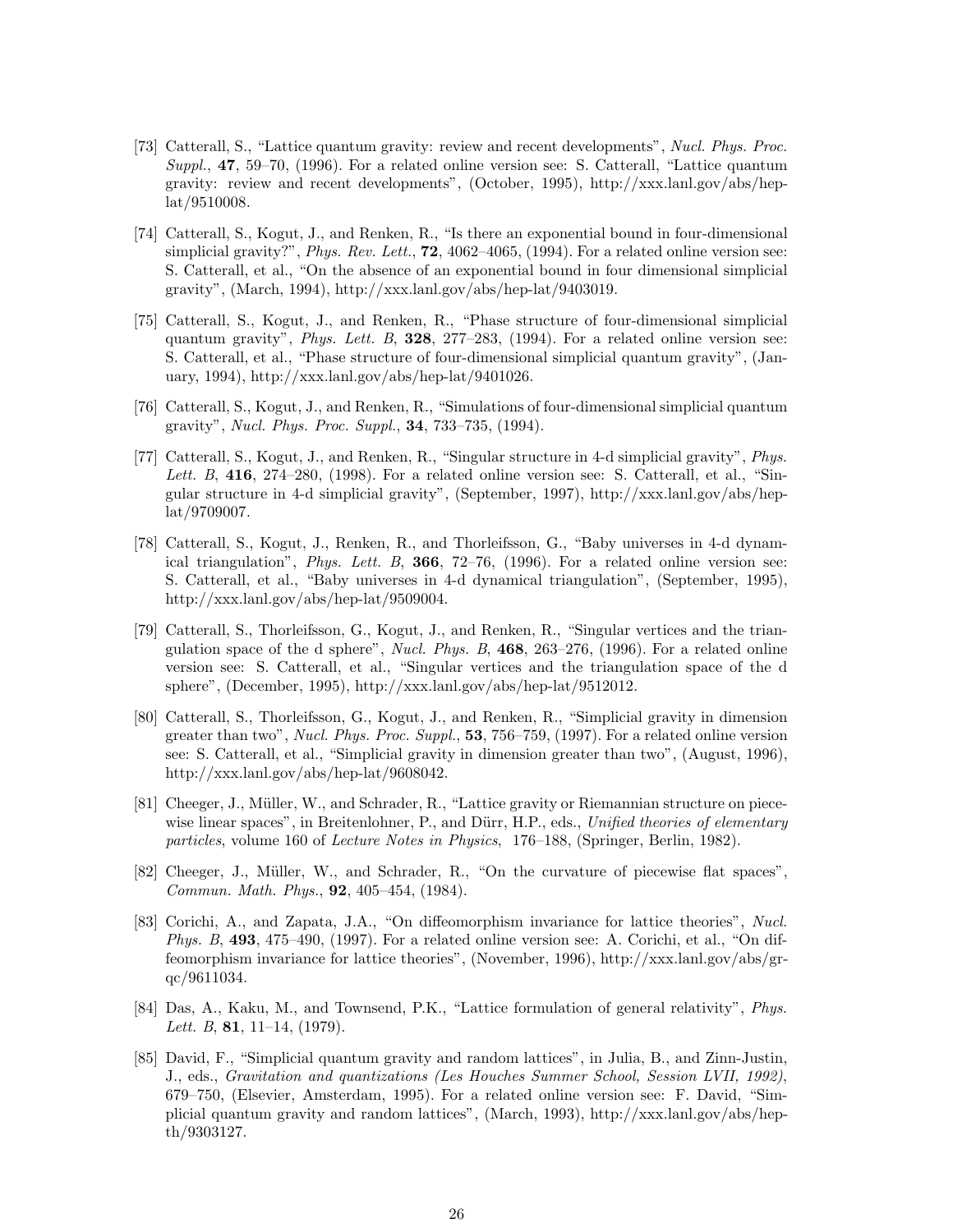- <span id="page-26-0"></span>[86] de Bakker, B.V., "Absence of barriers in dynamical triangulation", *Phys. Lett. B*, 348, 35–38, (1995). For a related online version see: B.V. de Bakker, "Absence of barriers in dynamical triangulation", (November, 1994), http://xxx.lanl.gov/abs/hep-lat/9411070.
- [87] de Bakker, B.V., "Further evidence that the transition of 4-d dynamical triangulation is first order", *Phys. Lett. B*, 389, 238–242, (1996). For a related online version see: B.V. de Bakker, "Further evidence that the transition of 4-d dynamical triangulation is first order", (March, 1996), http://xxx.lanl.gov/abs/hep-lat/9603024.
- [88] de Bakker, B.V., and Smit, J., "Euclidean gravity attracts", *Nucl. Phys. Proc. Suppl.*, 34, 739–741, (1994). For a related online version see: B.V. de Bakker, et al., "Euclidean gravity attracts", (November, 1993), http://xxx.lanl.gov/abs/hep-lat/9311064.
- [89] de Bakker, B.V., and Smit, J., "Volume dependence of the phase boundary in 4-d dynamical riangulation", *Phys. Lett. B*, 334, 304–308, (1994). For a related online version see: B.V. de Bakker, et al., "Volume dependence of the phase boundary in 4-d dynamical triangulation", (May, 1994), http://xxx.lanl.gov/abs/hep-lat/9405013.
- [90] de Bakker, B.V., and Smit, J., "Curvature and scaling in 4-d dynamical triangulation", *Nucl. Phys. B*, 439, 239–258, (1995). For a related online version see: B.V. de Bakker, et al., "Curvature and scaling in 4-d dynamical triangulation", (July, 1994), http://xxx.lanl.gov/abs/hep-lat/9407014.
- [91] de Bakker, B.V., and Smit, J., "Two point functions in 4-d dynamical triangulation", *Nucl. Phys. B*, 454, 343–356, (1995). For a related online version see: B.V. de Bakker, et al., "Two point functions in 4-d dynamical triangulation", (March, 1995), http://xxx.lanl.gov/abs/heplat/9503004.
- [92] de Bakker, B.V., and Smit, J., "Correlations and binding in 4-d dynamical triangulation", *Nucl. Phys. Proc. Suppl.*, 47, 613–616, (1996). For a related online version see: B.V. de Bakker, et al., "Correlations and binding in 4-d dynamical triangulation", (October, 1995), http://xxx.lanl.gov/abs/hep-lat/9510041.
- [93] de Bakker, B.V., and Smit, J., "Gravitational binding in 4-d dynamical triangulation", *Nucl. Phys. B*, 484, 476–494, (1997). For a related online version see: B.V. de Bakker, et al., "Gravitational binding in 4-d dynamical triangulation", (April, 1996), http://xxx.lanl.gov/abs/heplat/9604023.
- [94] De Pietri, R., and Rovelli, C., "Geometry eigenvalues and scalar product from recoupling theory in loop quantum gravity", *Phys. Rev. D*, 54, 2664–2690, (1996). For a related online version see: R. De Pietri, et al., "Geometry eigenvalues and scalar product from recoupling theory in loop quantum gravity", (February, 1996), http://xxx.lanl.gov/abs/gr-qc/9602023.
- [95] Egawa, H.S., Hotta, T., Izubuchi, T., Tsuda, N., and Yukawa, T., "Scaling behaviour in 4-d simplicial quantum gravity", *Prog. Theor. Phys.*, 97, 539–552, (1997). For a related online version see: H.S. Egawa, et al., "Scaling behaviour in 4-d simplicial quantum gravity", (November, 1996), http://xxx.lanl.gov/abs/hep-lat/9611028.
- [96] Egawa, H.S., Hotta, T., Izubuchi, T., Tsuda, N., and Yukawa, T., "Scaling structures in fourdimensional simplicial gravity", *Nucl. Phys. Proc. Suppl.*, 53, 760–762, (1997). For a related online version see: H.S. Egawa, et al., "Scaling structures in four-dimensional simplicial gravity", (August, 1996), http://xxx.lanl.gov/abs/hep-lat/9608149.
- [97] Egawa, H.S., Tsuda, N., and Yukawa, T., "Common structures in 2-d, 3-d and 4-d simplicial quantum gravity", *Nucl. Phys. Proc. Suppl.*, 63, 736–738, (1998). For a related online version see: H.S. Egawa, et al., "Common structures in 2-d, 3-d and 4-d simplicial quantum gravity", (September, 1997), http://xxx.lanl.gov/abs/hep-lat/9709099.
- [98] Egawa, H.S., Tsuda, N., and Yukawa, T., "Common structures in simplicial quantum gravity", preprint KEK-TH-561, 10pp, (1998).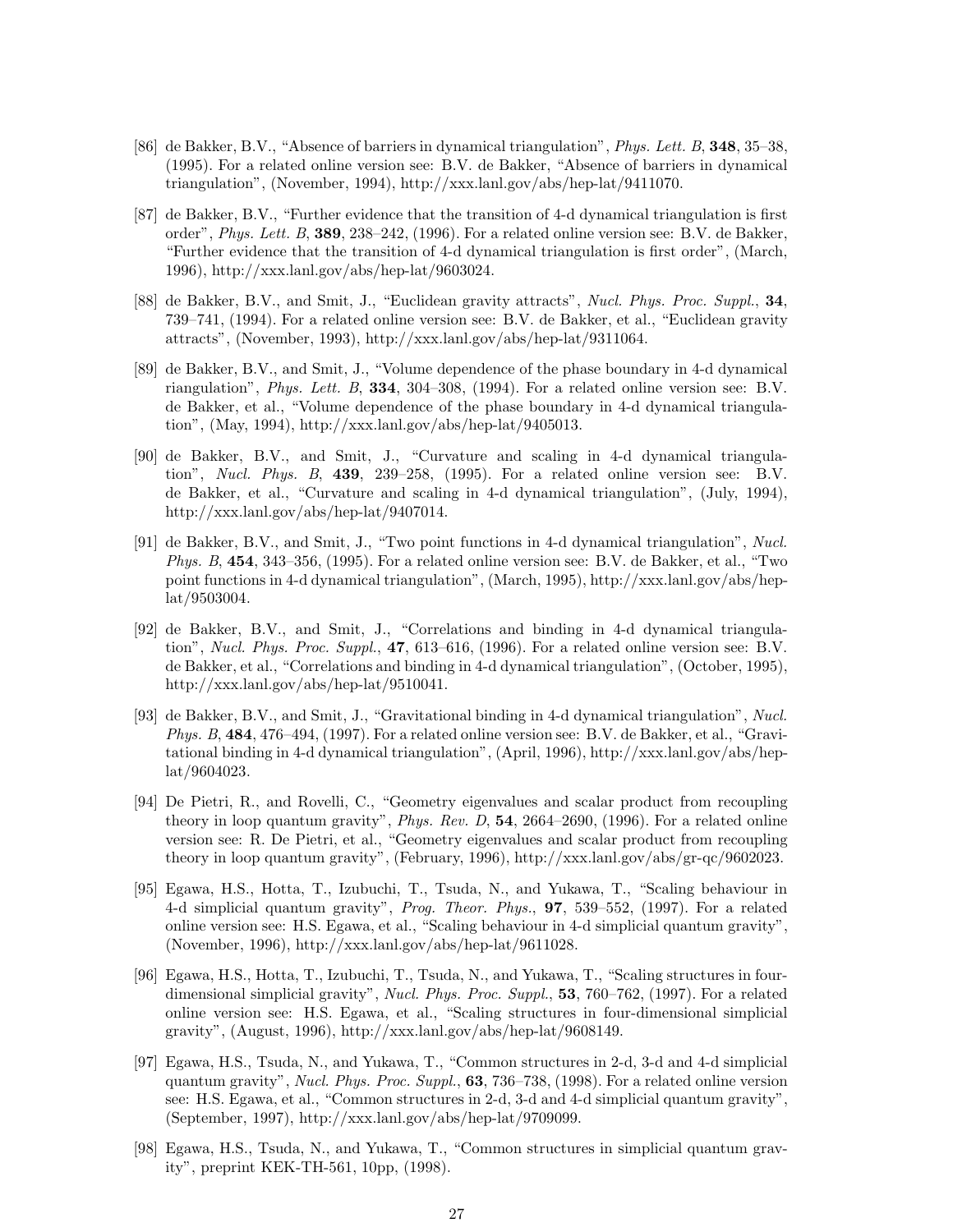- <span id="page-27-0"></span>[99] Ezawa, K., "Multi-plaquette solutions for discretized Ashtekar gravity", *Mod. Phys. Lett. A*, 11, 2921–2932, (1996).
- [100] Ezawa, K., "Nonperturbative solutions for canonical quantum gravity: an overview", *Phys. Rep.*, 286, 271–348, (1997). For a related online version see: K. Ezawa, "Nonperturbative solutions for canonical quantum gravity: an overview", (January, 1996), http://xxx.lanl.gov/abs/gr-qc/9601050.
- [101] Feinberg, G., Friedberg, R., Lee, T.D., and Ren, H.C., "Lattice gravity near the continuum limit", *Nucl. Phys. B*, 245, 343–368, (1984).
- [102] Fort, H., Gambini, R., and Pullin, J., "Lattice knot theory and quantum gravity in the loop representation", *Phys. Rev. D*, 56, 2127–2143, (1997). For a related online version see: H. Fort, et al., "Lattice knot theory and quantum gravity in the loop representation", (August, 1996), http://xxx.lanl.gov/abs/gr-qc/9608033.
- [103] Friedberg, R., and Lee, T.D., "Derivation of Regge's action from Einstein's theory of general relativity", *Nucl. Phys. B*, 242, 145–166, (1984).
- [104] Fröhlich, J., "Regge calculus and discretized gravitational functional integrals", in Fröhlich, J., ed., *Non-perturbative quantum field theory: Mathematical aspects and applications. Selected papers.*, 523–545, (World Scientific, Singapore, 1992). unpublished preprint IHES, 1981.
- [105] Gross, M., and Varsted, S., "Elementary moves and ergodicity in d-dimensional simplicial quantum gravity", *Nucl. Phys. B*, 378, 367–380, (1992).
- [106] Hamber, H.W., "Simplicial quantum gravity", in Osterwalder, K., and Stora, R., eds., *Critical phenomena, random systems, gauge theories (Les Houches Summer School, Session XLIII, 1984)*, 375–439, (Elsevier, Amsterdam, 1986).
- [107] Hamber, H.W., "Simplicial quantum gravity from two-dimensions to four-dimensions", in Damgaard, P.H. et al., ed., *Probabilistic methods in quantum field theory and quantum gravity*, 77–87, (Plenum Press, New York, 1990).
- [108] Hamber, H.W., "Critical behavior in simplicial quantum gravity", *Nucl. Phys. Proc. Suppl.*, 20, 728–732, (1991).
- [109] Hamber, H.W., "Simulations of discrete quantized gravity", *Int. J. Supercomput. Appl.*, 5, 84–97, (1991).
- [110] Hamber, H.W., "Fluctuations and correlations in simplicial quantum gravity", *Nucl. Phys. Proc. Suppl.*, 26, 581–583, (1992).
- [111] Hamber, H.W., "Phases of 4-d simplicial quantum gravity", *Phys. Rev. D*, 45, 507–512, (1992).
- [112] Hamber, H.W., "Phases of simplicial quantum gravity", *Nucl. Phys. Proc. Suppl.*, 25, 150– 175, (1992).
- [113] Hamber, H.W., "Phases of simplicial quantum gravity in four dimensions: estimates for the critical exponents", *Nucl. Phys. B*, 400, 347–389, (1993).
- [114] Hamber, H.W., "Smooth and rough phases of quantized gravity", *Nucl. Phys. Proc. Suppl.*, 30, 751–755, (1993).
- [115] Hamber, H.W., "Invariant correlations in simplicial gravity", *Phys. Rev. D*, 50, 3932–3941, (1994). For a related online version see: H.W. Hamber, "Invariant correlations in simplicial gravity", (November, 1993), http://xxx.lanl.gov/abs/hep-th/9311024.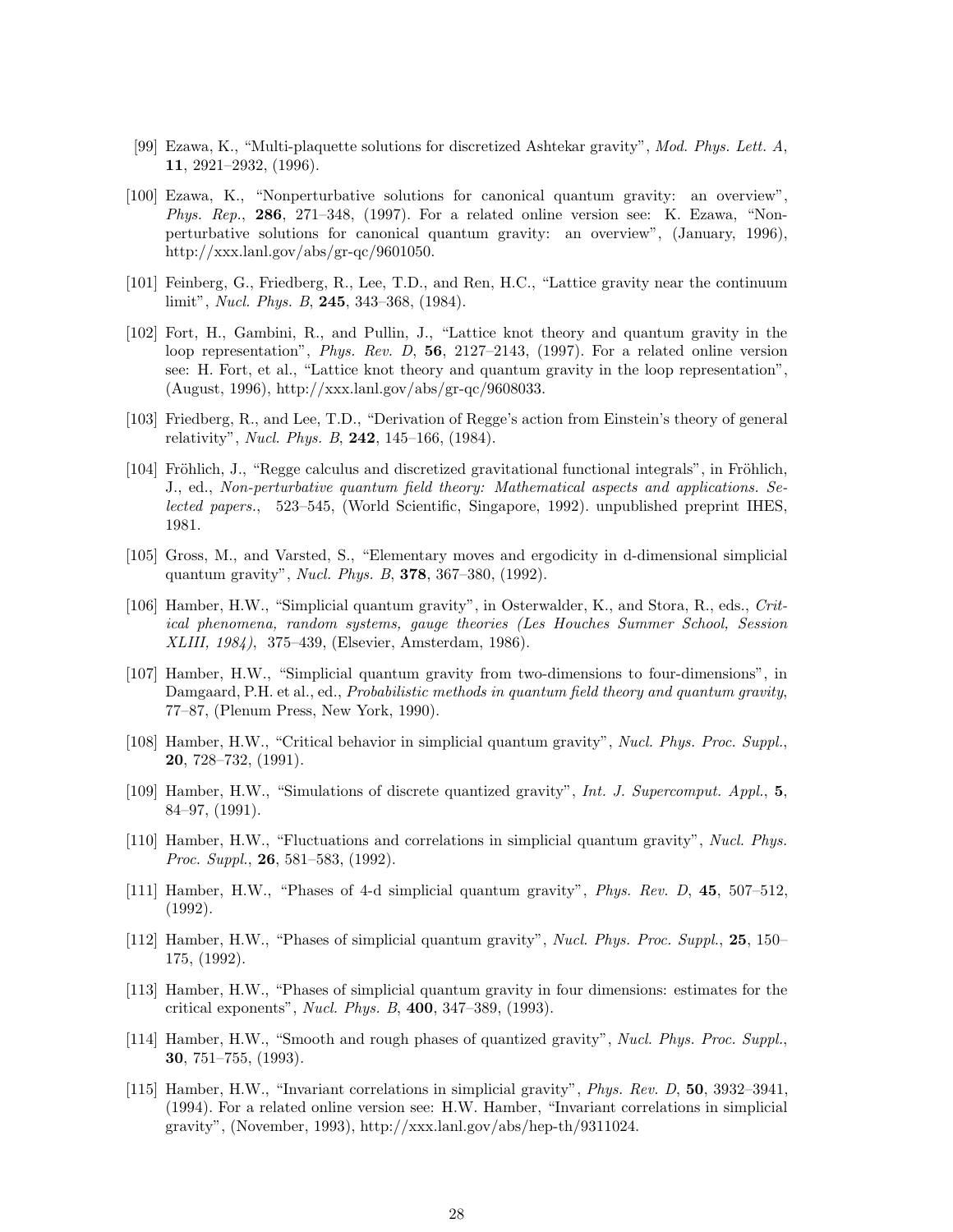- <span id="page-28-0"></span>[116] Hamber, H.W., "Scalar fields coupled to four-dimensional lattice gravity", in Carr, J., and Perrottet, M., eds., *High energy physics: 1993 International Europhysics Conference*, 211–213, (Editions Frontières, Gif-sur-Yvette, 1994). For a related online version see: H.W. Hamber, "Scalar fields coupled to four-dimensional lattice gravity", (October, 1993), http://xxx.lanl.gov/abs/hep-th/9310152.
- [117] Hamber, H.W., and Williams, R.M., "Higher derivative quantum gravity on a simplicial lattice", *Nucl. Phys. B*, 248, 392–415, (1984).
- [118] Hamber, H.W., and Williams, R.M., "Nonperturbative simplicial quantum gravity", *Phys. Lett. B*, 157, 368–374, (1985).
- [119] Hamber, H.W., and Williams, R.M., "Simplicial quantum gravity with higher derivative terms: formalism and numerical results in four-dimensions", *Nucl. Phys. B*, 269, 712–734, (1986).
- [120] Hamber, H.W., and Williams, R.M., "Simplicial gravity coupled to scalar matter", *Nucl. Phys. B*, 415, 463–496, (1994). For a related online version see: H.W. Hamber, et al., "Simplicial gravity coupled to scalar matter", (August, 1993), http://xxx.lanl.gov/abs/hepth/9308099.
- [121] Hamber, H.W., and Williams, R.M., "Newtonian potential in quantum Regge gravity", *Nucl. Phys. B*, 435, 361–398, (1995). For a related online version see: H.W. Hamber, et al., "Newtonian potential in quantum Regge gravity", (June, 1994), http://xxx.lanl.gov/abs/hepth/9406163.
- [122] Hamber, H.W., and Williams, R.M., "Gauge invariance in simplicial gravity", *Nucl. Phys. B*, 487, 345–408, (1997). For a related online version see: H.W. Hamber, et al., "Gauge invariance in simplicial gravity", (July, 1996), http://xxx.lanl.gov/abs/hep-th/9607153.
- [123] Hamber, H.W., and Williams, R.M., "On the measure in simplicial gravity", preprint DAMTP-97-75, 15pp, (1997).
- [124] Hartle, J.B., "Simplicial minisuperspace. I. General discussion", *J. Math. Phys.*, 26, 804–814, (1985).
- [125] Hartle, J.B., "Numerical quantum gravity", in Sato, H., and Nakamura, T., eds., *Proceedings of the 14th Yamada conference on gravitational collapse and relativity*, 329–338, (World Scientific, Singapore, 1986).
- [126] Hartle, J.B., "Simplicial minisuperspace. II. Some classical solutions on simple triangulations", *J. Math. Phys.*, 27, 287–295, (1986).
- [127] Hartle, J.B., "Simplicial minisuperspace. III. Integration contours in a five-simplex model", *J. Math. Phys.*, 30, 452–460, (1989).
- [128] Hartle, J.B., and Sorkin, R., "Boundary terms in the action for the Regge calculus", *Gen. Rel. Grav.*, 13, 541–549, (1981).
- [129] Hotta, T., Izubuchi, T., and Nishimura, J., "Singular vertices in the strong coupling phase of four-dimensional simplicial gravity", *Prog. Theor. Phys.*, 94, 263–270, (1995). For a related online version see: T. Hotta, et al., "Singular vertices in the strong coupling phase of four-dimensional simplicial gravity", (September, 1997), http://xxx.lanl.gov/abs/heplat/9709073.
- [130] Hotta, T., Izubuchi, T., and Nishimura, J., "Singular vertices in the strong coupling phase of four-dimensional simplicial gravity", *Nucl. Phys. Proc. Suppl.*, 47, 609–612, (1996). For a related online version see: T. Hotta, et al., "Singular vertices in the strong coupling phase of four-dimensional simplicial gravity", (November, 1995), http://xxx.lanl.gov/abs/heplat/9511023.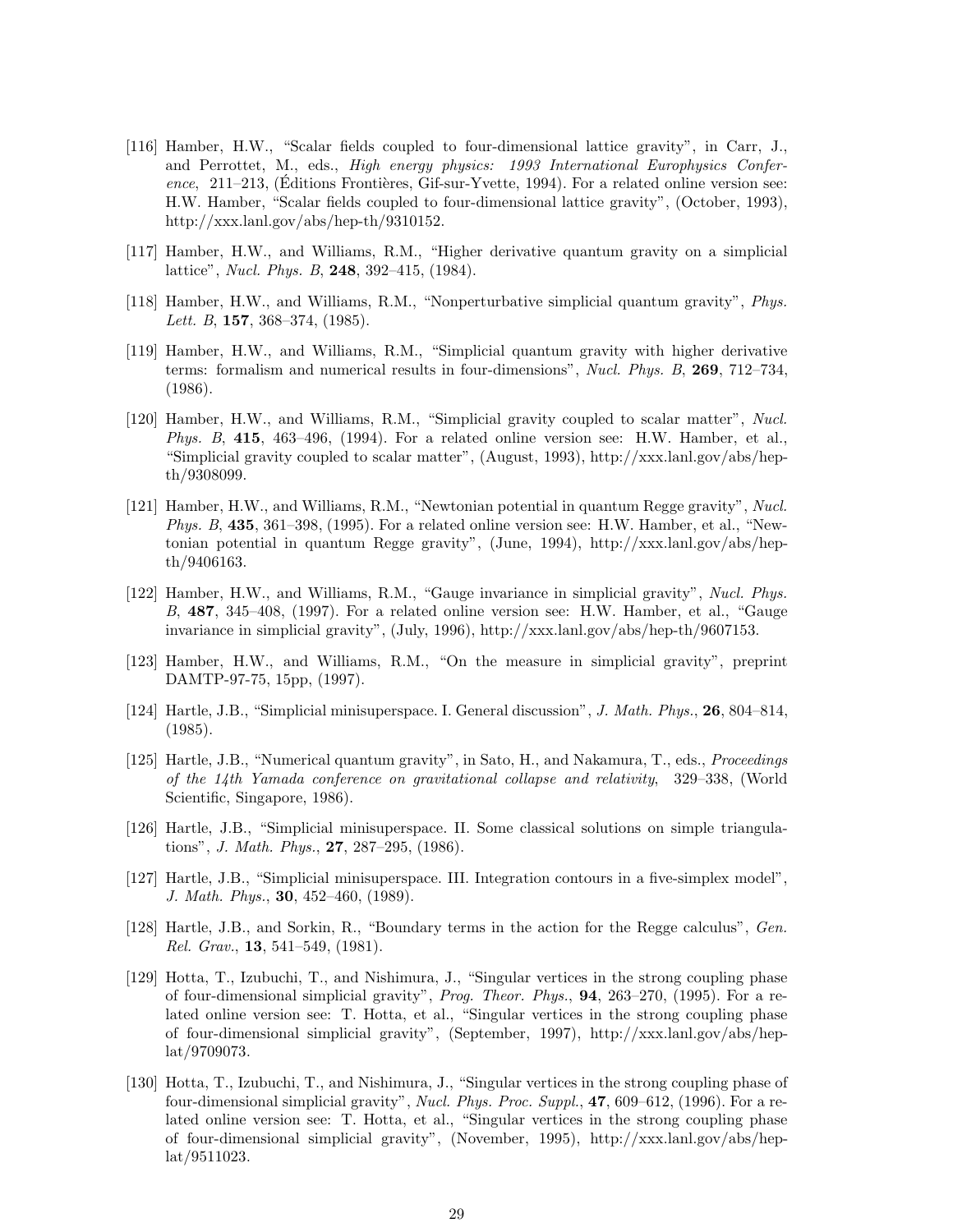- <span id="page-29-0"></span>[131] Immirzi, G., "Quantizing Regge calculus", *Class. Quantum Grav.*, 13, 2385–2394, (1996). For a related online version see: G. Immirzi, "Quantizing Regge calculus", (December, 1995), http://xxx.lanl.gov/abs/gr-qc/9512040.
- [132] Immirzi, G., "Quantum gravity and Regge calculus", *Nucl. Phys. Proc. Suppl.*, 57, 65–72, (1997). For a related online version see: G. Immirzi, "Quantum gravity and Regge calculus", (January, 1997), http://xxx.lanl.gov/abs/gr-qc/9701052.
- [133] Isham, C.J., "Quantum gravity", in MacCallum, M.A.H., ed., *Proceedings of the 11th International Conference on General Relativity and Gravitation*, 99–127, (Cambridge University Press, Cambridge, 1987).
- [134] Jevicki, A., and Ninomiya, M., "Functional formulation of Regge gravity", *Phys. Rev. D*, 33, 1634–1637, (1986).
- [135] Johnston, D.A., "Gravity and random surfaces on the lattice: a review", *Nucl. Phys. Proc. Suppl.*, 53, 43–55, (1997). For a related online version see: D.A. Johnston, "Gravity and random surfaces on the lattice: a review",  $(\text{July}, 1996)$ , http://xxx.lanl.gov/abs/heplat/9607021.
- [136] Jurkiewicz, J., "Simplicial gravity and random surfaces", *Nucl. Phys. Proc. Suppl.*, 30, 108– 121, (1993).
- [137] Kaku, M., "Lattices, gravity and supergravity", in Hawking, S.W., and Roček, M., eds., *Superspace and supergravity*, 503–515, (Cambridge University Press, Cambridge, 1981).
- [138] Kaku, M., "Strong-coupling approach to the quantization of conformal gravity", *Phys. Rev. D*, 27, 2819–2834, (1983).
- [139] Kaku, M., "Generally covariant lattices, the random calculus, and the strong coupling approach to the renormalization of gravity", in Batalin, I.A. et al., ed., *Quantum field theory and quantum statistics, vol. 2*, 141–163, (Hilger, Bristol, 1987).
- [140] Kawamoto, N., and Nielsen, H.B., "Lattice gauge gravity with fermions", *Phys. Rev. D*, 43, 1150–1156, (1991).
- [141] Khatsymovsky, V., "On the quantization of Regge links", *Phys. Lett. B*, 323, 292–295, (1994).
- [142] Kondo, K., "Euclidean quantum gravity on a flat lattice", *Prog. Theor. Phys.*, 72, 841–852, (1984).
- [143] Kristjansen, C.F., "Higher derivative regularization in 4-d quantum gravity", *Nucl. Phys. Proc. Suppl.*, 30, 756–759, (1993).
- [144] Krzywicki, A., "Perspectives in lattice gravity", *Acta Phys. Polon. B*, 27, 827–838, (1996). For a related online version see: A. Krzywicki, "Perspectives in lattice gravity", (December, 1995), http://xxx.lanl.gov/abs/hep-lat/9512023.
- [145] Leutwyler, H., "Gravitational field: equivalence of Feynman quantization and canonical quantization", *Phys. Rev.*, 134, 1155–1182, (1964).
- [146] Loll, R., "Non-perturbative solutions for lattice quantum gravity", *Nucl. Phys. B*, 444, 619– 639, (1995). For a related online version see: R. Loll, "Non-perturbative solutions for lattice quantum gravity", (February, 1995), http://xxx.lanl.gov/abs/gr-qc/9502006.
- [147] Loll, R., "The volume operator in discretized quantum gravity", *Phys. Rev. Lett.*, 75, 3048– 3051, (1995). For a related online version see: R. Loll, "The volume operator in discretized quantum gravity", (June, 1995), http://xxx.lanl.gov/abs/gr-qc/9506014.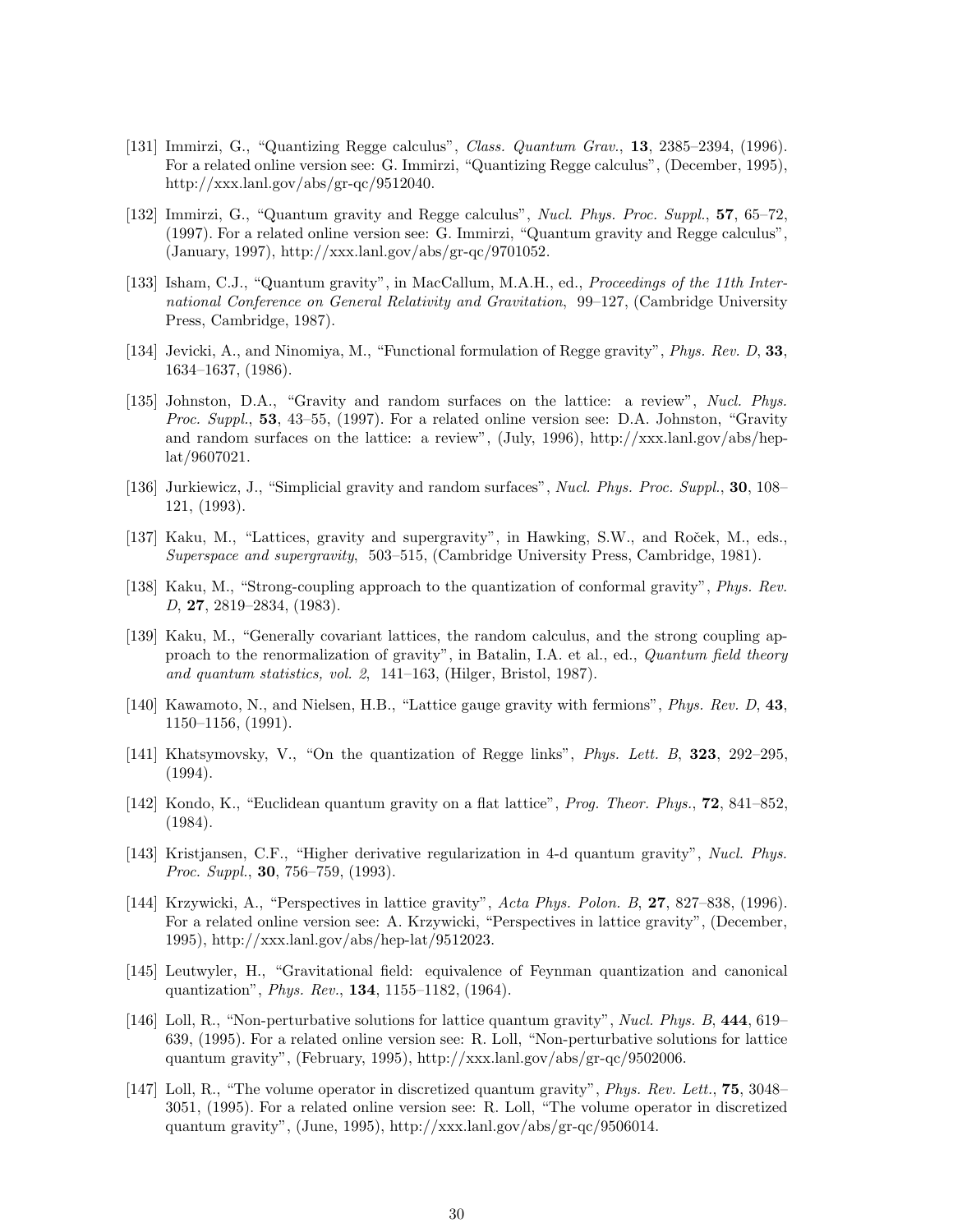- <span id="page-30-0"></span>[148] Loll, R., "A real alternative to quantum gravity in loop space", *Phys. Rev. D*, 54, 5381–5384, (1996). For a related online version see: R. Loll, "A real alternative to quantum gravity in loop space", (February, 1996), http://xxx.lanl.gov/abs/gr-qc/9602041.
- [149] Loll, R., "Spectrum of the volume operator in quantum gravity", *Nucl. Phys. B*, 460, 143– 154, (1996). For a related online version see: R. Loll, "Spectrum of the volume operator in quantum gravity", (November, 1995), http://xxx.lanl.gov/abs/gr-qc/9511030.
- [150] Loll, R., "Further results on geometric operators in quantum gravity", *Class. Quantum Grav.*, 14, 1725–1741, (1997). For a related online version see: R. Loll, "Further results on geometric operators in quantum gravity", (December, 1996), http://xxx.lanl.gov/abs/gr-qc/9612068.
- [151] Loll, R., "Imposing det E > 0 in discrete quantum gravity", *Phys. Lett. B*, 399, 227–232, (1997). For a related online version see: R. Loll, "Imposing det  $E > 0$  in discrete quantum gravity", (March, 1997), http://xxx.lanl.gov/abs/gr-qc/9703033.
- [152] Loll, R., "Latticing quantum gravity", *Nucl. Phys. Proc. Suppl.*, 57, 255–258, (1997). For a related online version see: R. Loll, "Latticing quantum gravity", (January, 1997), http://xxx.lanl.gov/abs/gr-qc/9701007.
- [153] Loll, R., "Quantizing canonical gravity in the real domain", in Dremin, I.M., and Semikhatov, A.M., eds., *Proceedings of the 2nd International Sakharov Conference on Physics*, 280– 283, (World Scientific, Singapore, 1997). For a related online version see: R. Loll, "Quantizing canonical gravity in the real domain", (January, 1997), http://xxx.lanl.gov/abs/grqc/9701031.
- [154] Loll, R., "Simplifying the spectral analysis of the volume operator", *Nucl. Phys. B*, 500, 405–420, (1997). For a related online version see: R. Loll, "Simplifying the spectral analysis of the volume operator", (June, 1997), http://xxx.lanl.gov/abs/gr-qc/9706038.
- [155] Loll, R., "Still on the way to quantizing gravity", in Bassan, M. et al., ed., *Proceedings of the 12th Italian Conference on General Relativity and Gravitational Physics*, 280–283, (World Scientific, Singapore, 1997). For a related online version see: R. Loll, "Still on the way to quantizing gravity", (January, 1997), http://xxx.lanl.gov/abs/gr-qc/9701032.
- [156] Loll, R., "On the diffeomorphism commutators of lattice quantum gravity", *Class. Quantum Grav.*, 15, 799–809, (1998). For a related online version see: R. Loll, "On the diffeomorphism commutators of lattice quantum gravity", (August, 1997), http://xxx.lanl.gov/abs/grqc/9708025.
- [157] MacDowell, S.W., and Mansouri, R., "Unified geometric theory of gravity and supergravity", *Phys. Rev. Lett.*, 38, 739–742, (1977).
- [158] Mäkelä, J., "Phase space coordinates and the Hamiltonian constraint of Regge calculus", *Phys. Rev. D*, 49, 2882–2896, (1994).
- [159] Mannion, C.L.T., and Taylor, J.G., "General relativity on a flat lattice", *Phys. Lett. B*, 100, 261–266, (1981).
- [160] Menotti, P., "Nonperturbative quantum gravity", *Nucl. Phys. Proc. Suppl.*, 17, 29–38, (1990).
- [161] Menotti, P., "The role of diffeomorphisms in the integration over a finite dimensional space of geometries", *Nucl. Phys. Proc. Suppl.*, 63, 760–762, (1998). For a related online version see: P. Menotti, "The role of diffeomorphisms in the integration over a finite dimensional space of geometries", (September, 1997), http://xxx.lanl.gov/abs/hep-lat/9709101.
- [162] Menotti, P., and Peirano, P.P., "Diffeomorphism invariant measure for finite dimensional geometries", *Nucl. Phys. B*, 488, 719–734, (1997). For a related online version see: P. Menotti, et al., "Diffeomorphism invariant measure for finite dimensional geometries", (July, 1996), http://xxx.lanl.gov/abs/hep-th/9607071.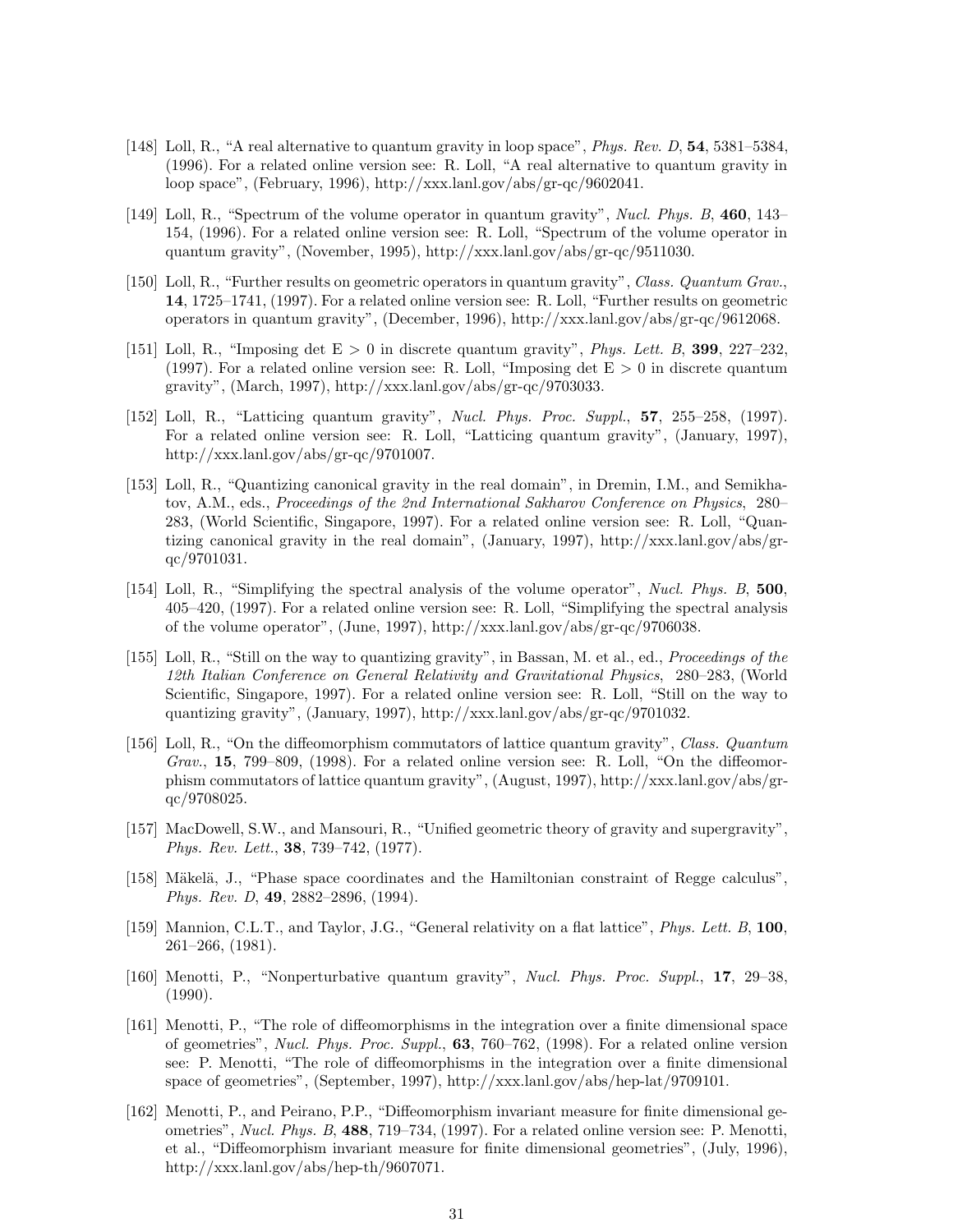- <span id="page-31-0"></span>[163] Menotti, P., and Peirano, P.P., "Functional integration for Regge gravity", *Nucl. Phys. Proc. Suppl.*, 57, 82–90, (1997). For a related online version see: P. Menotti, et al., "Functional integration for Regge gravity", (February, 1997), http://xxx.lanl.gov/abs/gr-qc/9702020.
- [164] Menotti, P., and Peirano, P.P., "Functional integration on Regge geometries", *Nucl. Phys. Proc. Suppl.*, 53, 780–782, (1997). For a related online version see: P. Menotti, et al., "Functional integration on Regge geometries", (July, 1996), http://xxx.lanl.gov/abs/heplat/9607073.
- [165] Menotti, P., and Pelissetto, A., "Reflection positivity and graviton doubling in Euclidean lattice gravity", *Annals Phys.*, 170, 287–309, (1986).
- [166] Menotti, P., and Pelissetto, A., "Gauge invariance and functional integration measure in lattice gravity", *Nucl. Phys. B*, 288, 813–831, (1987).
- [167] Menotti, P., and Pelissetto, A., "Poincaré, de Sitter, and conformal gravity on the lattice", *Phys. Rev. D*, 35, 1194–1204, (1987).
- [168] Misner, C.W., Thorne, K.S., and Wheeler, J.A., *Gravitation*, (Freeman, San Francisco, 1973).
- [169] Myers, E., "Unbounded action and 'density of states"', *Class. Quantum Grav.*, 9, 405–411, (1992).
- [170] Nabutovsky, A., and Ben-Av, R., "Noncomputability arising in dynamical triangulation model of four-dimensional quantum gravity", *Commun. Math. Phys.*, 157, 93–98, (1993).
- [171] Pachner, U., "Konstruktionsmethoden und das kombinatorische Homöomorphieproblem für Triangulationen kompakter semilinearer Mannigfaltigkeiten", *Abh. Math. Sem. Univ. Hamburg*, 57, 69–85, (1986).
- [172] Pachner, U., "P.L. homeomorphic manifolds are equivalent by elementary shellings", *Europ. J. Combinatorics*, 12, 129–145, (1991).
- [173] Rebbi, C., ed., *Lattice gauge theories and Monte-Carlo simulations*, (World Scientific, Singapore, 1983).
- [174] Regge, T., "General Relativity without coordinates", *Nuovo Cim. A*, 19, 558–571, (1961).
- [175] Reisenberger, M.P., "A lattice worldsheet sum for 4-d Euclidean general relativity", preprint Montevideo U., 51pp, (1997).
- [176] Ren, H.-C., "Matter fields in lattice gravity", *Nucl. Phys. B*, 301, 661–684, (1988).
- [177] Renken, R.L., "The renormalization group and dynamical triangulations", *Nucl. Phys. Proc. Suppl.*, 53, 783–785, (1997). For a related online version see: R.L. Renken, "The renormalization group and dynamical triangulations", (October, 1996), http://xxx.lanl.gov/abs/heplat/9610037.
- [178] Renken, R.L., "A renormalization group for dynamical triangulations in arbitrary dimensions", *Nucl. Phys. B*, 485, 503–516, (1997). For a related online version see: R.L. Renken, "A renormalization group for dynamical triangulations in arbitrary dimensions", (July, 1996), http://xxx.lanl.gov/abs/hep-lat/9607074.
- [179] Renteln, P., "Some results of SU(2) spinorial lattice gravity", *Class. Quantum Grav.*, 7, 493–502, (1990).
- [180] Renteln, P., and Smolin, L., "A lattice approach to spinorial quantum gravity", *Class. Quantum Grav.*, 6, 275–294, (1989).
- [181] Roček, M., and Williams, R., "Quantum Regge calculus", *Phys. Lett. B*, **104**, 31–37, (1981).